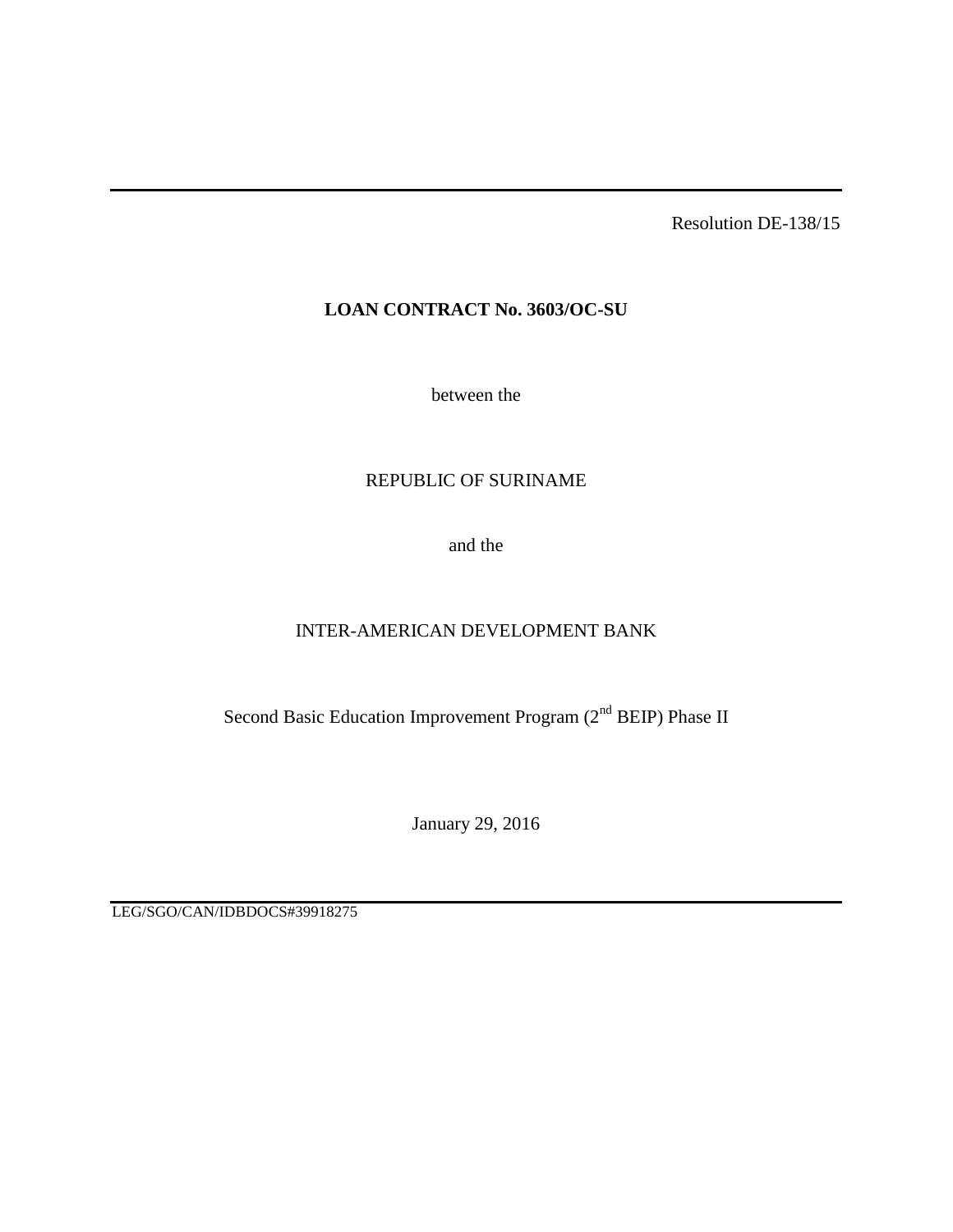## **LOAN CONTRACT**

### **SPECIAL CONDITIONS**

This loan contract, hereinafter the "Contract," is entered into between the REPUBLIC OF SURINAME*,* hereinafter referred to as the "Borrower," and the INTER-AMERICAN DEVELOPMENT BANK, hereinafter referred to as the "Bank" and together with the Borrower, as the "Parties," on January 29, 2016.

# **CHAPTER I Purpose and Constituent Elements of the Contract**

**SECTION 1.01. Purpose of the Contract.** The purpose of this Contract is to establish the terms and conditions under which the Bank grants a loan to the Borrower to contribute to the financing and execution of the Second Basic Education Improvement Program  $(2^{nd}$  BEIP) Phase II, hereinafter referred as the "Program", the main aspects of which are set forth in the Annex.

**SECTION 1.02. Constituent Elements of the Contract.** This Contract is composed of these Special Conditions, the General Conditions, and the Annex.

# **CHAPTER II**

### **The Loan**

**SECTION 2.01.** Amount and Approval Currency of the Loan. In accordance with this Contract, the Bank agrees to lend to the Borrower, and the Borrower accepts, a loan of up to the amount of twenty million Dollars (US\$20,000,000), hereinafter the "Loan."

**SECTION 2.02. Disbursement Requests, Disbursement Currency, and Limitations on Disbursements.** (a) The Borrower may request Loan disbursements from the Bank pursuant to Chapter IV of the General Conditions.

(b) All disbursements shall be denominated and made in Dollars, unless the Borrower requests that a disbursement be denominated in a currency other than the Dollar, pursuant to the provisions of Chapter V of the General Conditions.

(c) Notwithstanding the provisions of this Contract related to disbursements, the disbursement by the Bank of the resources of the Loan will be subject to the following maximum limits: (i) up to fifteen percent (15%) of the total amount of the Loan during the first twelve (12) months following December 2, 2015; (ii) up to thirty percent (30%) of the total amount of the Loan during the first twenty-four (24) months from the date set forth in numeral (i) above; and (iii) up to fifty percent  $(50%)$  of the total amount of the Loan during the first thirtysix (36) months from the date set forth in numeral (i) above.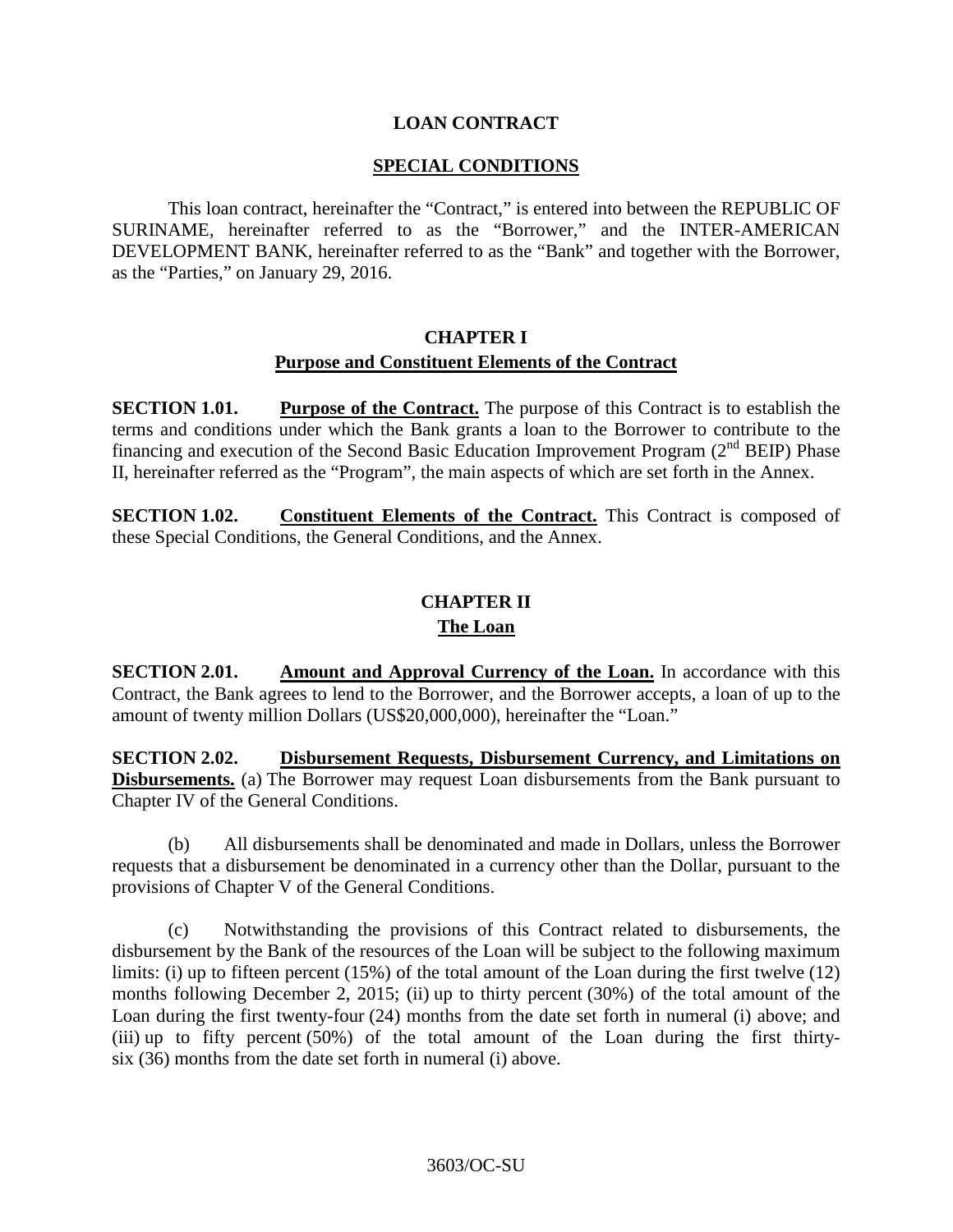(d) The limitations set forth in paragraph (c) above may be rendered ineffective to the extent that the requirements set forth in the Bank's policy regarding said limitations have been fulfilled, provided that the same has been notified in writing to the Borrower.

**SECTION 2.03. Currency Availability.** If the Bank is unable to obtain access to the currency requested by the Borrower, the Bank, in consultation with the Borrower may disburse the Loan in another currency of its choice.

**SECTION 2.04. Disbursement Period.** The Original Disbursement Period will be five (5) years from the effective date of this Contract. Any extension of the Original Disbursement Period shall be subject to the provisions of Article 3.02(g) of the General Conditions.

**SECTION 2.05. Amortization Schedule.** (a) The Final Amortization Date shall be twenty five (25) years from the date of signature of this Contract. The Original WAL of the Loan is fifteen point twenty five (15.25) years.

(b) The Loan shall be repaid by the Borrower in semiannual, consecutive, and insofar as possible, equal installments. The first installment shall be due from the Borrower on the expiration date of the sixty-six (66) month period following the effective date of this Contract, and the last installment shall be paid no later than the Final Amortization Date. If the expiration date of the period for the payment of the first amortization installment does not fall on the 15th day of the month, the payment of the first amortization installment shall be made on the interest payment date immediately preceding the expiration date of such period. If the Final Amortization Date does not fall on an interest payment date, the payment of the last amortization installment shall be made on the interest payment date immediately preceding the Final Amortization Date.

(c) The Parties may agree to modify the Amortization Schedule of the Loan as set forth in Article 3.02 of the General Conditions.

**SECTION 2.06. Interest.** (a) The Borrower shall pay interest on the daily Outstanding Loan Balances at a rate determined pursuant to the provisions of Article 3.03 of the General Conditions.

(b) Interest shall be payable by the Borrower to the Bank semiannually. The first interest payment shall be due on the expiration date of the six-month (6-month) period following the effective date of this Contract. If the expiration date of the period for the first interest payment does not fall on the fifteenth (15th) day of the month, the first interest payment shall be made on the fifteenth (15th) day of the month immediately preceding the expiration date of such period.

**SECTION 2.07. Credit Fee.** The Borrower shall pay a credit fee on the dates set forth in Section 2.06(b) for the payment of interest, pursuant to Articles 3.01, 3.04, 3.05, and 3.07 of the General Conditions.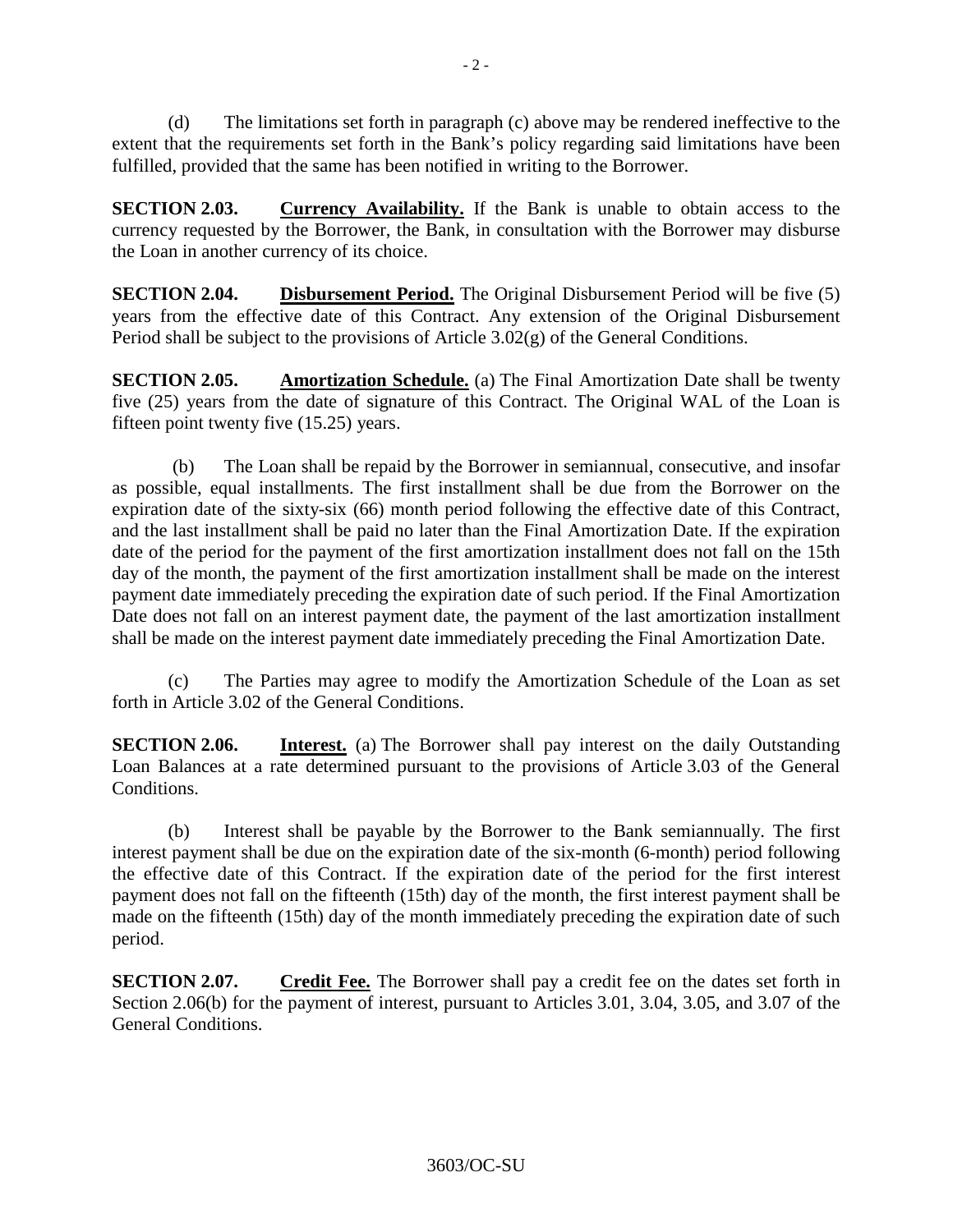**SECTION 2.08. Resources for Inspection and Supervision.** The Borrower shall not be required to cover the Bank's expenses for general inspection and supervision, unless the Bank establishes otherwise pursuant to Article 3.06 of the General Conditions.

**SECTION 2.09. Conversion.** The Borrower may request Currency Conversions and/or Interest Rate Conversions from the Bank at any time during the term of the Contract, as set forth in Chapter V of the General Conditions.

(a) **Currency Conversion.** The Borrower may request that a disbursement of all or part of the Outstanding Loan Balance be converted to a Principal Currency or a Local Currency, which the Bank can efficiently obtain, subject to the Bank's operational and risk management considerations. It is understood that any disbursement denominated in Local Currency shall constitute a Currency Conversion, even when the Approval Currency is the same Local Currency.

(b) **Interest Rate Conversion.** The Borrower may request, with respect to all or part of the Outstanding Loan Balance, that the LIBOR-Based Interest Rate be converted to a fixed interest rate or any other Interest Rate Conversion option requested by the Borrower and accepted by the Bank.

# **CHAPTER III Disbursements and Utilization of the Resources of the Loan**

**SECTION 3.01. Special Conditions Precedent to First Disbursement.** In addition to the conditions precedent stipulated in Article 4.01 of the General Conditions, the first disbursement of the Loan shall be subject to the fulfillment, to the satisfaction of the Bank, of the following requirements:

(a) approval of the Program Execution Plan, the Operations Manual and the Procurement Plan, in accordance with the terms and conditions previously agreed upon between the Executing Agency and the Bank; and

(b) evidence that the key personnel of the Program Management Unit (PMU), including the Program manager and the procurement and financial officers are appointed, in accordance with the terms of references previously agreed upon between the Executing Agency and the Bank.

**SECTION 3.02. Utilization of the Resources of the Loan.** The resources of the Loan may only be used to pay expenses that: (i) are necessary for the Program and are in accordance with its objectives; (ii) are carried out in accordance with the provisions of this Contract and Bank policies; (iii) are adequately recorded and documented in the Borrower's or Executing Agency's system; and (iv) are incurred after December 2, 2015 and before the expiration of the Original Disbursement Period or any extensions thereof; such expenses are hereinafter referred to as "Eligible Expenditures."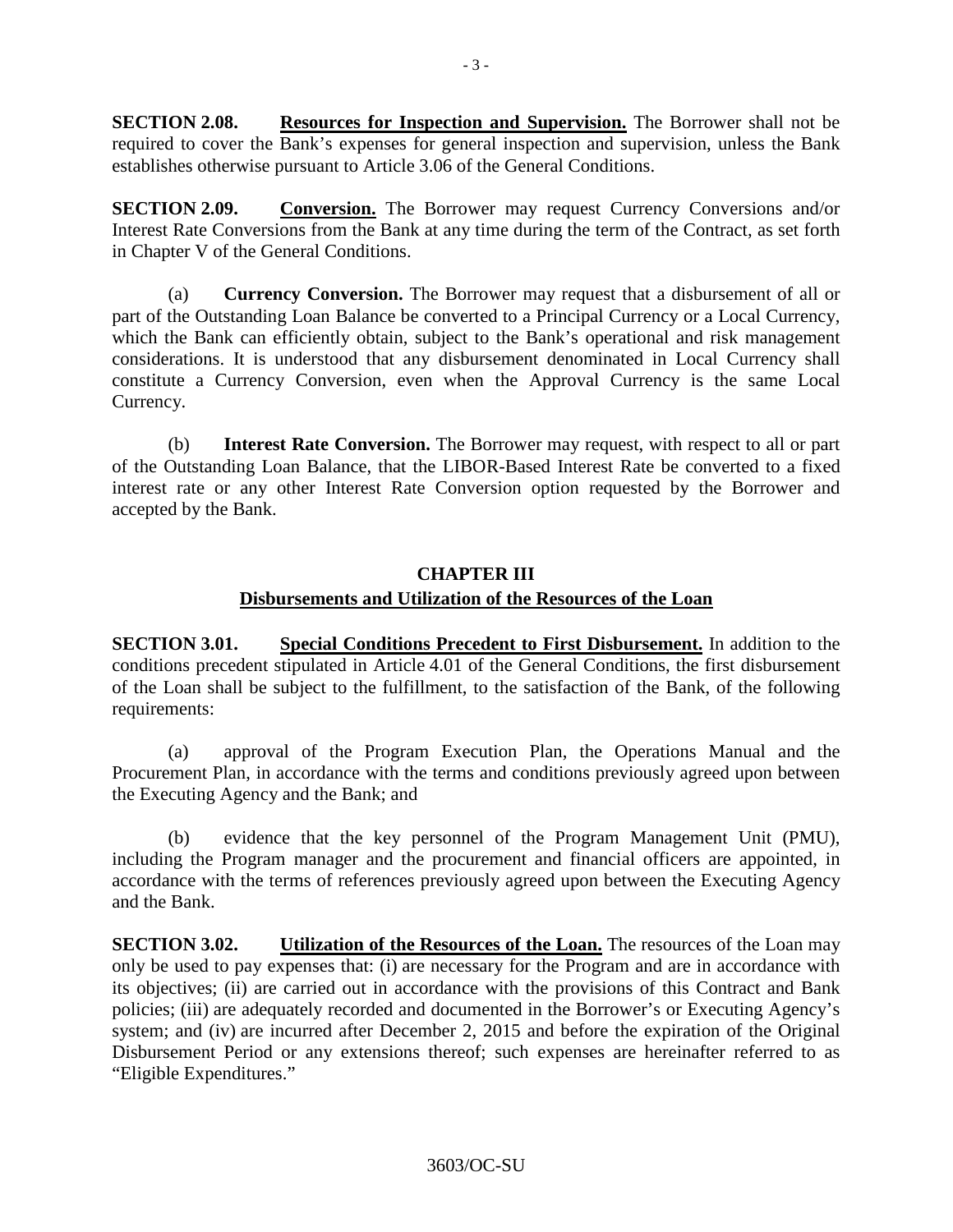**SECTION 3.03. Applicable Exchange Rate for Expenditures Incurred in Local Currency of the Borrower's Country.** For purposes of Article 4.10 of the General Conditions, the Parties agree that the applicable exchange rate shall be that indicated in paragraph (b) (i) of said Article. For purposes of determining the equivalency of expenditures incurred in Local Currency chargeable to the Additional Resources or of the reimbursement of expenditures chargeable to the Loan, the agreed exchange rate shall be the exchange rate on the effective date on/in which the Borrower, the Executing Agency, or any other person or legal entity in whom the power to incur expenditures has been vested makes the related payments to the contractor, supplier, or beneficiary.

# **CHAPTER IV Execution of the Program**

**SECTION 4.01. Executing Agency.** The Borrower, acting through the Ministry of Education, Science and Culture (MOESC), shall be the Executing Agency of the Program.

**SECTION 4.02. Procurement of Goods, Works, and Non-consulting Services.** (a) For purposes of Article 2.01(59) of the General Conditions, the Parties agree that the Procurement Policies are those dated March 2011, which are contained in document GN-2349-9, approved by the Bank on 19 April, 2011. If the Procurement Policies are amended by the Bank, the procurement of goods, works, and non-consulting services shall be carried out in accordance with the provisions of the modified Procurement Policies, once they are made known to the Borrower and the Borrower agrees in writing to their application.

(b) For the procurement of works, goods, and non-consulting services, any of the methods described in the Procurement Policies may be used, provided that such method has been identified for the respective procurement in the Procurement Plan approved by the Bank. The country system or subsystems described in Article 6.04(b) of the General Conditions may also be used.

(c) The threshold for determining the use of international competitive bidding will be made available to the Borrower or the Executing Agency, as the case may be, at [www.iadb.org/procurement.](http://www.iadb.org/procurement) Below that threshold, the selection method shall be determined according to the complexity and characteristics of the procurement, which should be reflected in the Procurement Plan approved by the Bank.

(d) Regarding the use of the national competitive bidding method, the respective national competitive bidding procedures may be used provided that, in the opinion of the Bank, these procedures ensure economy, efficiency, transparency, and general consistency with the provisions of Section I of the Procurement Policies, taking into account the provisions of paragraph 3.4 of the Procurement Policy, among others.

(e) Regarding the use of the national competitive bidding method, this may be used provided that the contracting or procurement is carried out in accordance with the bidding document or documents agreed to between the Executing Agency and the Bank.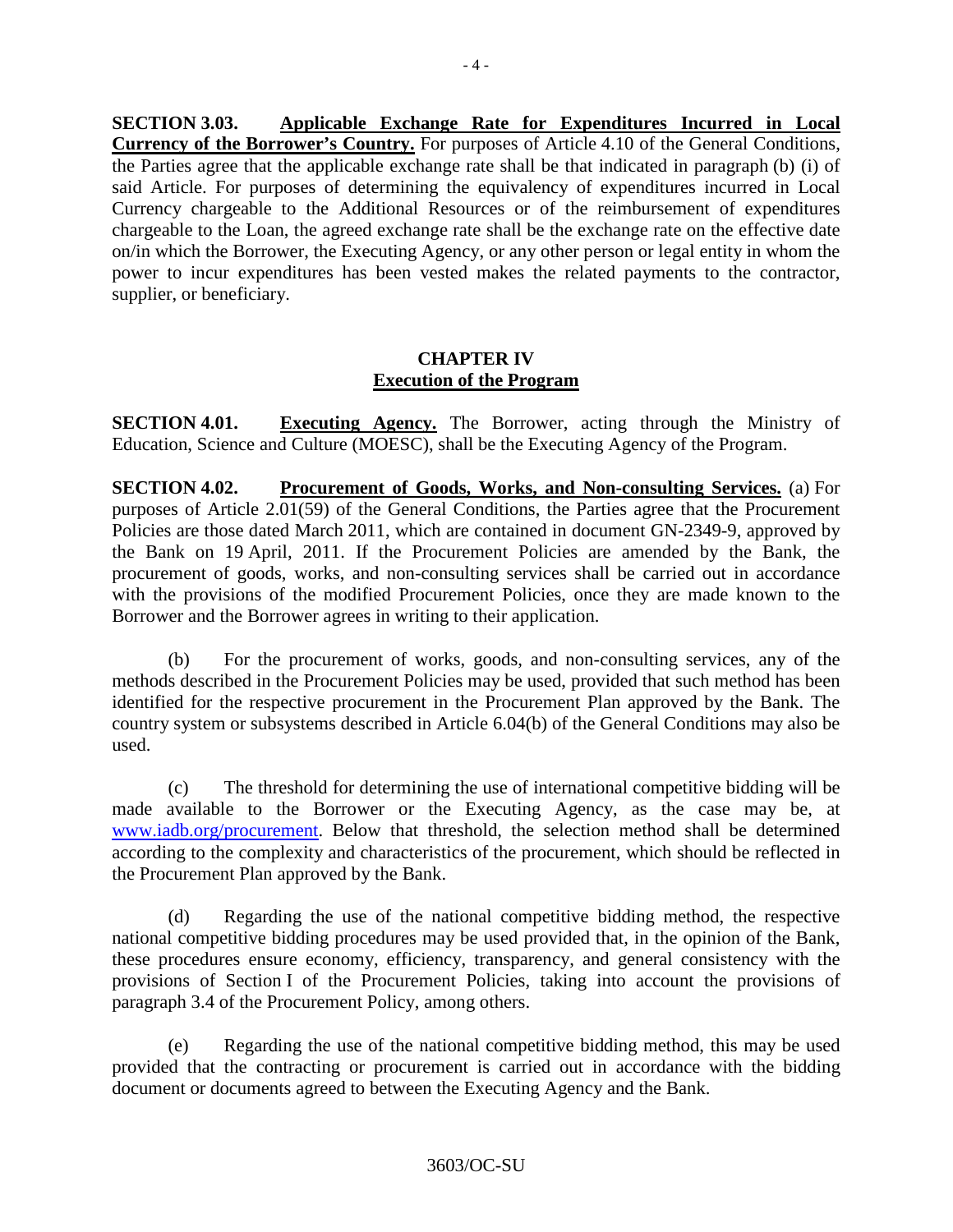(f) The Borrower or the Executing Agency, as the case may be, agrees to obtain prior to awarding the contract for each of the works of the Program, if any, legal possession of the property where the construction of the respective work is to take place, easements or other rights required for its construction and use, as well as water rights required for the work in question.

**SECTION 4.03. Selection and Contracting of Consulting Services.** (a) For purposes of Article 2.01(15) of the General Conditions, the Parties agree that the Consultant Policies are those dated March 2011, which are contained in document GN-2350-9, approved by the Bank on 19 April 2011. If the Consultant Policies are amended by the Bank, the selection and contracting of consulting services shall be carried out in accordance with the provisions of the modified Consultant Policies, once they are made known to the Borrower and the Borrower agrees in writing to their application.

(b) For the selection and contracting of consulting services, any of the methods described in the Consultant Policies may be used, provided that such method for the respective procurement has been identified in the Procurement Plan approved by the Bank. The country systems described in Article 6.04(b) of the General Conditions may also be used.

(c) The threshold for determining the shortlist of international consultants will be made available to the Borrower or the Executing Agency, as the case may be, at [www.iadb.org/procurement.](http://www.iadb.org/procurement) Below that threshold, the shortlist may be composed entirely of national consultants of the Borrower's country.

**SECTION 4.04. Procurement Plan Update.** In order to update the Procurement Plan in accordance with the provisions of Article 6.04(c) of the General Conditions, the Borrower or the Executing Agency, as the case may be, shall use the procurement plan execution and monitoring system determined by the Bank.

**SECTION 4.05. Other Documents Governing Program Execution.** (a) The Parties agree the Program execution shall be governed by the provisions of this Contract and those established in the Operations Manual. If any provision of this Contract should present any inconsistency or contradiction with the Operations Manual the relevant provision of this Contract shall prevail. Moreover, in addition to the provisions of Article 8.01(e) of the General Conditions, the parties agree it shall be necessary to obtain the Bank's written consent prior to making any change to the Operations Manual.

(b) The Operations Manual shall include, at a minimum, the following elements: (i) the organizational arrangements with description of roles and functions of the key personnel of the Program Management Unit (PMU); (ii) the description of the mechanisms of communication and decision making between the PMU and the Executing Agency; (iii) the financial management provisions and reporting procedures; (iv) procurement mechanisms; (v) audits and monitoring and evaluation mechanisms; (vi) a guide to keep the assets and facilities developed in good conditions including a provision to build special storage facilities for maintenance equipment in remodeled schools; (vii) the Environmental and Social Management Plan as set forth in Section 4.06; and (viii) the guidelines for the execution of Component 2 of the Program as indicated in paragraph 4.04 of the Sole Annex.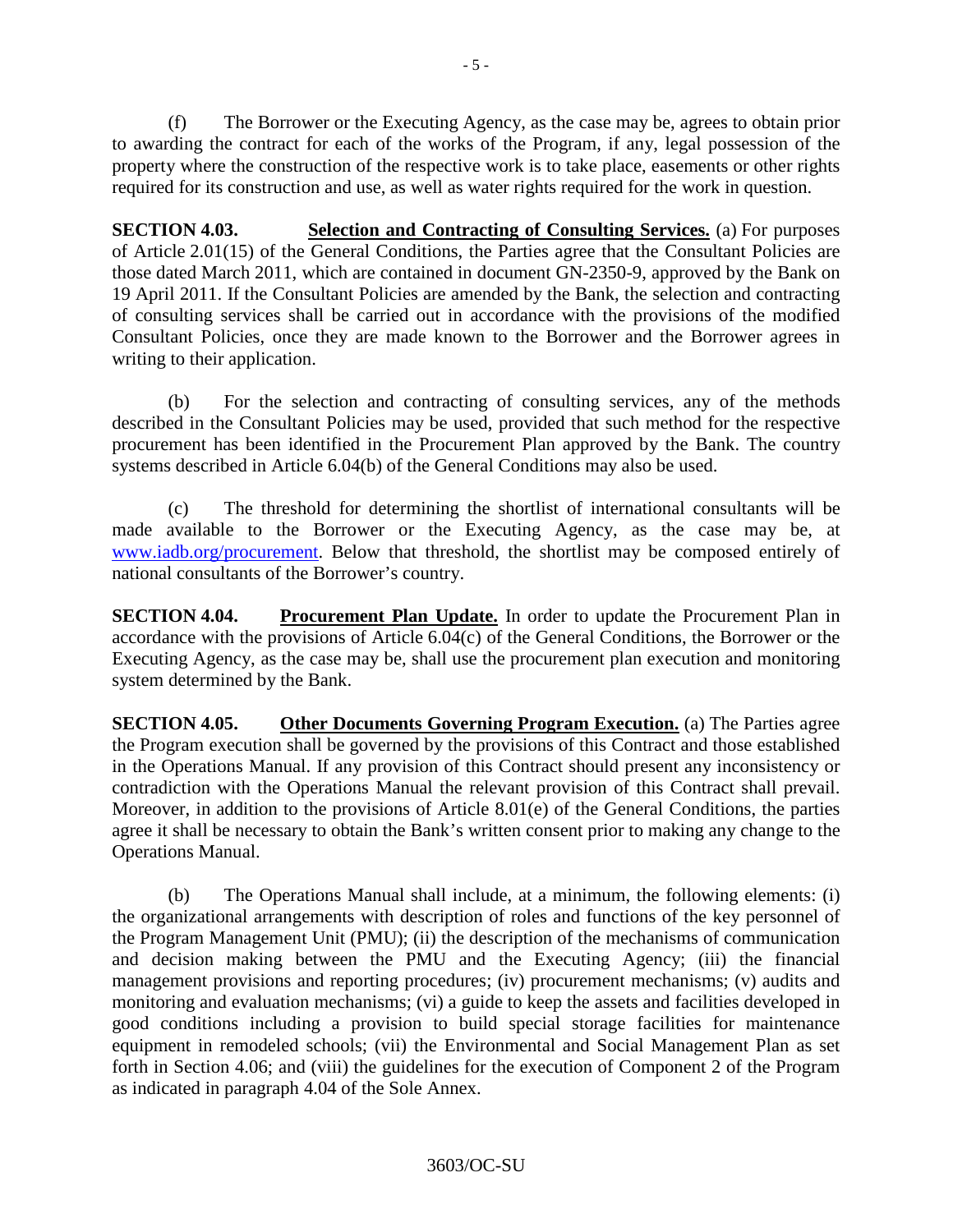**SECTION 4.06. Environmental and Social Management.** (a) For purposes of Articles 6.06 and 7.02 of the General Conditions, the Parties agree that Program execution shall be governed by the Environmental and Social Management Plan (ESMP) for the Program, which has been identified as necessary for compliance with the environmental and social obligations of the Program.

(b) The Borrower and the Executing Agency agree to include best engineering practices, in the bidding documents and in the construction contracts indicating the mitigation and preventive measures established in the ESMP.

**SECTION 4.07. Maintenance.** The Borrower and the Executing Agency undertake to: (a) ensure that the works and equipment included in the Program shall be adequately maintained, according to generally accepted technical standards; and (b) present to the Bank a report on the status of said works and equipment and an annual maintenance plan for that year during the three (3) years following the completion of the first works of the Program and within the first quarter of each calendar year. If, from the inspections conducted by the Bank or from the reports it receives, it is determined that maintenance does not meet the levels agreed upon, the Borrower and the Executing Agency shall undertake the necessary measures to fully correct these shortcomings.

# **CHAPTER V Supervision and Evaluation of the Program**

**SECTION 5.01. Supervision of Program Execution.** For purposes of Article 7.02 of the General Conditions, the documents that, as of the date of signature of this Contract, have been identified as necessary to supervise progress in the execution of the Program are the semi-annual progress reports, which will be prepared by the Executing Agency, through the Program Management Unit, and submitted to the Bank at the end of the months of February and August of each year during the Program execution, and will include, among others, the following information items: (i) progress on outcomes; (ii) physical and financial progress of outputs; (iii) procurement plan; (iv) contract's administration; (v) report on compliance with external audits recommendations; and (vi) risks.

**SECTION 5.02. Supervision of the Financial Management of the Program.** (a) For purposes of Article 7.03 of the General Conditions, as of the date of signature of this Contract, the following external audit financial reports and other reports have been identified as necessary to supervise the financial management of the Program:

- (i) semi-annual financial reports at the end of the months of February and August of each year during the Program execution;
- (ii) annual audited financial statements of the Program, within one hundred and twenty (120) days of the end of each fiscal year, beginning with the fiscal year in which the first Program expenditures are incurred; and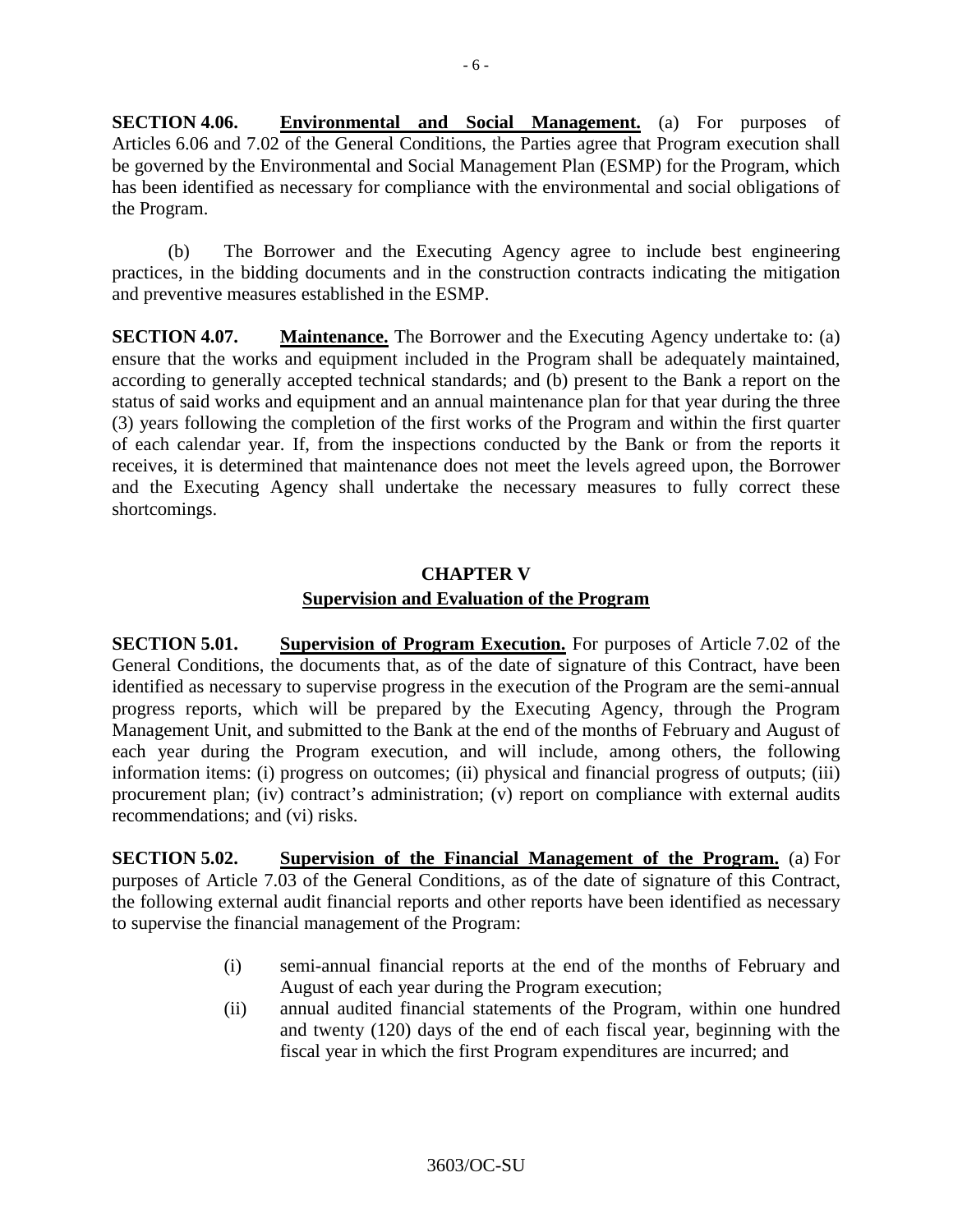(i) a final financial statement, within one hundred and twenty (120) days following the last disbursement date of the Program.

(b) For purposes of Article 7.03(a) of the General Conditions, the fiscal year of the Program is the period between January 1 and December 31 of each year.

**SECTION 5.03. Evaluation of Results.** In order to determine the degree of compliance with the Program's objective and its results, the Borrower or the Executing Agency, as the case may be, shall provide the Bank with the following information:

(a) the report of the mid-term evaluation, which will be presented to the Bank, by independent external consultants, upon commitment of fifty percent (50%) of the Loan resources or in the third year of implementation of the program, whatever happens first, and will include, among others: (i) progress reports in terms of the programs objectives according to the Results Matrix; (ii) analysis of implementation procedures; and (iii) corrective actions, if needed, in the implementation procedures to accomplish the results; and,

(b) the report of final evaluation, which will presented to the Bank, by independent external consultants, upon commitment of ninety percent (90%) of the Loan resources and will include, among others: (i) degree in which the objectives of the program were fulfilled with respect to the expected results, as well as and the reasons for potential variations from the expected to the realized results; (ii) detailed before-and-after comparison analysis of indicators' baselines with respect to indicators' values at the end of the program; (iii) sustainability analysis of the activities financed by the program; and (iv) lessons learned that could be applied to future operations.

# **CHAPTER VI Miscellaneous Provisions**

**SECTION 6.01. Entry into Effect of the Contract.** This Contract shall enter into effect on the signature date.

**SECTION 6.02. Communications and Notices.** (a) Any notice, request, communication, or report from one Party to another by virtue of this Contract related to the execution of the Program, with the exception of the notices indicated in paragraph (b) hereof, shall be made in writing and shall be considered to have been made when the relevant document is delivered to the addressee at the respective address given below, or by electronic means under such terms and conditions as the Bank establishes and communicates to the Borrower, unless the Parties agree otherwise.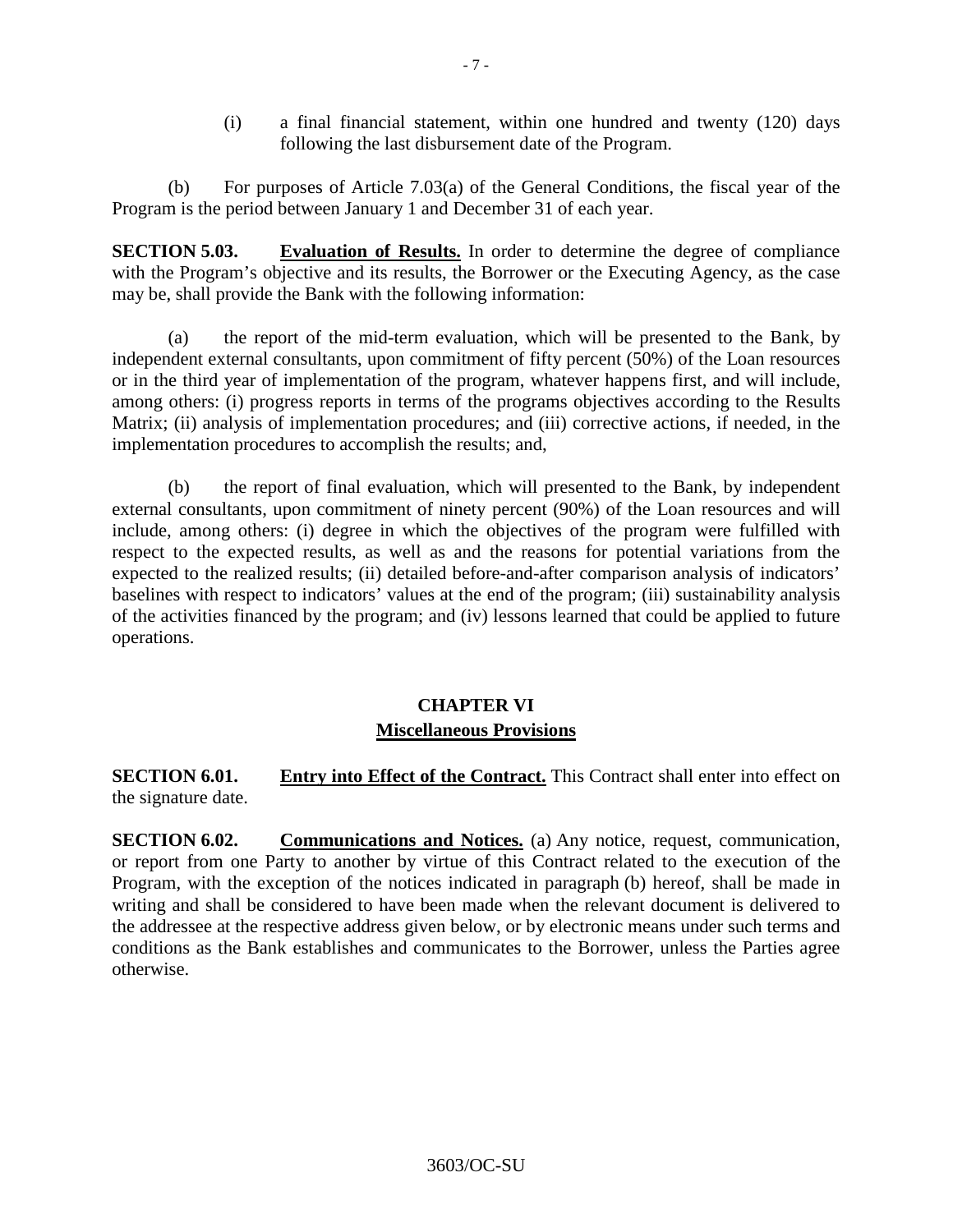For the Borrower:

Mailing address:

Tamarindelaan 3 Paramaribo, Suriname

Phone: (+597) 472610

Facsimil: (+597) 476314

Email: secmin@finance.gov.sr

For the Executing Agency:

Mailing address:

Dr. S. Kafiluddistraat 117 - 123 (Verlengde Molenpad) Suriname

Phone: (+597) 498850, 498005, 497954, 491332

Email address: [info@education.gov.sr](mailto:info@education.gov.sr)

For the Bank:

Mailing address:

Inter-American Development Bank Country Office in Suriname Peter Bruneslaan 2-4, Paramaribo, Suriname

Phone: (+597) 521201

Facsimil: (+597) 521229

Email address: [csumail@iadb.org](mailto:csumail@iadb.org)

(b) Any notice from one party to another by virtue of this Contract regarding matters other than those related to the execution of the Program, including disbursement requests, shall be made in writing and sent by certified mail, electronic mail, or facsimile addressed to its addressee at any of the respective addresses given below and shall be considered to have been made when the relevant document is delivered to the addressee at the respective address given below, or by electronic means under such terms and conditions as the Bank establishes and communicates to the Borrower, unless the Parties agree otherwise.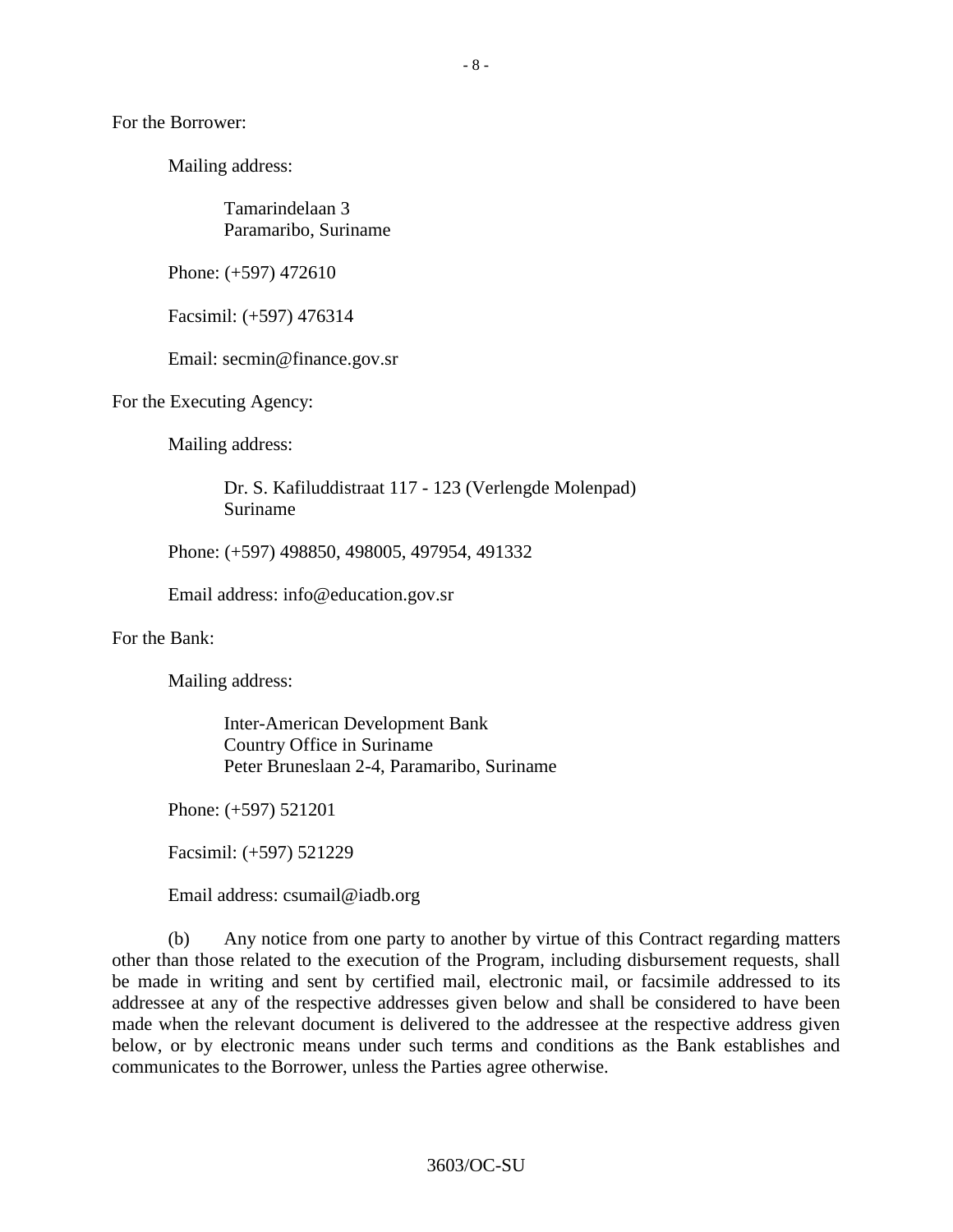For the Borrower:

Mailing address:

Tamarindelaan 3 Paramaribo, Suriname

Phone: (+597) 472610

Facsimil: (+597) 476314

Email: secmin@finance.gov.sr

For the Bank:

Mailing address:

Inter-American Development Bank 1300 New York Avenue, N.W. Washington, D.C. 20577 U.S.A.

Facsimile: (202) 623-3096

**SECTION 6.03. Commitment to Arbitrate.** For the resolution of any conflict arising out of or connected with this Contract and which is not resolved by agreement between the Parties, they unconditionally and irrevocably submit themselves to the procedure and ruling of the Arbitration Tribunal referred to in Chapter XII of the General Conditions.

IN WITNESS WHEREOF, the Borrower and the Bank, each acting though its authorized representative, have signed this Contract in two (2) equally authentic copies in Paramaribo, Suriname, on the date indicated above.

REPUBLIC OF SURINAME

### INTER-AMERICAN DEVELOPMENT BANK

/s/

\_\_\_\_\_\_\_\_\_\_\_\_\_\_\_\_\_\_\_\_\_\_\_\_\_\_\_\_\_\_\_\_ Gillmore A. Hoefdraad Minister of Finance

/s/

\_\_\_\_\_\_\_\_\_\_\_\_\_\_\_\_\_\_\_\_\_\_\_\_\_\_\_\_\_\_\_\_\_\_\_ Alejandro Melandri Representative of the Bank in Suriname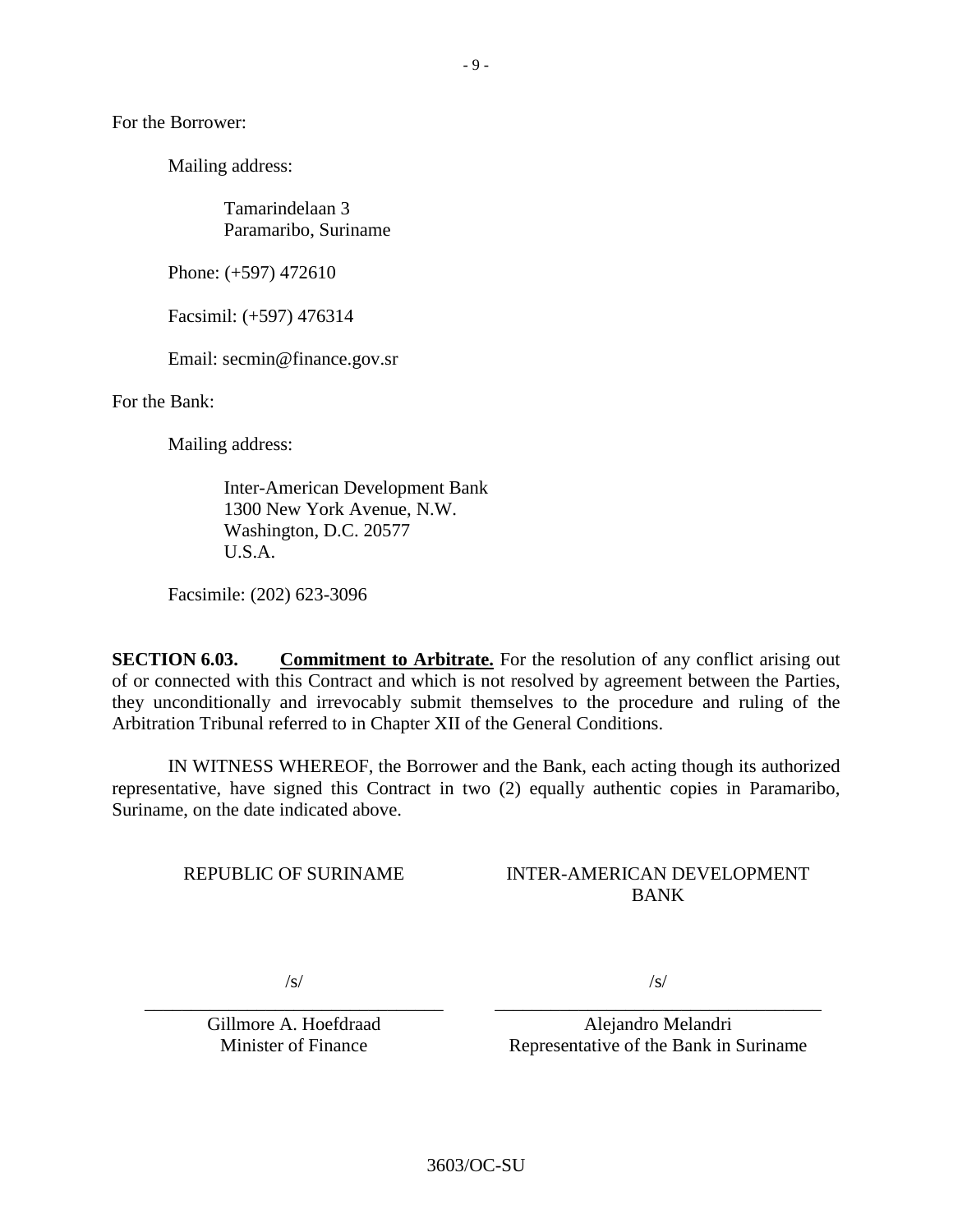# **LOAN CONTRACT GENERAL CONDITIONS**

# **CHAPTER I Application and Interpretation**

**ARTICLE 1.01. Application of the General Conditions**. These General Conditions are uniformly applicable to loan contracts for the financing of investment projects using the ordinary capital resources of the Bank, which the Bank enters into with its member countries or with other borrowers that, for purposes of the respective loan contract, have the guarantee of a Bank member country.

**ARTICLE 1.02. Interpretation**. (a) **Inconsistency**. In the event of contradiction or inconsistency between the provisions of the Special Conditions, any annex of the Contract, and the Guarantee Contract or Contracts, if any, and these General Conditions, those provisions shall prevail over the provisions of these General Conditions. In the event of contradiction or inconsistency between provisions of a single element of this Contract, or between the provisions of the Special Conditions, any annex of the Contract, and the Guarantee Contract or Contracts, if any, the specific provision shall prevail over the general.

(b) **Headings and Subheadings.** Any heading or subheading of the chapters, articles, clauses, or other sections of this Contract are included solely for reference and should not be taken into account in the interpretation of this Contract.

(c) **Periods.** Unless this Contract provides otherwise, periods expressed in days, months, or years shall be understood as calendar days, months, or years.

# **CHAPTER II Definitions**

**ARTICLE 2.01. Definitions**. Whenever the following terms are capitalized in this Contract or in the Guarantee Contract(s), if any, they shall have the meaning set forth below. Any reference to the singular includes the plural and vice versa. Any capitalized term used in paragraph 47 of this Article 2.01 and not otherwise defined herein shall have the meaning assigned to it in the 2006 ISDA Definitions, in accordance with the publication of the *International Swaps and Derivatives Association, Inc.*, as amended and supplemented, which is hereby incorporated into this Contract by reference.

1. "Additional Resources" means resources that are additional to those financed by the Bank, which are necessary for the complete and uninterrupted execution of the Project.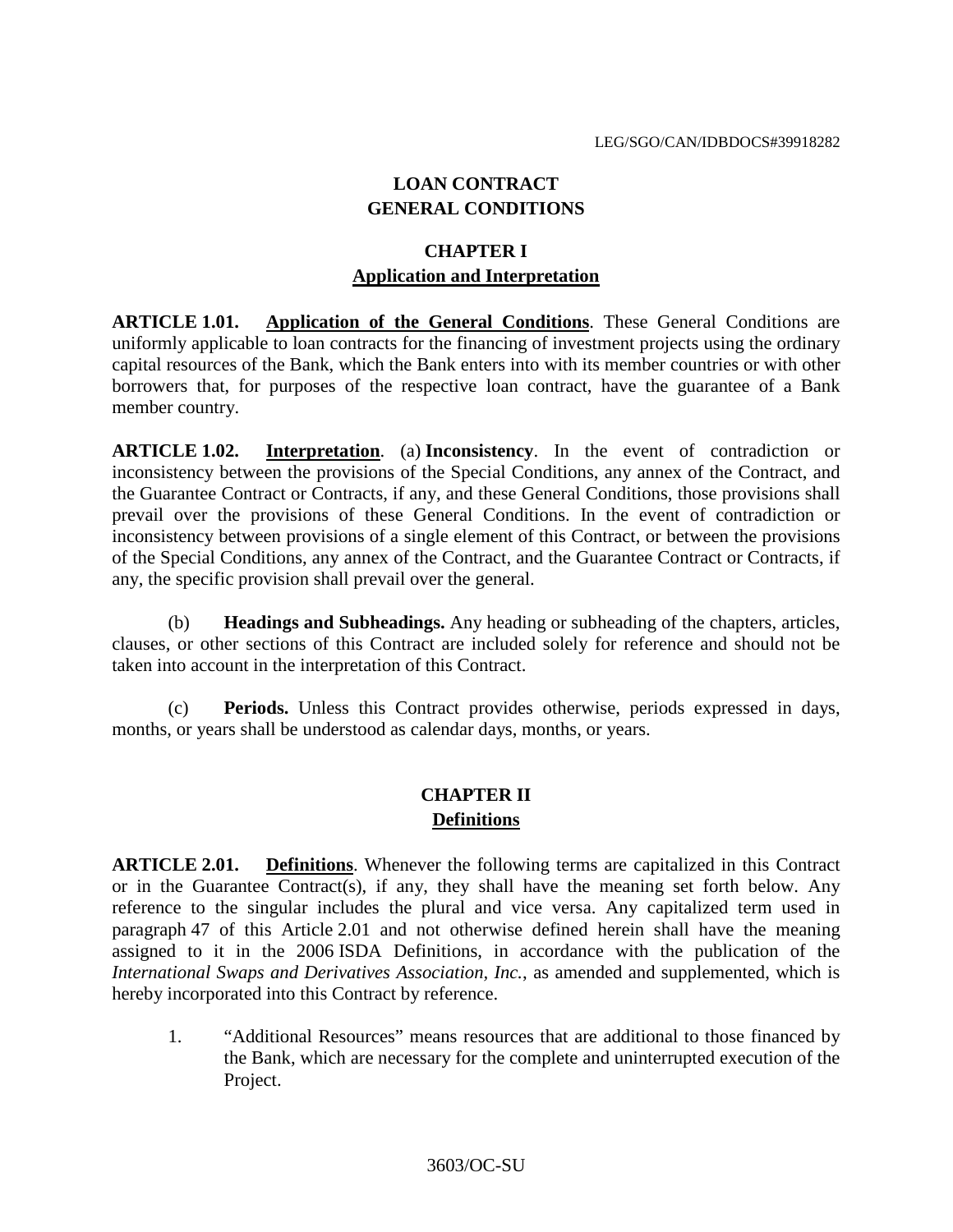- 2. "Advance of Funds" means the amount of resources advanced by the Bank to the Borrower, chargeable to the Loan, to cover eligible expenditures of the Project, as provided in Article 4.07 of these General Conditions.
- 3. "Amortization Schedule" means the original schedule set forth in the Special Conditions for the payment of amortization installments of the Loan or any modified schedule agreed to between the Parties pursuant to the provisions of Article 3.02 of these General Conditions.
- 4. "Amortization Schedule Modification Notification Letter" means a communication by means of which the Bank responds to an Amortization Schedule Modification Request Letter.
- 5. "Amortization Schedule Modification Request Letter" means the irrevocable communication from the Borrower to the Bank requesting a modification to the Amortization Schedule.
- 6. "Approval Currency" means the currency in which the Bank approves the Loan, which may be Dollars or any Local Currency.
- 7. "Bank" shall have the meaning assigned to it in the Special Conditions.
- 8. "Bank's Cost of Funding" means a cost margin calculated quarterly relative to a three-month (3-month) LIBOR Interest Rate in Dollars, using the weighted average cost of funding instruments applicable to the Flexible Financing Facility, expressed in terms of an annual percentage, as determined by the Bank.
- 9. "Base Interest Rate" means the rate determined by the Bank at the time of a Conversion execution, based on: (i) the currency requested by the Borrower; (ii) the type of interest rate requested by the Borrower; (iii) the Amortization Schedule; (iv) the existing market conditions; and (v) one of the following: (1) the three-month (3-month) LIBOR Interest Rate in Dollars plus a margin reflecting the Bank's estimated cost of funding in Dollars at the time of disbursement or Conversion; (2) the Bank's actual cost of funding used as a basis for the Conversion; or (3) with respect to Outstanding Loan Balances that have been subject to a previous Conversion, the interest rate in effect for such Outstanding Loan Balances.
- 10. "Board" means the Board of Executive Directors of the Bank.
- 11. "Borrower" shall have the meaning assigned to it in the recitals of the Special Conditions.
- 12. "Business Day" means a day on which commercial banks and foreign exchange markets settle payments and are open for general business (including dealings in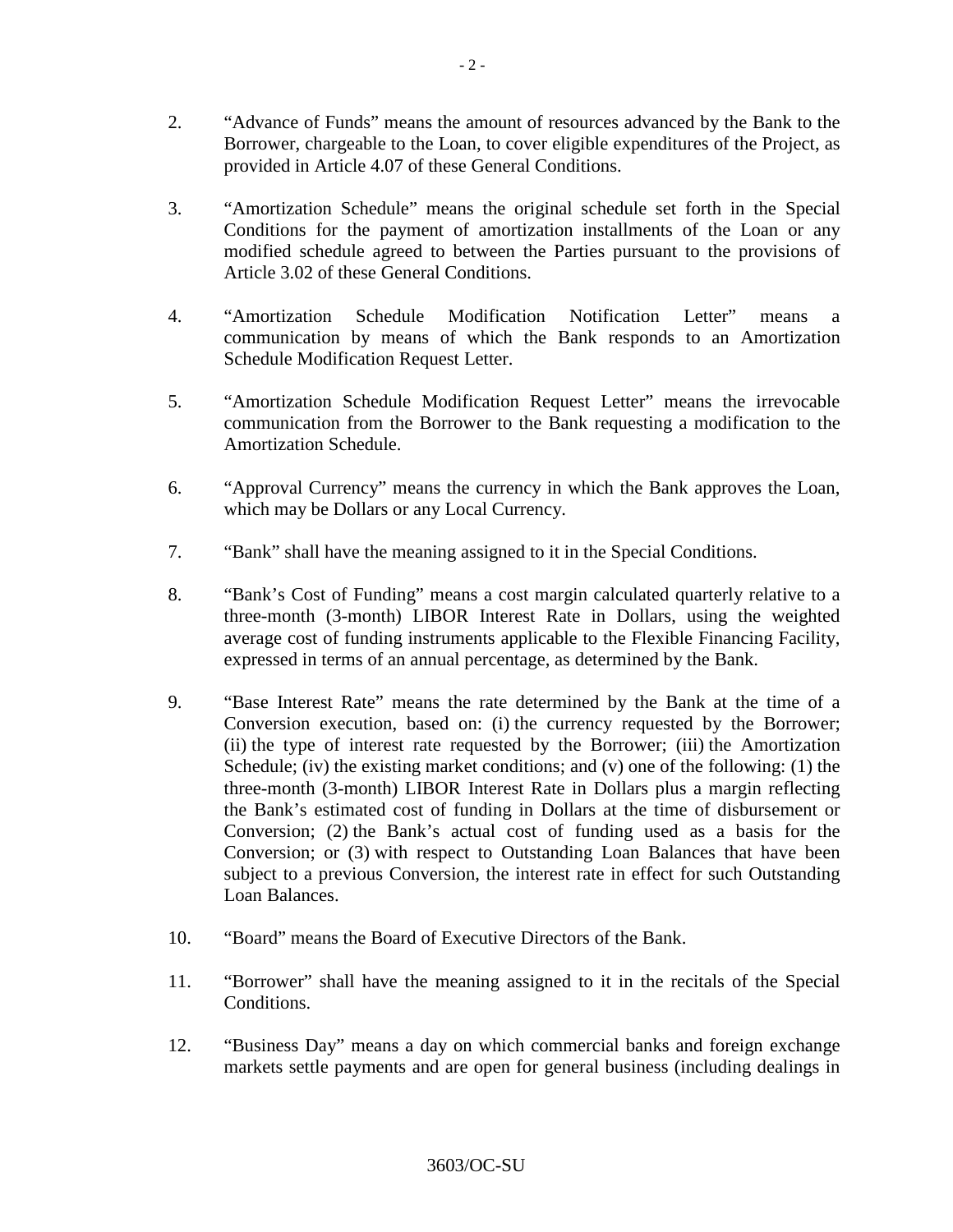foreign exchange and foreign currency deposits) in New York City or, in the case of a Conversion, in the cities listed in the Conversion Notification Letter.

- 13. "Calculation Agent" means the Bank, except for the use of such term in the definition of LIBOR Interest Rate, in which case it will have the meaning assigned to it in the 2006 ISDA Definitions, in accordance with the publication of the *International Swaps and Derivatives Association, Inc.*, as amended and supplemented. Any determination made by the Calculation Agent shall be final, conclusive, and binding on the Parties (except in the case of manifest error), and, if made by the Bank as Calculation Agent, shall be duly documented and made in good faith and in a commercially reasonable manner.
- 14. "Closing Period" means a period of up to ninety (90) days from the expiration date of the Original Disbursement Period, or any extension thereof.
- 15. "Consultant Policies" mean the Policies for the Selection and Contracting of Consultants Financed by the Inter-American Development Bank in force at the time of the approval of the Loan by the Bank.
- 16. "Contract" means this loan contract.
- 17. "Contracting Agency" means the entity with legal capacity to enter into contracts, and which, in agreement with the Borrower or the Executing Agency, as the case may be, assumes all or part of the responsibility for the procurement of goods or works, consulting services or non-consulting services for the Project.
- 18. "Contracting Entity" means the entity with legal capacity to enter into a contract for the procurement of goods, works, consulting services, and non-consulting services with a contractor, supplier, consulting firm, or individual consultant, as the case may be.
- 19. "Conversion" means a modification of the terms of all or any portion of the Loan as requested by the Borrower and accepted by the Bank, under the terms of this Contract, which may be: (i) a Currency Conversion; or (ii) an Interest Rate Conversion.
- 20. "Conversion Date" means the Currency Conversion Date or the Interest Rate Conversion Date, as the case may be.
- 21. "Conversion Notification Letter" means the communication by which the Bank informs the Borrower of the financial terms and conditions upon which a Conversion has been effected, in accordance with the Conversion Request Letter sent by the Borrower.
- 22. "Conversion Period" means, with respect to any Conversion, the period between the Conversion Date and the last day of the interest period in which the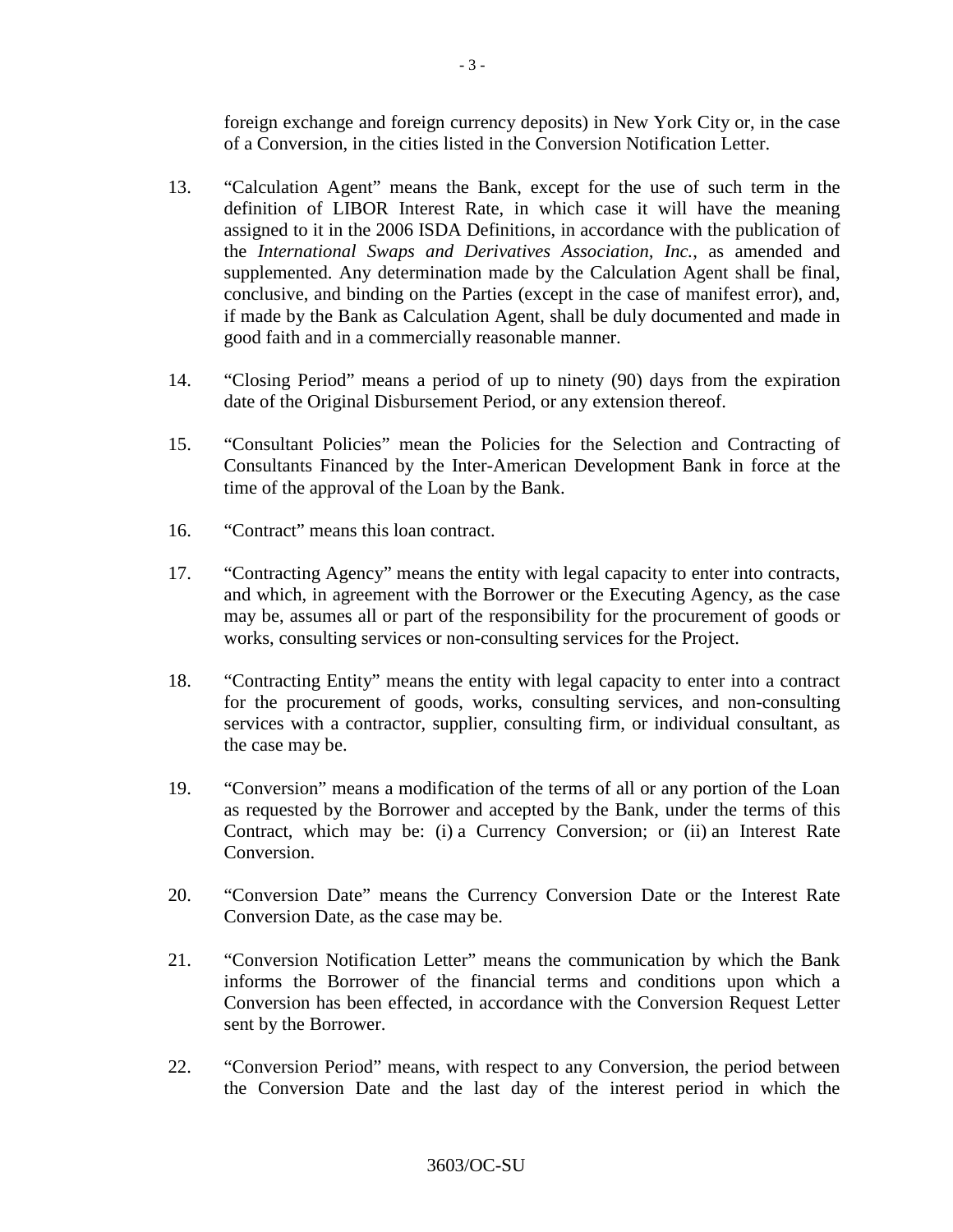Conversion ends, pursuant to its terms. Notwithstanding the foregoing, for purposes of the last payment of principal and interest, the Conversion Period shall end on the day on which interest corresponding to such interest period is paid.

- 23. "Conversion Request Letter" means the irrevocable communication of the Borrower to the Bank requesting a Conversion, pursuant to Article 5.01 of these General Conditions.
- 24. "Converted Currency" means any Local Currency or Principal Currency in which all or part of the Loan is denominated after a Currency Conversion has been effected.
- 25. "Currency Conversion" means, with respect to a disbursement or with respect to all or part of an Outstanding Loan Balance, a change in the currency of denomination to a Local Currency or a Principal Currency.
- 26. "Currency Conversion Date" means, in relation to Currency Conversions for new disbursements, the effective date on which the Bank makes the disbursement and, in the case of Currency Conversions of Outstanding Loan Balances, the date on which the debt is redenominated. These dates shall be set forth in the Conversion Notification Letter.
- 27. "Derivative Contract" means any contract entered into between the Bank and the Borrower or the Bank and the Guarantor to document and/or confirm one or more derivative transactions agreed to between the Bank and the Borrower, or the Bank and the Guarantor, including any subsequent amendments thereto. All attachments and other supplemental agreements to a Derivative Contract shall form an integral part thereof.
- 28. "Dollar" means the legal tender of the United States of America.
- 29. "Eligible Expenditure" shall have the meaning assigned to it in the Special Conditions.
- 30. "Executing Agency" means the entity with legal capacity responsible for executing the Project and for using the proceeds of the Loan. Whenever there is more than one Executing Agency, these will be co-executing agencies and shall be referred to indistinctly as "Executing Agencies" or "Co-executing Agencies."
- 31. "Execution Period" means the period in Business Days during which the Bank may effect a Conversion as determined by the Borrower in the Conversion Request Letter. The Execution Period starts on the day the Bank receives the Conversion Request Letter.
- 32. "Final Amortization Date" means the last date of amortization of the Loan, in accordance with the Special Conditions.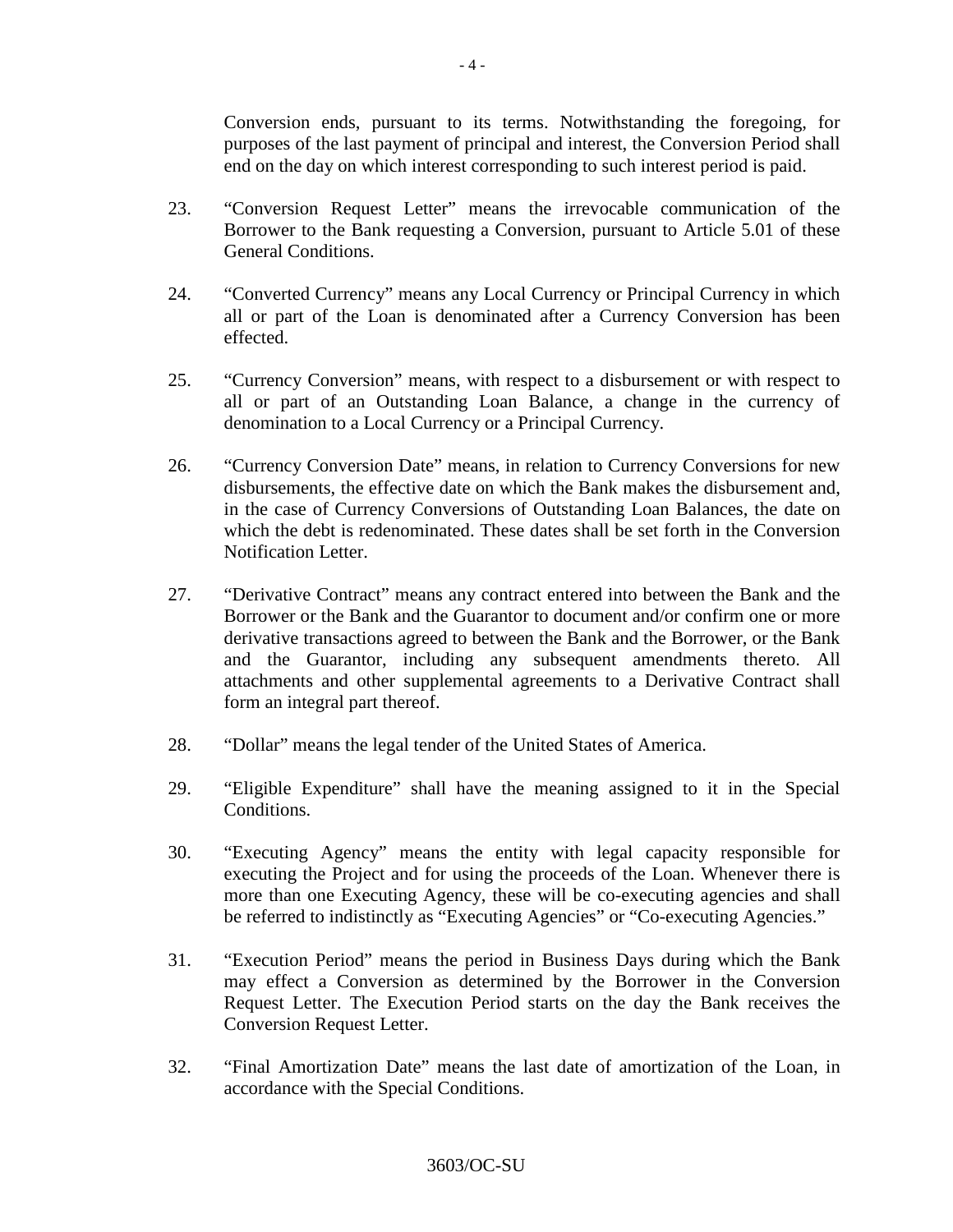- 33. "Financial Plan" means a tool for planning and monitoring the cash flows of the Project, which is used in coordination with other project planning tools, including the Procurement Plan.
- 34. "Flexible Financing Facility" means the financial platform the Bank uses to provide sovereign-guaranteed loans chargeable to the resources of the Bank's ordinary capital.
- 35. "Full-Term Currency Conversion" means a Currency Conversion for a Conversion Period equal to the period set forth in the Amortization Schedule requested for such Currency Conversion, pursuant to Article 5.03 of these General Conditions.
- 36. "Full-Term Interest Rate Conversion" means an Interest Rate Conversion for a Conversion Period equal to the period set forth in the Amortization Schedule requested for such Interest Rate Conversion, pursuant to Article 5.04 of these General Conditions.
- 37. "General Conditions" mean the entirety of articles which comprise Part Two of this Contract.
- 38. "Guarantee Contract," means the contract, if any, that guarantees the fulfillment of all or part of the obligations contracted by the Borrower under this Contract and under which the Guarantor assumes other obligations for which it is liable.
- 39. "Guarantor" means the member country of the Bank or subnational entity thereof, as the case may be, that enters into the Guarantee Contract with the Bank.
- 40. "Interest Rate Calculation Convention" means the convention regarding the number of days used to calculate interest payments, as set forth in the Conversion Notification Letter.
- 41. "Interest Rate Cap" means the establishment of an upper limit for a variable interest rate.
- 42. "Interest Rate Collar" means the establishment of an upper and a lower limit for a variable interest rate.
- 43. "Interest Rate Conversion" means: (i) a change of interest rate type with respect to all or part of the Outstanding Loan Balance; (ii) the establishment of an Interest Rate Cap or an Interest Rate Collar with respect to all or part of the Outstanding Loan Balance; or (iii) any other hedging option that affects the interest rate applicable to all or part of the Outstanding Loan Balance.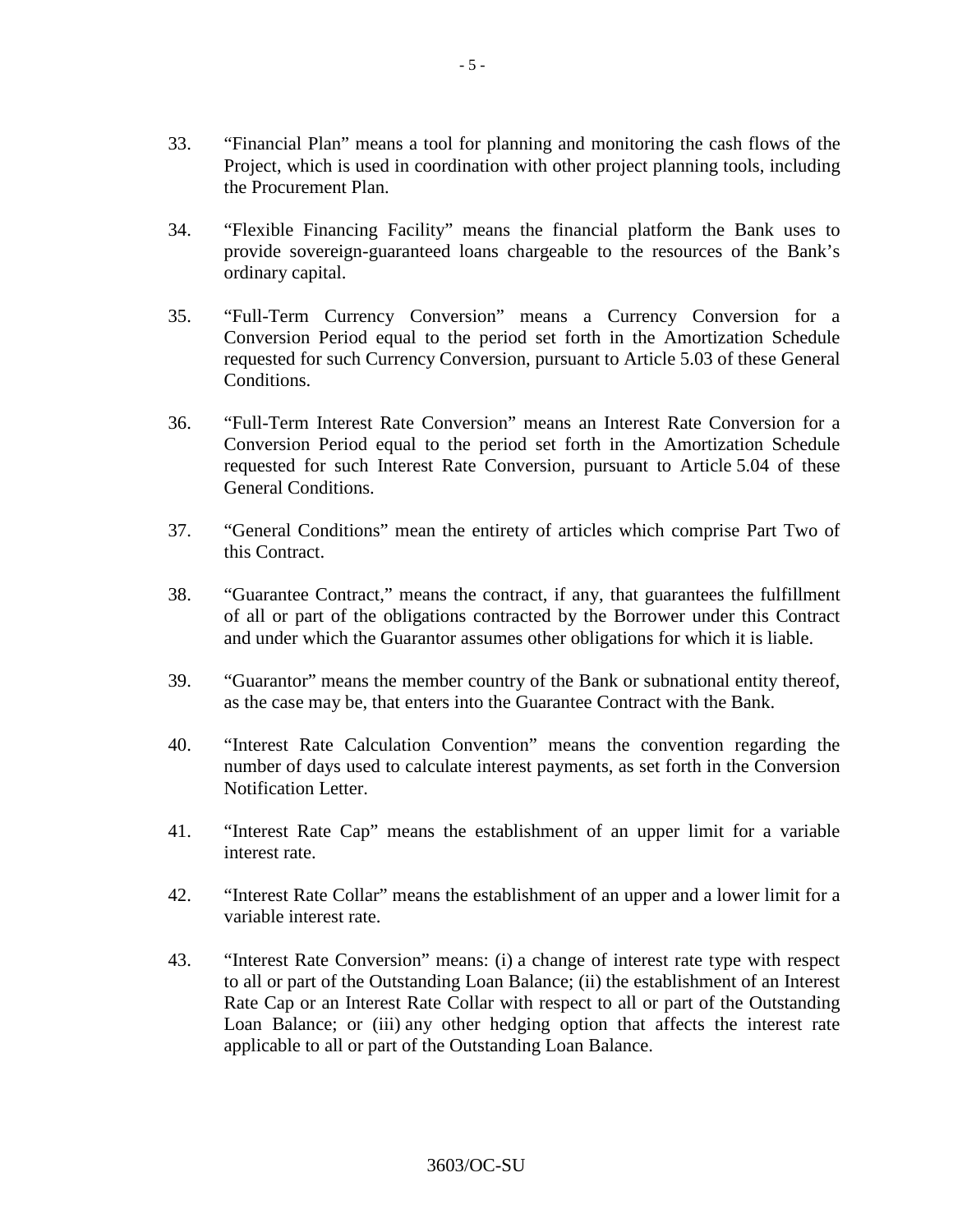- 44. "Interest Rate Conversion Date" means the effective date of the Interest Rate Conversion upon which the new interest rate applies. This date shall be set forth in the Conversion Notification Letter.
- 45. "Interest Rate Determination Date of the LIBOR-Based Interest Rate for each Quarter" means the 15th day of the months of January, April, July, and October of each calendar year. The LIBOR-Based Interest Rate determined by the Bank on an Interest Rate Determination Date of the LIBOR-Based Interest Rate for each Quarter shall apply retroactively to the first fifteen (15) days of the respective Quarter, and shall continue to apply through and including the last day of the Quarter.
- 46. "LIBOR-Based Interest Rate" means the sum of the LIBOR Interest Rate and the Bank's Cost of Funding, determined on an Interest Rate Determination Date of the LIBOR-Based Interest Rate for each Quarter.
- 47. "LIBOR Interest Rate" means the "USD-LIBOR-ICE," which is the rate administered by the ICE Benchmark Administration (or any other entity which takes over the administration of that rate) for deposits in Dollars for a period of three (3) months that appears on the relevant page of the pages Bloomberg Financial Markets Service or Reuters Service, or, if unavailable, on the relevant page of any other service selected by the Bank that displays such rate, as of 11:00 a.m., London time, on the day that is two (2) London Banking Days preceding the Interest Rate Determination Date of the LIBOR-Based Interest Rate for each Quarter. If such LIBOR Interest Rate does not appear on the relevant page, the LIBOR Interest Rate for that Interest Rate Determination Date of the LIBOR-Based Interest Rate for each Quarter will be determined as if the Parties had specified "USD-LIBOR-Reference Banks" as the applicable LIBOR Interest Rate. For these purposes, "USD-LIBOR-Reference Banks" means that the LIBOR Interest Rate for an Interest Rate Determination Date of the LIBOR-Based Interest Rate for each Quarter will be determined on the basis of the rates at which deposits in Dollars are offered by the Reference Banks at approximately 11:00 a.m., London time, on a day that is two (2) London Banking Days preceding that Interest Rate Determination Date of the LIBOR-Based Interest Rate for each Quarter to prime banks on the London interbank market for a period of three (3) months, commencing on that Interest Rate Determination Date of the LIBOR-Based Interest Rate for each Quarter and in a Representative Amount. The Calculation Agent or Agents utilized by the Bank will request the principal London office of each of the Reference Banks to provide a quotation of the LIBOR Interest Rate. If at least two (2) quotations are provided, the LIBOR Interest Rate for that Interest Rate Determination Date of the LIBOR-Based Interest Rate for each Quarter will be the arithmetic mean of the quotations. If fewer than two (2) quotations are provided as requested, the LIBOR Interest Rate for that Interest Rate Determination Date of the LIBOR-Based Interest Rate for each Quarter will be the arithmetic mean of the rates quoted by the major banks in New York City, selected by the Calculation Agent or Agents utilized by the Bank,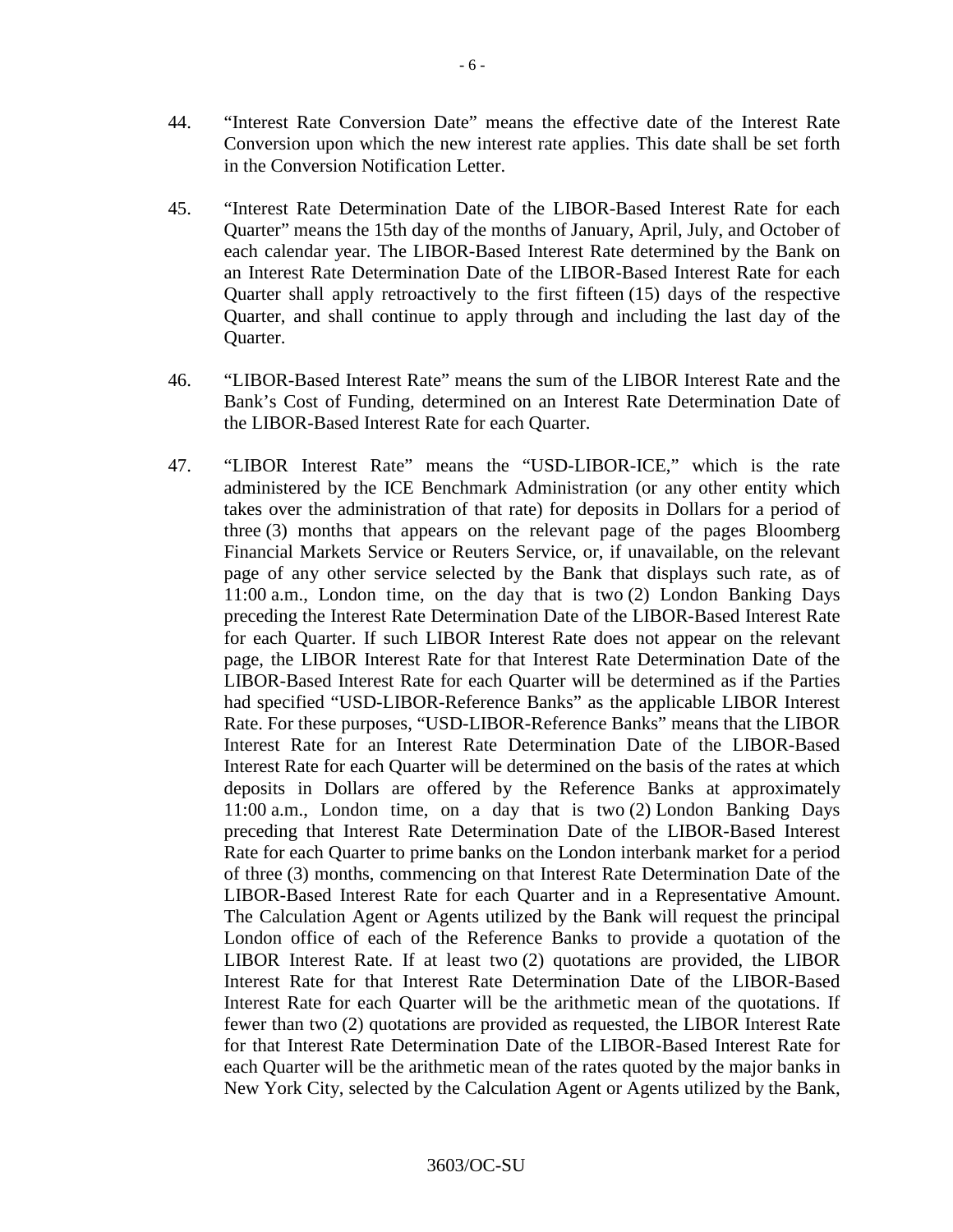at approximately 11:00 a.m., New York City time, for loans in Dollars to the leading European banks for a period of three (3) months commencing on that Interest Rate Determination Date of the LIBOR-Based Interest Rate for each Quarter and in a Representative Amount. If more than one Calculation Agent provides a LIBOR Interest Rate to the Bank as a result of the procedure described above, the Bank will determine, at its own discretion, the applicable LIBOR Interest Rate on an Interest Rate Determination Date of the LIBOR-Based Interest Rate for each Quarter, based on the interest rates received from the Calculation Agents. For purposes of the foregoing provision, if the Interest Rate Determination Date of the LIBOR-Based Interest Rate for each Quarter is not a Banking Day in New York City, the LIBOR Interest Rates quoted on the first day immediately thereafter which is a Banking Day in New York City shall be utilized.

- 48. "Loan" shall have the meaning assigned to it in the Special Conditions.
- 49. "Local Currency" means any currency other than the Dollar that is legal tender in the countries of Latin America and the Caribbean.
- 50. "Original Disbursement Period" means the original period for disbursements of the Loan, which is set forth in the Special Conditions.
- 51. "Original WAL" means the WAL of the Loan in effect as of the date of signature of this Contract and set forth in the Special Conditions.
- 52. "Outstanding Loan Balance" means the amount that the Borrower owes the Bank for the portion of the Loan that has been disbursed.
- 53. "Partial-Term Currency Conversion" means a Currency Conversion for a shorter Conversion Period than the period set forth in the Amortization Schedule requested for such Currency Conversion, pursuant to Article 5.03 of these General Conditions.
- 54. "Partial-Term Interest Rate Conversion" means an Interest Rate Conversion for a shorter Conversion Period than the period set forth in the Amortization Schedule requested for such Interest Rate Conversion, pursuant to Article 5.04 of these General Conditions.
- 55. "Parties" shall have the meaning assigned to it in the introduction to the Special Conditions.
- 56. "Payment Valuation Date" means a date that is determined based on a number of Business Days prior to any amortization or interest payment date, as specified in a Conversion Notification Letter.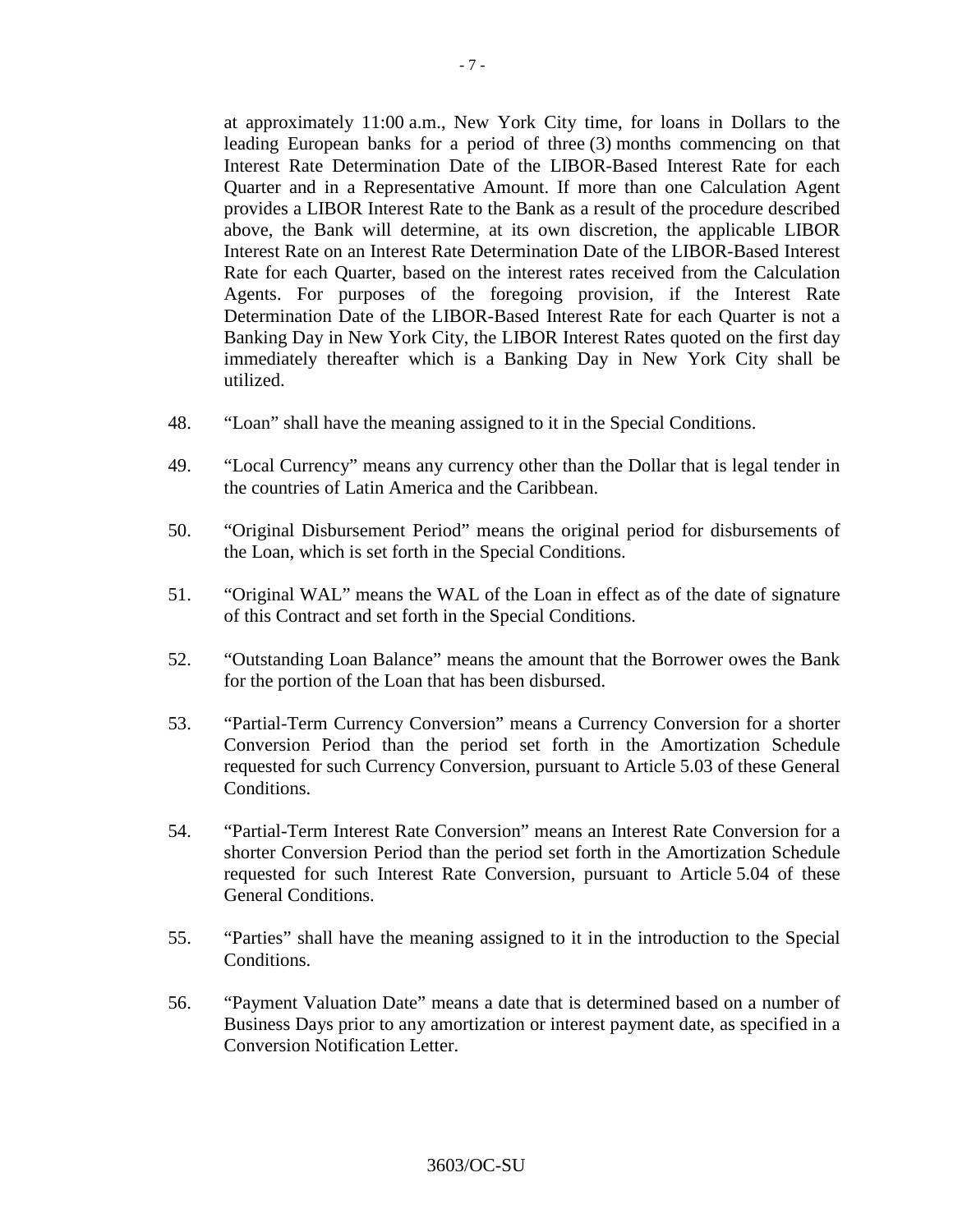- 57. "Principal Currency" means any currency other than the Dollar or Local Currency that is legal tender in the member countries of the Bank.
- 58. "Procurement Plan" means a tool for programming and monitoring the procurement related to the Project, in the terms described in the Special Conditions, Procurement Policies, and Consultant Policies.
- 59. "Procurement Policies" mean the Policies for the Procurement of Works and Goods Financed by the Inter-American Development Bank in force at the time of the approval of the Loan by the Bank.
- 60. "Prohibited Practices" mean the practices prohibited by the Bank in connection with the activities it finances, as defined by the Board or that are defined in the future and communicated to the Borrower, including coercive practice, collusive practice, corrupt practice, fraudulent practice, and obstructive practice.
- 61. "Project" or "Program" means the project or program identified in the Special Conditions comprising a set of activities with a development objective that are financed by proceeds of the Loan.
- 62. "Quarter" means each of the following three-month (3-month) periods of the calendar year: the period beginning on January 1 and ending on March 31; the period beginning on April 1 and ending on June 30; the period beginning on July 1 and ending on September 30; and the period beginning on October 1 and ending on December 31.
- 63. "Semester" means the first or second six (6) months of a calendar year.
- 64. "Settlement Currency" means the currency used to settle the Loan's principal and interest payments. For fully deliverable currencies, the Settlement Currency shall be the Converted Currency. For non-deliverable currencies, the Settlement Currency shall be the Dollar.
- 65. "Special Conditions" mean the entirety of provisions which comprise Part One of this Contract.
- 66. "Valuation Exchange Rate" is equal to the number of units of the Converted Currency per Dollar, applicable on each Payment Valuation Date, pursuant to the source established in the Conversion Notification Letter.
- 67. "WAL" means the weighted average life, whether the Original WAL or the weighted average life resulting from a modification of the Amortization Schedule, as a result of a Conversion or otherwise. The WAL is calculated in years (to two decimal places), based on the Amortization Schedule of all tranches of the Loan and is defined as the division of (i) by (ii) below, where: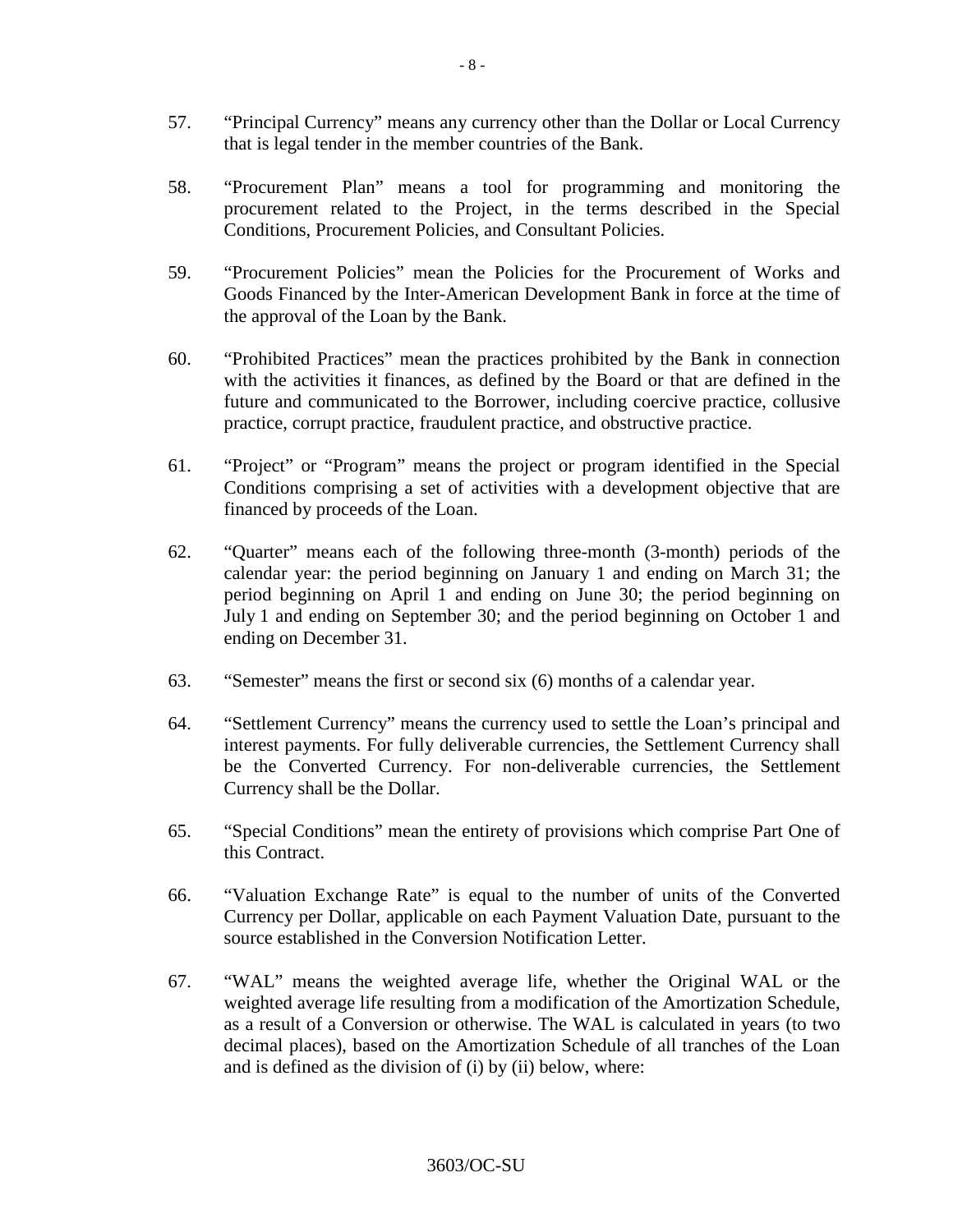- (i) is the sum of the products of  $(A)$  and  $(B)$ , defined as:
	- (A) the amount of each amortization payment;
	- (B) the difference in the number of days between the amortization payment date and the execution date of this Contract, divided by 365 days;

*and*

(ii) the sum of amortization payments.

The applicable formula is the following:

$$
WAL = \frac{\sum_{j=1}^{m} \sum_{i=1}^{n} A_{i,j} \times \left(\frac{PD_{i,j} - ED}{365}\right)}{TA}
$$

where:

*WAL* is the weighted average life of all tranches of the Loan, expressed in years.

- *m* is the total number of tranches of the Loan.
- *n* is the total number of amortization payments for each tranche of the Loan.
- $A_{i,j}$  is the amortization amount referring to payment *i* of tranche *j*, calculated in Dollars, or in the case of a Conversion, in Dollar equivalent, at the exchange rate determined by the Calculation Agent, for the date of modification of the Amortization Schedule.
- $PD_{i,j}$  is the payment date referring to payment *i* of tranche *j*.
- *ED* is the date of signature of this Contract.
- *TA* is the sum of all A<sub>ij</sub>, calculated in Dollars, or in the case of a Conversion, in Dollar equivalent, as of the date of the calculation at the exchange rate determined by the Calculation Agent.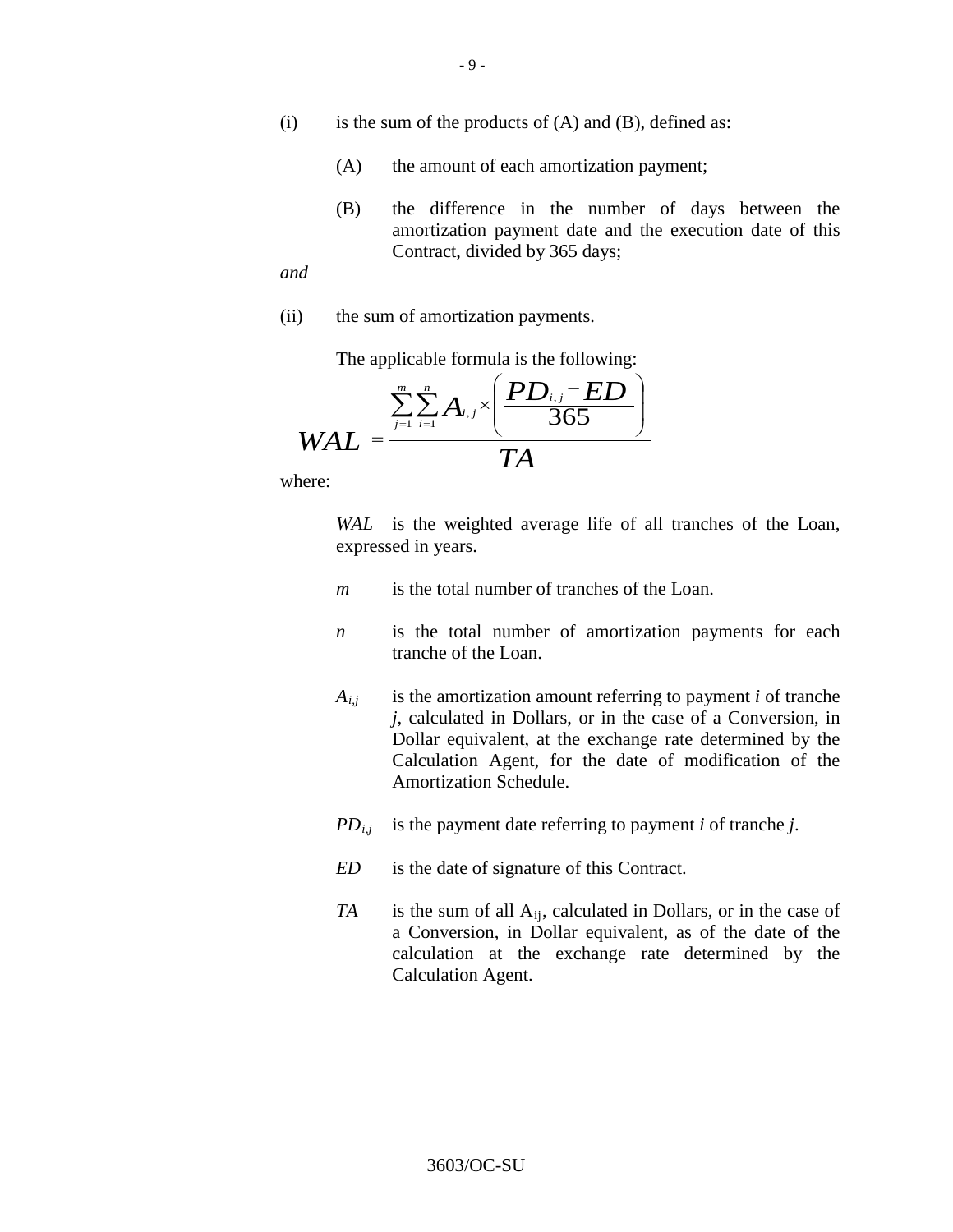### **CHAPTER III Amortization, Interest, Credit Fee, Inspection and Supervision, and Prepayments**

**ARTICLE 3.01. Dates of Payment of Amortization, Interest, Credit Fee, and Other Costs**. The Loan will be amortized in accordance with the Amortization Schedule. Interest and amortization installments will be paid on the fifteenth (15th) day of the month, as set forth in the Special Conditions, in an Amortization Schedule Modification Notification Letter, or in a Conversion Notification Letter, as the case may be. The dates for payment of an amortization payment, credit fee, and other costs shall always coincide with an interest payment date.

**ARTICLE 3.02. Modification of the Amortization Schedule**. (a) The Borrower, with the prior consent of the Guarantor, if any, may request the modification of the Amortization Schedule at any time from the entry into effect of the Contract up until sixty (60) days prior to the due date for the first amortization installment of the Loan or the Loan tranche, as the case may be, for which the modification is requested. The Borrower may also request the modification of the Amortization Schedule in the case of a Currency Conversion or an Interest Rate Conversion, as set forth in Articles 5.03 and 5.04 of these General Conditions.

(b) For any modifications to the Amortization Schedule, the Borrower shall deliver to the Bank an Amortization Schedule Modification Request Letter, which shall: (i) state whether the proposed modification to the Amortization Schedule is applicable to all or part of the Loan; and (ii) indicate the new payment schedule, including the first and last amortization dates, the frequency of payments, and the percentage that these payments represent of the total of the Loan or the Loan tranche for which the modification is requested.

(c) The Bank's acceptance of the requested modifications to the Amortization Schedule will be subject to the Bank's operational and risk management considerations and the satisfaction of the following conditions:

- (i) the last amortization date and the cumulative WAL of all the Amortization Schedules do not exceed the Final Amortization Date or the Original WAL, as the case may be;
- (ii) the Loan tranche subject to a new Amortization Schedule is not less than the equivalent of three million Dollars (US\$3,000,000); and
- (iii) the Loan tranche subject to the modification of the Amortization Schedule has not been subject to a prior modification, unless the new Amortization Schedule modification is the result of a Currency Conversion.

(d) The Bank will notify the Borrower of its decision in an Amortization Schedule Modification Notification Letter. If the Bank accepts the Borrower's request, the Amortization Schedule Modification Notification Letter will include: (i) the new Amortization Schedule for the Loan or Loan tranche; (ii) the cumulative WAL of the Loan; and (iii) the effective date of the new Amortization Schedule.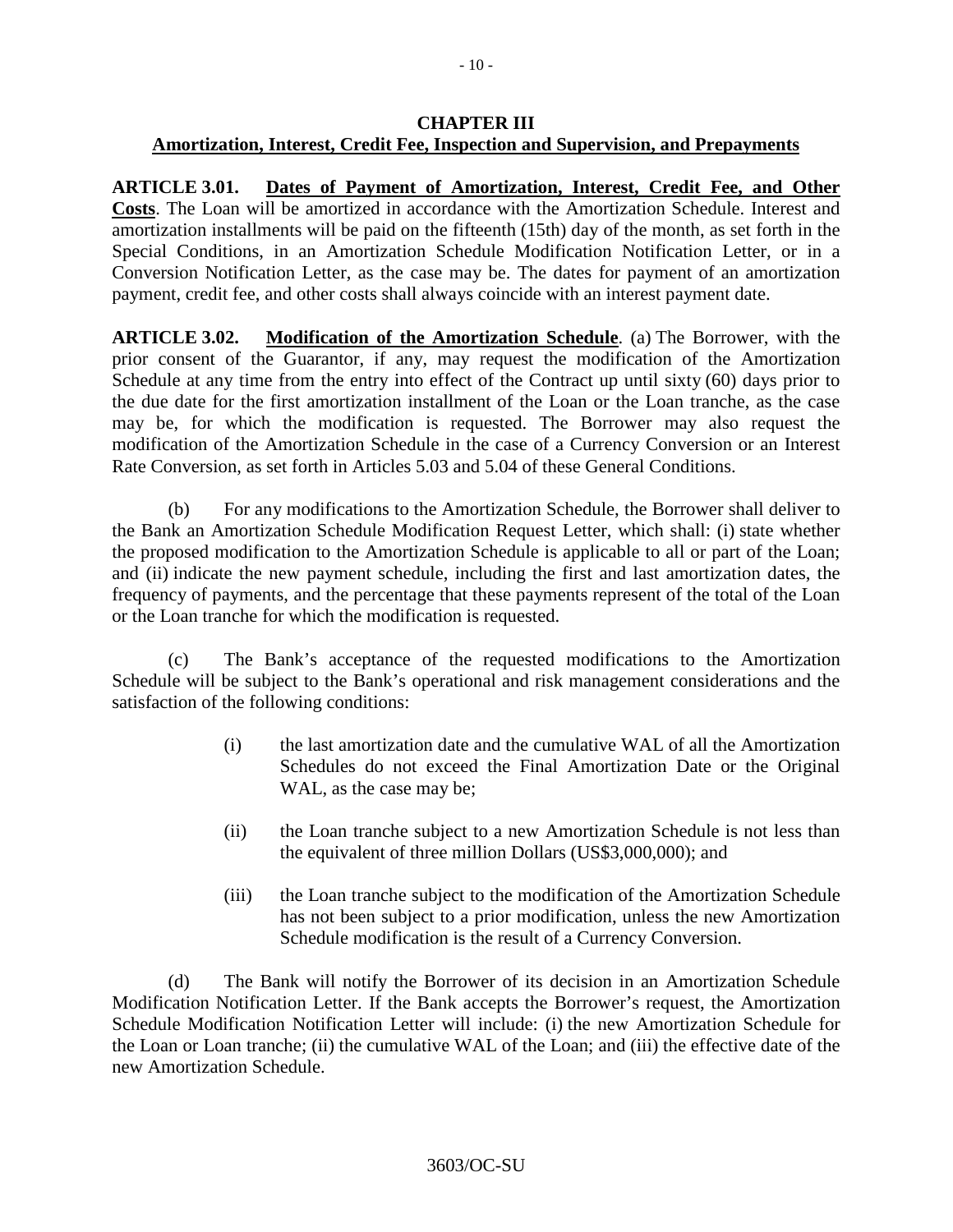(e) The Loan may not have more than four (4) Loan tranches denominated in a Principal Currency with different Amortization Schedules. The number of Loan tranches in Local Currency may exceed this amount, subject to the Bank's operational and risk management considerations.

(f) To ensure that the WAL continues to be equal to or less than the Original WAL of the Loan at all times, whenever the WAL of the Loan exceeds the Original WAL, the Amortization Schedule shall be modified. Accordingly, the Bank shall notify the Borrower of any such event, and request that it establish a new amortization schedule, pursuant to the provisions of this Article. Unless the Borrower expressly requests otherwise, such modification will consist of moving forward the Final Amortization Date, with a corresponding adjustment to the amortization installments.

(g) Notwithstanding paragraph (f) above, the Amortization Schedule shall be modified in such cases in which an extension to the Original Disbursement Period is granted, which: (i) results in an extension of such period beyond a date that is sixty (60) days prior to the due date for the first amortization installment of the Loan or the Loan tranche, as the case may be, and (ii) when disbursements occur during such extension period. Such modification will consist of (i) moving forward the Final Amortization Date or, if the Loan has different tranches, moving forward the Final Amortization Date of the Loan tranche or tranches from which funds are disbursed during the extension period of the Original Disbursement Period, unless the Borrower expressly requests, in lieu of the foregoing, (ii) an increase in the amount of the amortization installment following each disbursement of the Loan or the Loan tranche, as the case may be, that results in a longer WAL than the Original WAL. With respect to this second option, the Bank will determine the corresponding amount for each amortization installment.

**ARTICLE 3.03. Interest**. (a) **Interest on Outstanding Loan Balances that have not been subject to Conversion.** To the extent that the Loan has not been subject to any Conversion, the Borrower shall pay interest on daily Outstanding Loan Balances at a LIBOR-Based Interest Rate plus the applicable lending spread for the Bank's ordinary capital loans. In this case, interest shall accrue at an annual rate for each Quarter as determined by the Bank on an Interest Rate Determination Date of the LIBOR-Based Interest Rate for each Quarter.

(b) **Interest on Outstanding Loan Balances that have been Subject to Conversion.** If the Outstanding Loan Balances have been subject to a Conversion, the Borrower shall pay interest on the Outstanding Loan Balances converted under such Conversion at: (i) the Base Interest Rate determined by the Bank; plus (ii) the applicable lending spread for the Bank's ordinary capital loans.

(c) **Interest on Outstanding Loan Balances subject to an Interest Rate Cap.** If an Interest Rate Conversion has been effected to establish an Interest Rate Cap, and the interest rate payable by the Borrower pursuant to this Article exceeds the Interest Rate Cap at any time during the Conversion Period, the maximum interest rate applicable during such Conversion Period shall be equal to the Interest Rate Cap.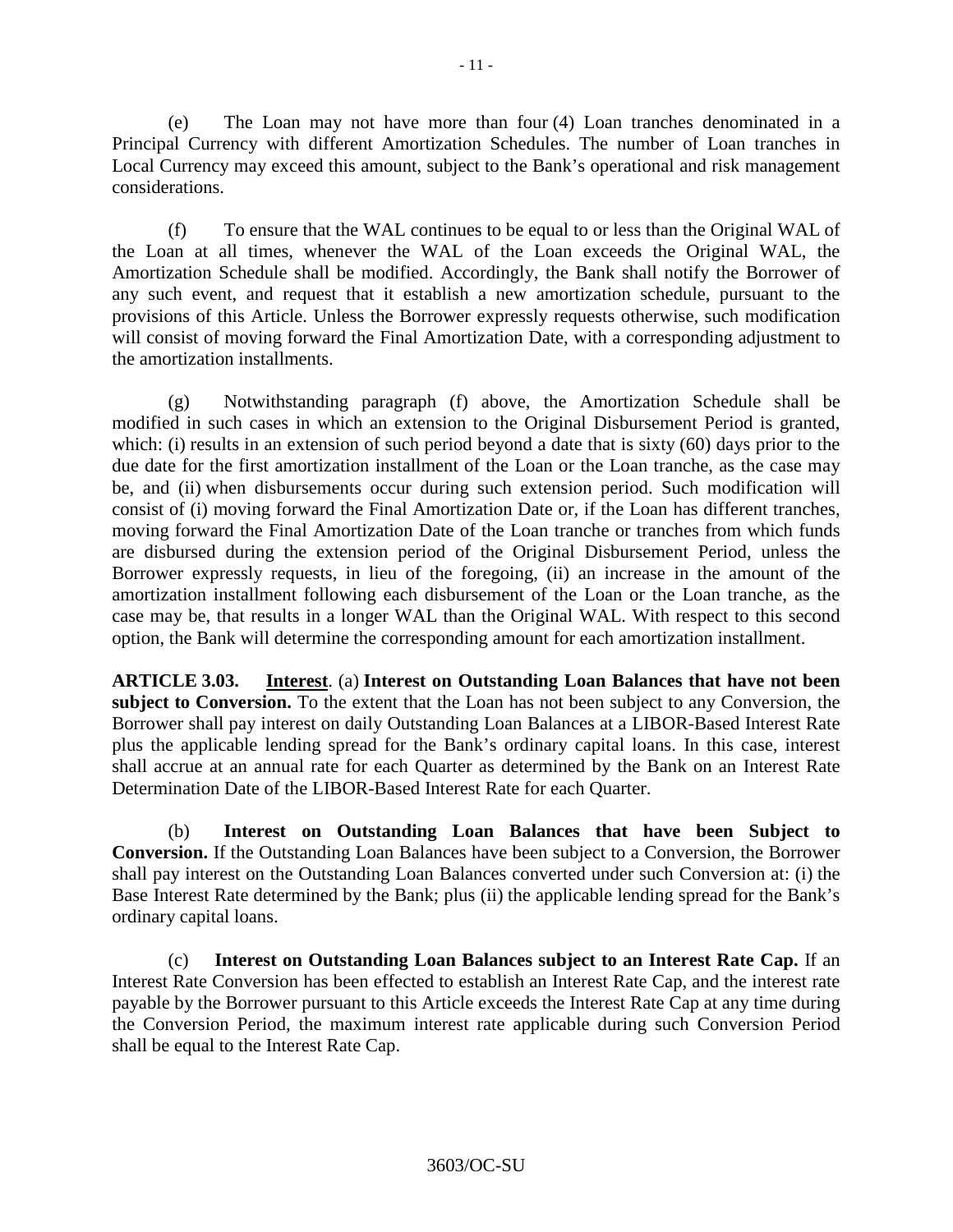(d) **Interest on Outstanding Loan Balances Subject to an Interest Rate Collar.** If an Interest Rate Conversion has been effected to establish an Interest Rate Collar, and the interest rate payable by the Borrower pursuant to this Article exceeds the upper limit or falls below the lower limit of the Interest Rate Collar at any time during the Conversion Period, the maximum interest rate applicable during such Conversion Period shall be equal to the upper limit of the Interest Rate Collar, and the minimum interest rate applicable during such Conversion Period shall be equal to the lower limit of the Interest Rate Collar.

(e) **Changes to the Interest Rate Calculation Basis.** The Parties agree that, notwithstanding any change in market practice that may, at any moment, affect the determination of the LIBOR Interest Rate, the Borrower's payments shall remain linked to the Bank's funding. For purposes of obtaining and maintaining such link under such circumstances, the Parties expressly agree that the Calculation Agent, seeking to reflect the Bank's corresponding funding, shall determine: (i) the occurrence of such changes; and (ii) the alternate base rate applicable to determine the appropriate amount to be paid by the Borrower. The Calculation Agent shall notify the Borrower and the Guarantor of the applicable alternate base rate, if any, with no less than sixty (60) days prior notice. The alternate base rate shall become effective on the expiration of such notice period.

**ARTICLE 3.04. Credit Fee**. (a) The Borrower shall pay a credit fee on the undisbursed balance of the Loan, at a percentage set by the Bank periodically during its review of financial charges on ordinary capital loans. The credit fee shall not exceed 0.75% per annum.

(b) The credit fee will begin to accrue sixty (60) days from the date of signature of the Contract.

(c) The credit fee shall cease to accrue: (i) when all disbursements have been made; and (ii) in full or in part, as the case may be, when the Loan has been totally or partially cancelled pursuant to Articles 4.02, 4.12, 4.13 or 8.02 of these General Conditions.

**ARTICLE 3.05. Computation of Interest and Credit Fee**. The interest and credit fee shall be calculated according to the exact number of days in the respective interest period.

**ARTICLE 3.06. Resources for Inspection and Supervision**. The Borrower shall not be required to cover the Bank's expenses for general inspection and supervision, unless the Bank establishes otherwise during the Original Disbursement Period as a consequence of its periodic review of financial charges for ordinary capital loans, and notifies the Borrower accordingly. In this case, the Borrower shall indicate whether it will pay the corresponding amount directly to the Bank or whether such amount should be withdrawn and withheld by the Bank from the resources of the Loan. In no case may the Bank charge for a specific semester more than the result of applying one percent (1%) of the Loan amount divided by the number of semesters comprising the Original Disbursement Period.

**ARTICLE 3.07. Currency of Payment for Amortization, Interest, Credit Fee, and Inspection and Supervision Expenses**. Interest and principal payments shall be made in Dollars, unless a Currency Conversion has been effected, in which case the provisions of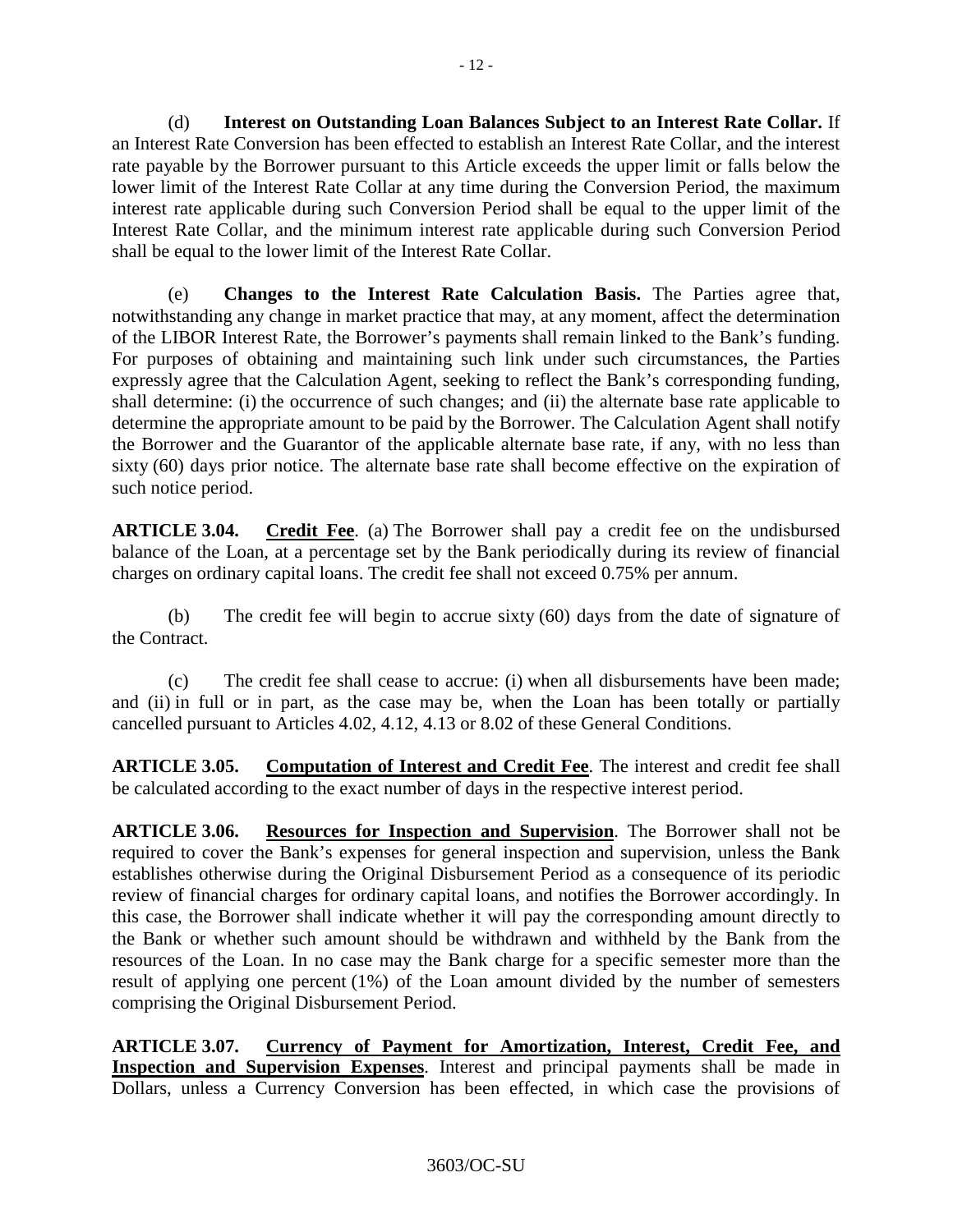Article 5.05 of these General Conditions shall apply. The credit fee and the inspection and supervision fee shall always be paid in the Approval Currency.

**ARTICLE 3.08. Prepayments**. (a) **Prepayment of Outstanding Loan Balances denominated in Dollars with LIBOR-Based Interest Rate.** The Borrower may prepay all or part of any Outstanding Loan Balance denominated in Dollars subject to a LIBOR-Based Interest Rate on any interest payment date, provided that it delivers to the Bank a written irrevocable notice, with the consent of the Guarantor, if any, at least thirty (30) days in advance. Any such prepayment shall be applied as set forth in Article 3.09 of these General Conditions. In the event that the prepayment does not cover the entire Outstanding Loan Balance, the prepayment shall be applied proportionately to the remaining amortization installments. If the Loan has Loan tranches with different Amortization Schedules, the Borrower shall prepay individual tranches in their entirety, unless the Bank agrees otherwise.

(b) **Prepayments of Amounts that have been Subject to Conversion.** Provided that the Bank is able to unwind or reallocate its corresponding funding, the Borrower, with the consent of the Guarantor, if any, may prepay on any interest payment date set forth in the Amortization Schedule attached to the Conversion Notification Letter: (i) all or part of the amount that has been subject to a Currency Conversion; and/or (ii) all or part of the amount that has been subject to an Interest Rate Conversion. For this purpose, the Borrower shall deliver an irrevocable written notice to the Bank at least thirty (30) days in advance. Said notice shall specify the amount the Borrower intends to prepay and the Conversions to which such prepayment relates. In the event that the prepayment does not cover the full amount of the Outstanding Loan Balance under such Conversion, the prepayment shall be applied proportionately to the remaining amortization installments of such Conversion. The Borrower may not prepay converted amounts in an amount less than the equivalent of three million Dollars (US\$3,000,000), unless the remaining Outstanding Loan Balance of the respective Conversion is less than such amount and is paid in full.

(c) For purposes of paragraphs (a) and (b) above, the following payments shall be considered as prepayments: (i) the return of unjustified Advances of Funds; and (ii) payments resulting from all or a part of the Loan being declared immediately due and payable, pursuant to Article 8.02 of these General Conditions.

(d) Notwithstanding paragraph (b) above, in the event of a prepayment, the Borrower shall receive from the Bank, or alternatively, shall pay the Bank, as applicable, any gain or cost incurred by the Bank as a result of unwinding or reallocating its corresponding funding, as determined by the Calculation Agent. In the case of a gain, it will be credited first to any amounts due and payable by the Borrower. In the case of a cost, the Borrower shall pay the corresponding amount concurrently on the prepayment date.

**ARTICLE 3.09. Application of Payments**. All payments shall be applied first to any return of unjustified Advances of Funds after the expiration of the Closing Period, then to fees and interest due on the payment date, and if a balance exists, to the amortization of installments of principal due.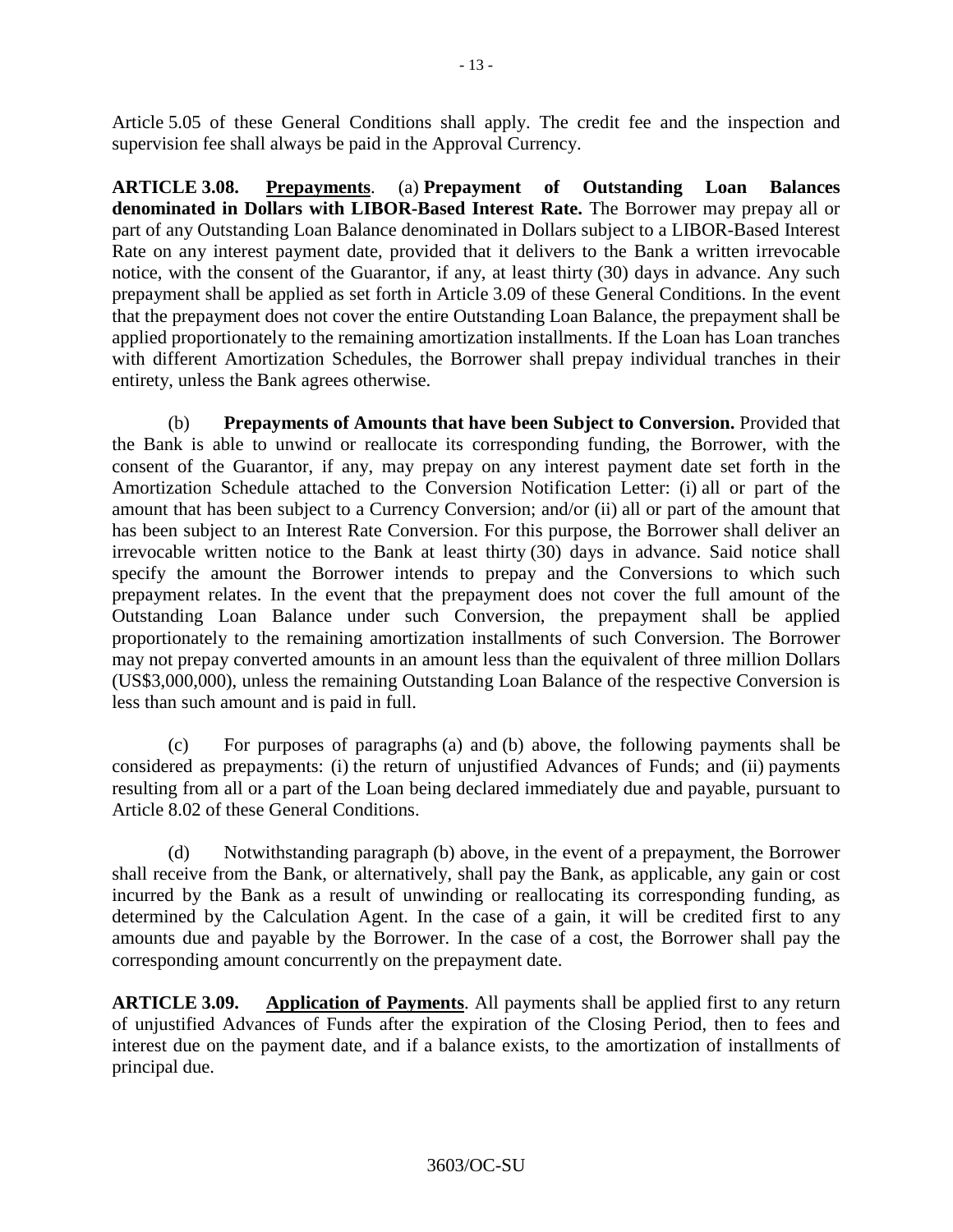**ARTICLE 3.10. Transactions Falling Due on Non-Business Days**. Any payment or other transaction which, pursuant to this Contract, should be effected on a day other than a Business Day, shall be considered validly effected if made on the first Business Day immediately thereafter, and in such case no penalty whatsoever shall apply.

**ARTICLE 3.11. Place of Payments**. All payments shall be made at the principal office of the Bank in Washington, District of Columbia, United States of America, unless the Bank designates another place or places for this purpose by written notification to the Borrower.

# **CHAPTER IV Disbursements, Renunciation, and Automatic Cancellation**

**ARTICLE 4.01. Conditions Precedent to First Disbursement of Resources of the Loan**. Without prejudice to the other requirements set forth in the Special Conditions, the first disbursement of the resources of the Loan shall be subject to the fulfillment of the following requirements to the satisfaction of the Bank:

(a) The Bank shall have received one or more well-founded legal opinions which establish, with citations of the pertinent constitutional, legal, and regulatory provisions, that the obligations undertaken by the Borrower in this Contract, and those of the Guarantor in the Guarantee Contracts, if any, are valid and enforceable. Such opinions shall also refer to any other legal question that the Bank may deem relevant.

(b) The Borrower or the Executing Agency, as the case may be, shall have designated one or more officials to represent it for purposes of requesting disbursements of the Loan and for other acts relating to the financial management of the Project, and shall have furnished the Bank with authentic copies of the signatures of said representatives. Should two or more officials be designated, the designation shall indicate whether such officials may act separately or must act jointly.

(c) The Borrower or the Executing Agency, as the case may be, shall have provided to the Bank information in writing, through its representative authorized to request disbursements of the Loan, regarding the bank account into which disbursements of the Loan are to be deposited. Separate accounts shall be required for disbursements in Local Currency, Dollars, and Principal Currency. This information will not be necessary in the event the Bank agrees that the resources of the Loan are to be posted in the Borrower's general treasury account.

(d) The Borrower or Executing Agency, as the case may be, shall have demonstrated to the Bank that it has an adequate financial information system and internal control structure for the purposes indicated in this Contract.

**ARTICLE 4.02. Period for Fulfilling the Conditions Precedent to First Disbursement**. If within one hundred eighty (180) days from the effective date of this Contract, or within such longer period as the Parties may agree in writing, the conditions precedent to the first disbursement established in Article 4.01 of these General Conditions and other conditions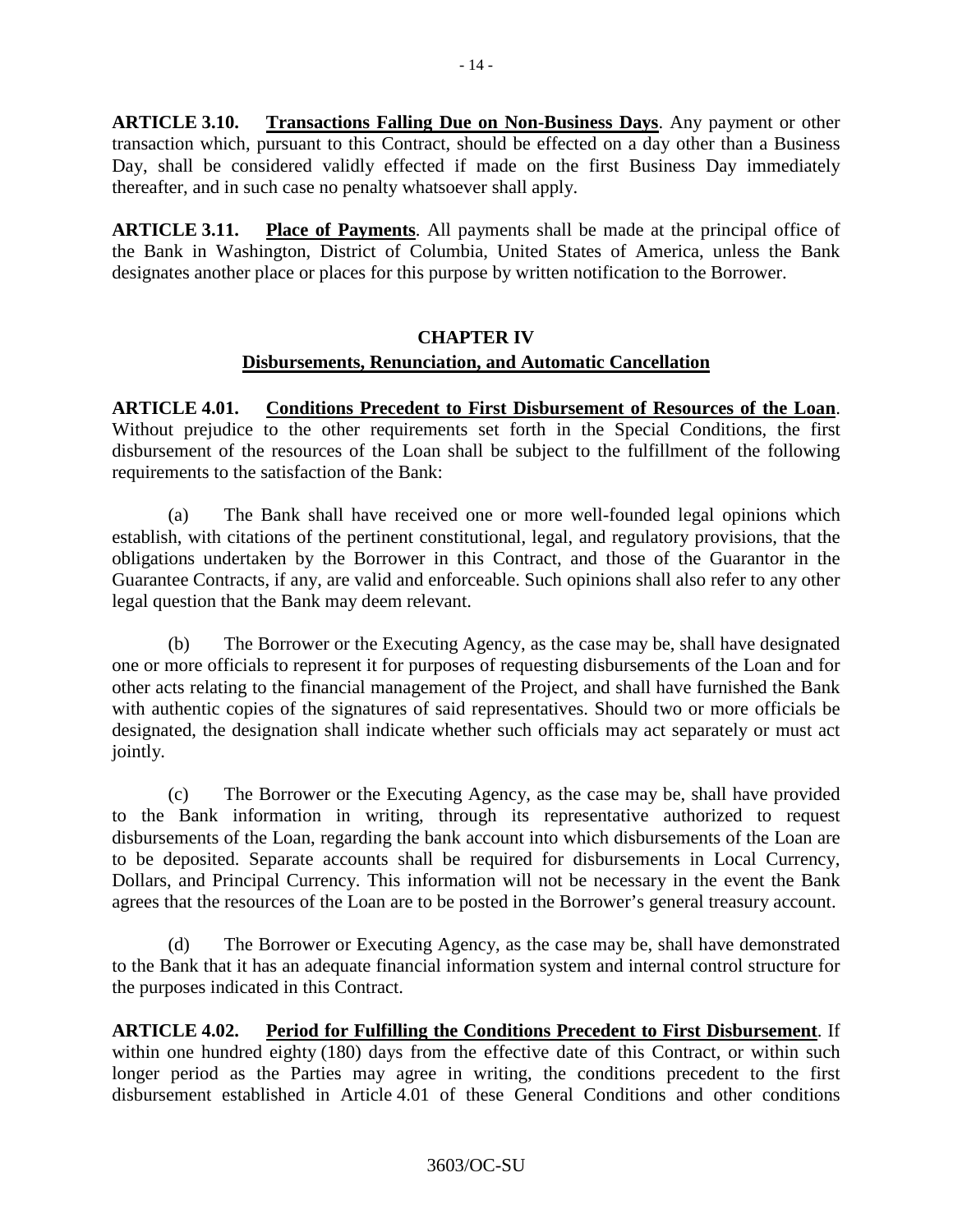precedent to the first disbursement agreed upon in the Special Conditions have not been fulfilled, the Bank may terminate this Contract in advance by giving notice to the Borrower.

**ARTICLE 4.03. Conditions for All Disbursements**. (a) As a condition for all disbursements and without prejudice to the conditions precedent to the first disbursement of the resources of the Loan established in Article 4.01 of these General Conditions and in the Special Conditions, if any, the Borrower or the Executing Agency, as the case may be, undertakes to present to the Bank in writing, whether physically or by electronic means, in such form and conditions as may be specified by the Bank, a disbursement request together with the pertinent documents and other background materials required by the Bank. Unless the Bank agrees otherwise, the last disbursement request shall be presented to the Bank no later than thirty (30) days in advance of the expiration date of the Original Disbursement Period or any extension thereof.

(b) Unless the Parties agree otherwise, disbursements shall be made only in amounts of not less than the equivalent of one hundred thousand Dollars (US\$100,000) each.

(c) Any charge, fee, or expense assessed to the bank account into which disbursements of the resources of the Loan are deposited shall be borne by, and are the responsibility of, the Borrower or the Executing Agency, as the case may be.

(d) In addition, the Guarantor shall not be more than one hundred twenty (120) days late on the payment of sums owed to the Bank on any loan or guarantee.

**ARTICLE 4.04. Income Generated in the Bank Account for Disbursements**. Income generated from the resources of the Loan deposited in the bank account designated to receive disbursements shall be used to finance Eligible Expenditures.

**ARTICLE 4.05. Disbursement Methods.** At the request of the Borrower or the Executing Agency, as the case may be, the Bank may make disbursements of the resources of the Loan through: (a) reimbursement of expenditures; (b) Advance of Funds; (c) direct payments to third parties; and (d) reimbursement under a letter of credit guarantee.

**ARTICLE 4.06. Reimbursement of Expenditures**. (a) The Borrower or the Executing Agency, as the case may be, may request disbursements under the reimbursement of expenditures method when the Borrower or the Executing Agency, as the case may be, has paid for Eligible Expenditures with its own resources.

(b) Unless the Parties agree otherwise, disbursement requests for reimbursing expenditures shall be made promptly to the extent that the Borrower or the Executing Agency, as the case may be, has incurred such expenditures, and not later than sixty (60) days following the conclusion of each calendar semester.

**ARTICLE 4.07. Advance of Funds**. (a) The Borrower or the Executing Agency, as the case may be, may request disbursements under the Advance of Funds method. The amount of the Advance of Funds shall be set by the Bank on the basis of (i) the liquidity needs of the Project in order to cover periodic projections of Eligible Expenditures during a period of up to six (6)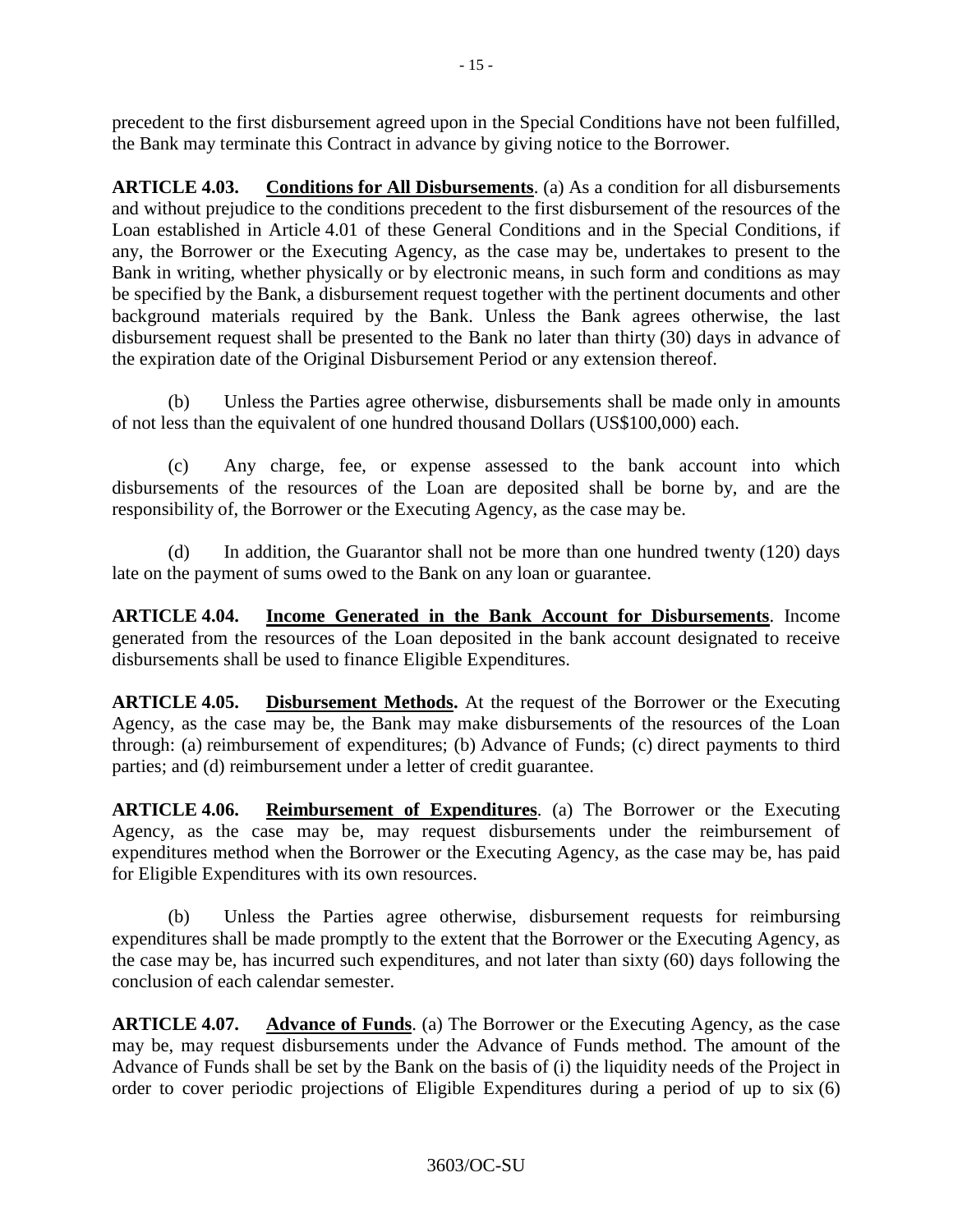months, unless the Financial Plan provides for a longer period, which in no case may exceed twelve (12) months, and (ii) the risks associated with the capacity demonstrated by the Borrower or the Executing Agency, as the case may be, to manage and use the resources of the Loan.

(b) Each Advance of Funds shall be subject to: (i) the request for Advance of Funds being presented in a manner acceptable to the Bank; and (ii) with the exception of the first Advance of Funds, the Borrower or the Executing Agency, as the case may be, having presented a justification for the use of at least eighty percent (80%) of the total cumulative balances pending justification for this purpose, and the Bank having accepted such justification, unless the Financial Plan specifies a lower percentage, which in no case may be less than fifty percent (50%).

(c) The Bank may, during the term of the Financial Plan, provide for a one-time increase in the amount of the last Advance of Funds granted to the Borrower or the Executing Agency, as the case may be, to the extent that additional resources are needed to pay Eligible Expenditures that were unforeseen in said plan.

(d) The Borrower or the Executing Agency, as the case may be, shall present the last Advance of Funds request no later than thirty (30) days prior to the date of the expiration of the Original Disbursement Period or any extension thereof, in the understanding that the justification for such Advance of Funds shall be presented to the Bank during the Closing Period. The Bank shall not disburse resources subsequent to the expiration of the Original Disbursement Period or any extension thereof.

(e) The value of each Advance of Funds to the Borrower or the Executing Agency, as the case may be, must be maintained in the equivalent value expressed in the respective disbursement currency or in the Approval Currency. Eligible Expenditures incurred with resources of an Advance of Funds must be justified in the equivalent of the total amount of the Advance of Funds expressed in the respective disbursement currency or in the Approval Currency, using the exchange rate established in this Contract. The Bank may accept adjustments in the justification of the Advance of Funds due to exchange rate fluctuations, provided that they do not impact the execution of the Project.

**ARTICLE 4.08. Direct payments to third parties**. (a) The Borrower or the Executing Agency, as the case may be, may request disbursements under the method of direct payments to third parties, by means of which the Bank directly pays providers or contractors on behalf of the Borrower or the Executing Agency, as the case may be.

(b) In case of direct payments to third parties, the Borrower or the Executing Agency shall be responsible for payment of the amount equivalent to the difference between the amount of the disbursement requested by the Borrower or the Executing Agency and the amount received by the third party as the result of exchange rate fluctuations, commissions, and other financial costs.

**ARTICLE 4.09. Reimbursement under a Letter of Credit Guarantee**. The Borrower or the Executing Agency, as the case may be, may request disbursements through reimbursement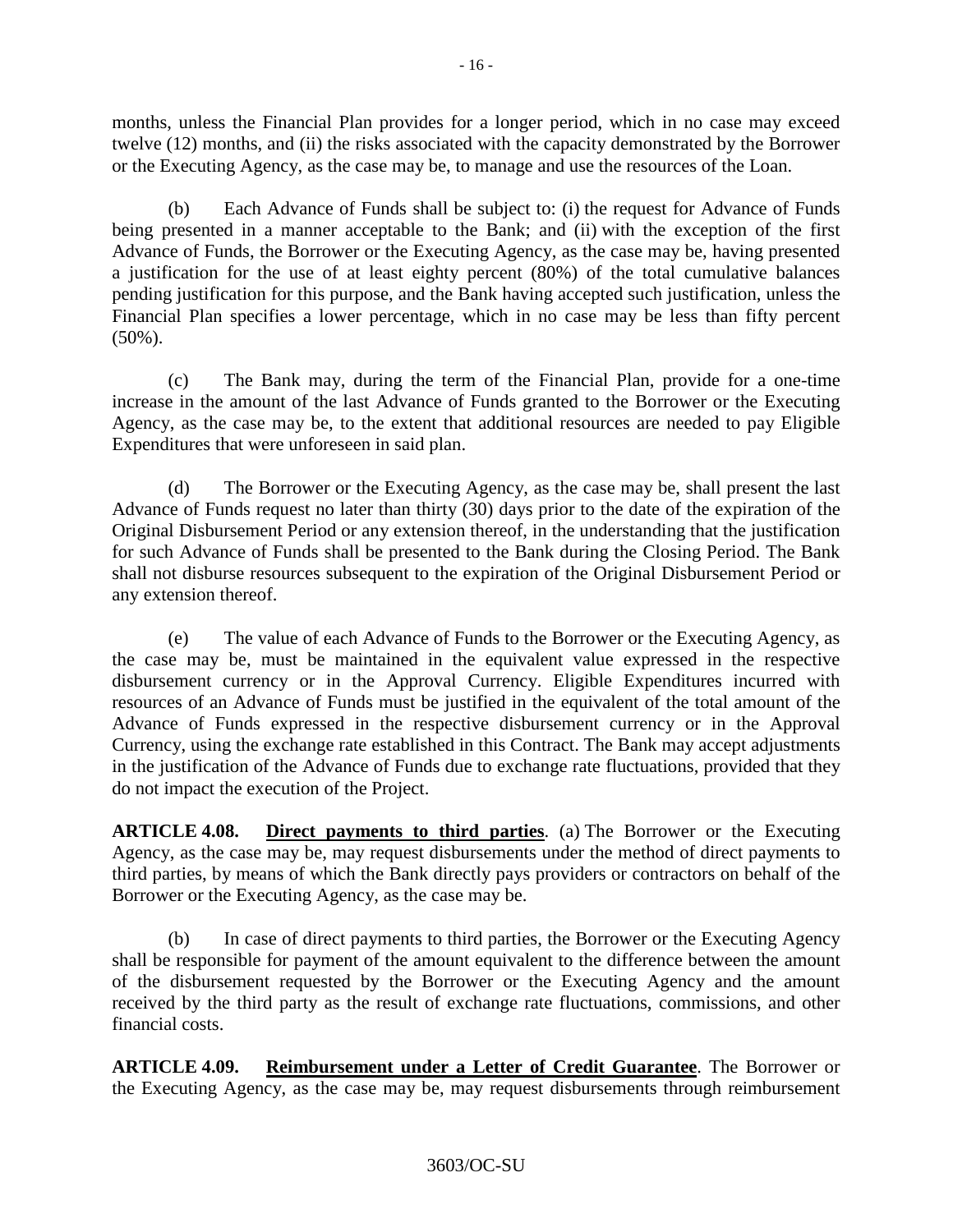under a letter of credit, in order to reimburse commercial banks for payments made to contractors or providers of goods and services by virtue of a letter of credit issued and/or confirmed by a commercial bank and guaranteed by the Bank. The letter of credit must be issued and/or confirmed in a manner satisfactory to the Bank. The resources committed under the letter of credit and guaranteed by the Bank shall be used exclusively for the purposes established in the letter of credit for as long as the guarantee remains in effect.

**ARTICLE 4.10. Exchange rate**. (a) The Borrower undertakes to justify, or to cause the Executing Agency to justify, as the case may be, expenditures chargeable to the Loan or the Additional Resources, expressing such expenditures in either the currency of denomination or the Approval Currency of the respective disbursement.

(b) To determine the equivalence of an Eligible Expenditure incurred in the Local Currency of the Borrower's country to the currency in which the disbursements are made, or alternatively to the Approval Currency, for purposes of accounting and justification of expenses, regardless of the source of financing of the Eligible Expenditure, one of the following exchange rates shall be used, pursuant to the Special Conditions:

- (i) the exchange rate in force on the date on which the Approval Currency or disbursement currency is converted into the Local Currency of the Borrower's country; or
- (ii) the exchange rate in force on the date of payment of the expenditure in the Local Currency of the Borrower's country.

 $(c)$  In those cases in which the exchange rate established in paragraph  $(b)(i)$  of this Article is selected, to determine the equivalent of expenditures incurred in the Local Currency chargeable to the Additional Resources or the reimbursement of expenditures chargeable to the Loan, the rate used shall be the exchange rate agreed upon with the Bank in the Special Conditions.

**ARTICLE 4.11. Receipts**. At the request of the Bank, the Borrower shall sign and deliver to the Bank, upon completion of disbursements, a receipt or receipts for the amounts disbursed.

**ARTICLE 4.12. Renunciation of Part of the Loan**. The Borrower, with the concurrence of the Guarantor, if any, may renounce, by notice to the Bank, its right to utilize any part of the Loan which has not been disbursed before the receipt of such notice, provided that the resources of the Loan are not subject to the guarantee of an irrevocable letter of credit, pursuant to Article 8.04 of these General Conditions.

**ARTICLE 4.13 Automatic Cancellation of Portion of the Loan**. Upon expiration of the Original Disbursement Period and any extension thereof, any portion of the Loan not committed or disbursed shall automatically be cancelled.

**ARTICLE 4.14. Closing Period**. (a) The Borrower undertakes to carry out, or to cause the Executing Agency to carry out, as the case may be, the following actions during the Closing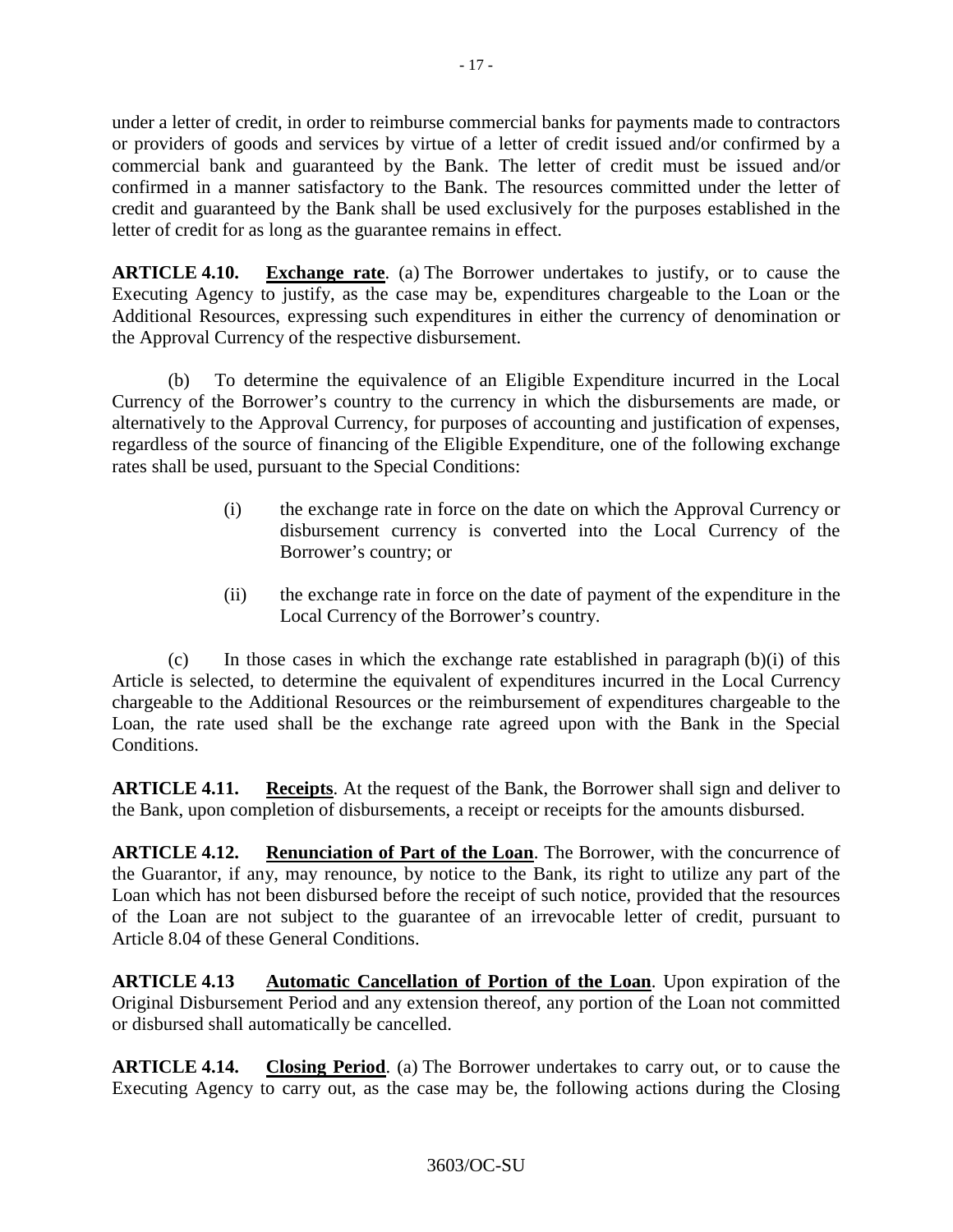Period: (i) finalize pending payments to third parties, if any; (ii) reconcile its records and present to the Bank's satisfaction the supporting documentation relating to expenditures charged to the Project and other information that the Bank may request; and (iii) return to the Bank the unjustified balance of disbursed resources of the Loan.

(b) Notwithstanding the foregoing, if this Contract provides for external financial audit reports financed with resources of the Loan, the Borrower or the Executing Agency, as the case may be, agrees to reserve, in the manner agreed with the Bank, sufficient resources to cover the payment of the corresponding auditing services. In this case, the Borrower or the Executing Agency, as the case may be, also undertakes to agree with the Bank as to how the corresponding payments for such audits will be made. In the event the Bank does not receive the abovementioned external financial audit reports within the periods stipulated in this Contract, the Borrower or the Executing Agency, as the case may be, agrees to return to the Bank the resources reserved for such purpose, which shall not be construed as a waiver by the Bank to exercise the rights set forth in Chapter VIII of this Contract.

# **CHAPTER V Conversions**

**ARTICLE 5.01. Exercise of Conversion Options**. (a) The Borrower may request a Currency Conversion or an Interest Rate Conversion by delivering to the Bank an irrevocable Conversion Request Letter in form and substance satisfactory to the Bank, indicating the financial terms and conditions requested by the Borrower for the respective Conversion. The Bank may provide the Borrower with a model Conversion Request Letter.

(b) The Conversion Request Letter shall be signed by a duly authorized representative of the Borrower, with the consent of the Guarantor, if any, and shall contain at least the following information:

- (i) **For all Conversions.** (A) Loan number; (B) amount subject to Conversion; (C) Conversion type (Currency Conversion or Interest Rate Conversion); (D) account number where funds shall be deposited, if applicable; and (E) Interest Rate Calculation Convention.
- (ii) **For Currency Conversions.** (A) currency into which the Borrower requests to convert the Loan; (B) Amortization Schedule associated with such Currency Conversion, which may have an amortization period equal to or less than the Final Amortization Date; (C) the portion of the disbursement or Outstanding Loan Balance to which the Conversion shall apply; (D) the type of interest rate applicable to the amounts subject to the Currency Conversion; (E) whether the Currency Conversion is a Partialterm Conversion or a Full-term Conversion; (F) Settlement Currency; (G) Execution Period; and (H) any other instructions regarding the Currency Conversion request. If the Conversion Request Letter relates to a disbursement, the request shall indicate the amount of the disbursement in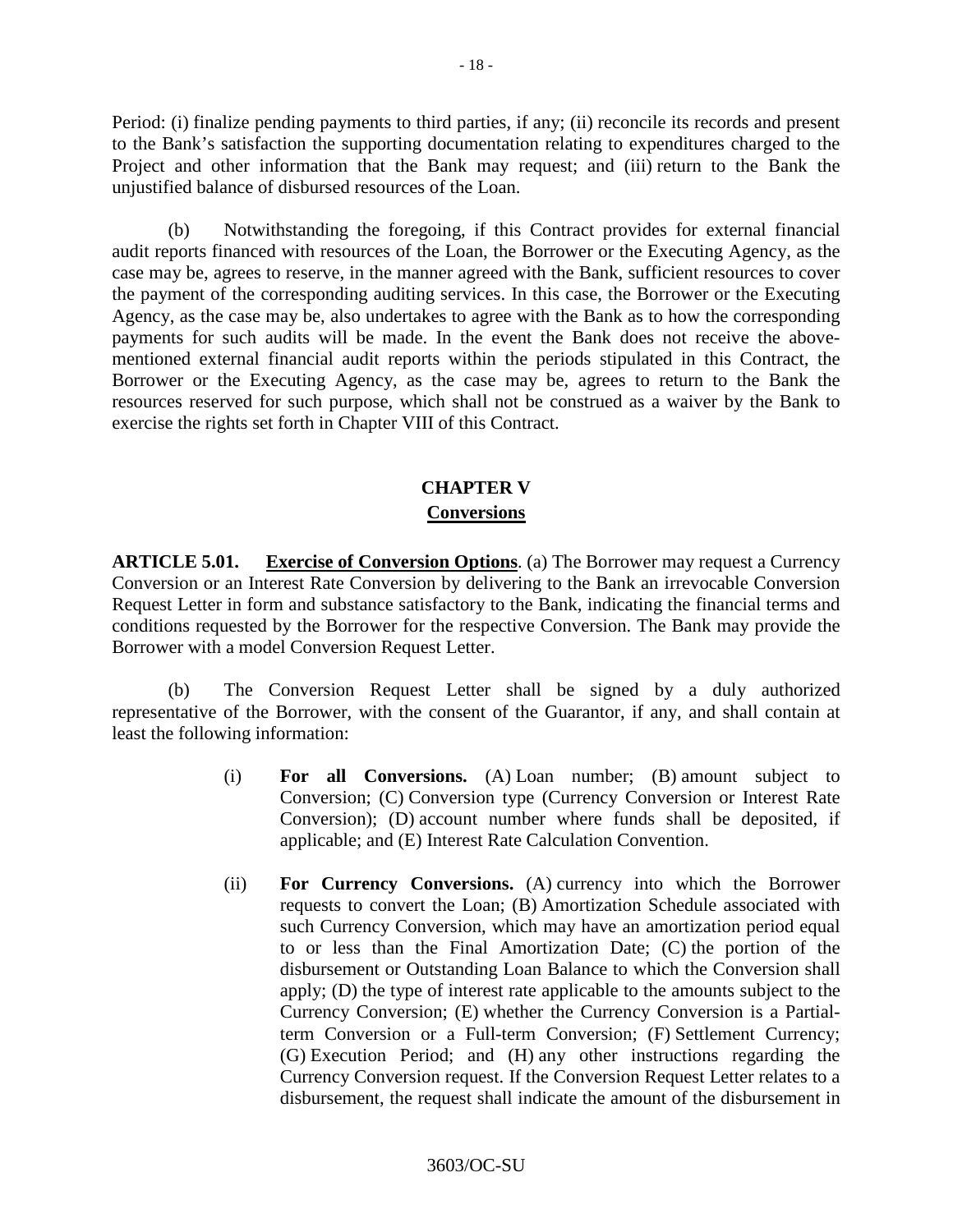units of the Approval Currency, in Dollar units, or in units of the desired currency for the Conversion, except in the case of the last disbursement, in which case the request shall be made in units of the Approval Currency. In such cases, if the Bank effects the Conversion, the disbursements shall be denominated in the Converted Currency and the disbursements shall be made in: (i) the Converted Currency; or (ii) an equivalent amount in Dollars at the exchange rate set forth in the Conversion Notification Letter, to be determined by the Bank when sourcing its financing. If the Conversion Request Letter relates to Outstanding Loan Balances, the request shall indicate the amount in units of the currency of denomination of the Outstanding Loan Balances.

(iii) **For Interest Rate Conversions.** (A) type of interest rate requested; (B) the portion of the Outstanding Loan Balance to which the Interest Rate Conversion shall apply; (C) whether the Interest Rate Conversion is a Partial-term Interest Rate Conversion or a Full-term Interest Rate Conversion; (D) the Amortization Schedule associated with the Interest Rate Conversion, which may have an amortization period equal to or less than the Final Amortization Date; (E) for Interest Rate Conversions establishing an Interest Rate Cap or an Interest Rate Collar, the applicable upper and/or lower limits, as the case may be; and (F) any other instructions regarding the Interest Rate Conversion request.

(c) Any principal amount payable during the period of fifteen (15) days prior to the beginning of the Execution Period until and including the Conversion Date may not be subject to a Conversion and shall be paid pursuant to the terms applicable prior to the execution of the Conversion.

(d) Once the Bank has received a Conversion Request Letter, it will proceed to review the same. If the Bank finds such letter acceptable, it will effect the Conversion during the Execution Period pursuant to the terms of this Chapter V. Once the Conversion has been effected, the Bank will deliver a Conversion Notification Letter to the Borrower indicating the financial terms and conditions of the Conversion.

(e) If the Bank determines that the Conversion Request Letter does not comply with the requirements provided in this Contract, it shall so notify the Borrower during the Execution Period. The Borrower may deliver a new Conversion Request Letter, in which case the Execution Period for this Conversion will start from the time the Bank receives the new Conversion Request Letter.

(f) If the Bank cannot effect the Conversion pursuant to the terms requested by the Borrower in the Conversion Request Letter within the Execution Period, such Conversion Request Letter shall be considered null and void, without prejudice to the Borrower's right to deliver a new Conversion Request Letter.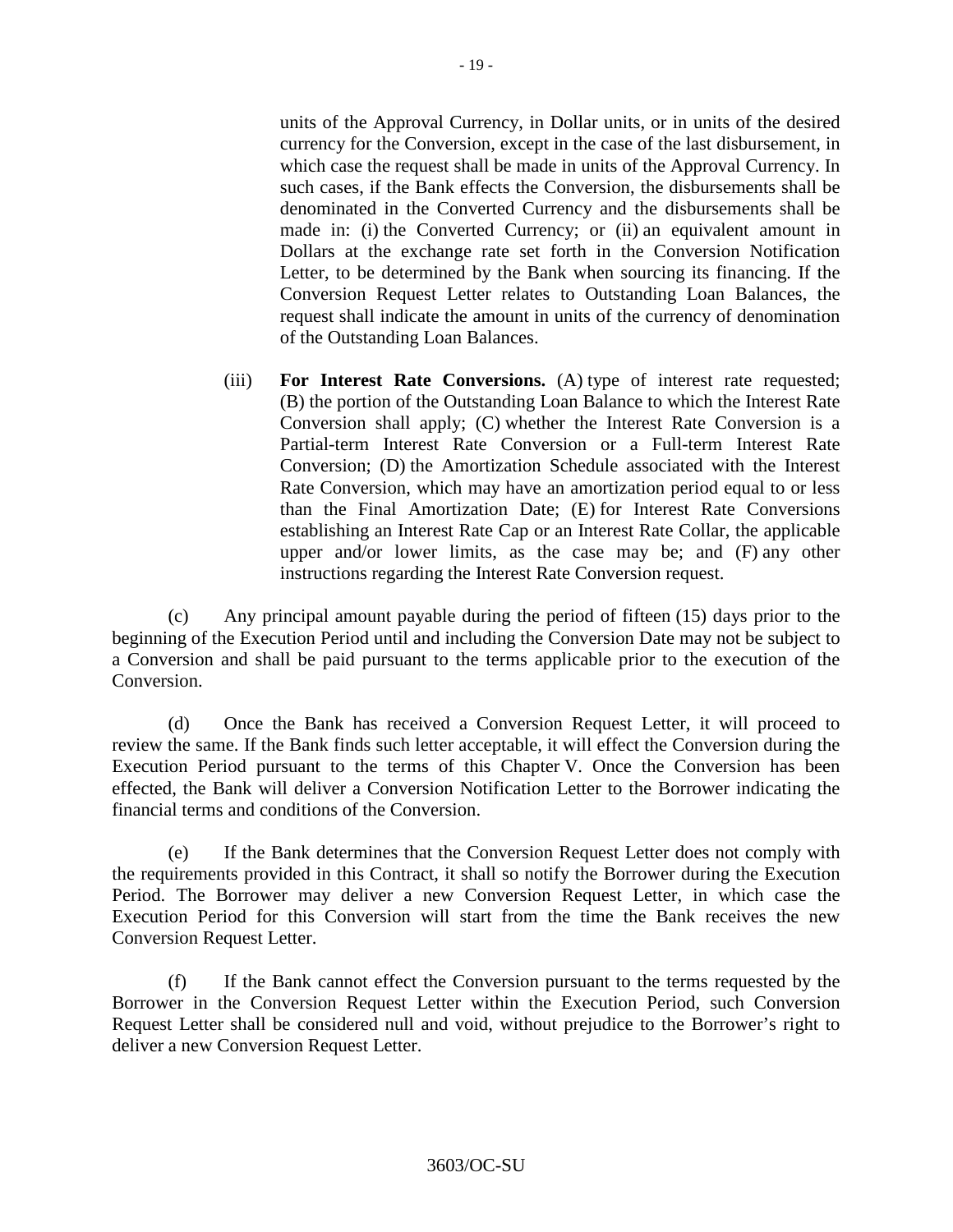(g) If a national or international catastrophe, a financial or economic crisis, a change in the capital markets, or any other extraordinary circumstance occurs during the Execution Period that, in the opinion of the Bank, may have a material negative impact on its ability to effect a Conversion, the Bank shall so notify the Borrower and agree on the actions to be taken regarding the Conversion Request Letter.

**ARTICLE 5.02. Conversion Requirements**. Any Conversion shall be subject to the following requirements:

(a) The feasibility of the Bank to execute any Conversion will depend on the ability of the Bank to source its funding, in accordance with its policies, and will be subject to legal, operational, and risk management considerations and prevailing market conditions.

(b) The Bank will not execute Conversions on amounts that are less than the equivalent of three million Dollars (US\$3,000,000), unless: (i) in the case of the last disbursement, the undisbursed amount is less; or (ii) in the case of a fully disbursed Loan, the Outstanding Loan Balance under any tranche of the Loan is less.

(c) The number of Currency Conversions to Principal Currencies may not exceed four (4) during the term of this Contract. This limit shall not apply to Currency Conversions to Local Currency.

(d) The number of Interest Rate Conversions may not exceed four (4) during the term of this Contract.

(e) Any modification to the Amortization Schedule requested by the Borrower at the time of requesting a Currency Conversion shall be subject to the provisions of Articles 3.02(c) and 5.03(b) of these General Conditions. Any modification to the Amortization Schedule requested by the Borrower at the time of requesting an Interest Rate Conversion shall be subject to the provisions of Articles 3.02(c) and 5.04(b) of these General Conditions.

(f) The Amortization Schedule defined in the Conversion Notification Letter, resulting from a Currency Conversion or Interest Rate Conversion, may not be subsequently modified during the Conversion Period, unless the Bank agrees otherwise.

(g) Unless the Bank agrees otherwise, an Interest Rate Conversion with respect to amounts that have been subject to a previous Currency Conversion may only be effected: (i) on the entire Outstanding Loan Balance associated with such Currency Conversion; and (ii) for a term equal to the remaining term of such Currency Conversion.

**ARTICLE 5.03. Partial or Full-Term Currency Conversion**. (a) The Borrower may request a Full-Term Currency Conversion or a Partial-Term Currency Conversion.

(b) A Full-Term Currency Conversion and a Partial-Term Currency Conversion may be requested and executed at any time until the Final Amortization Date. Notwithstanding the foregoing, if the Borrower makes a request within less than sixty (60) days prior to the due date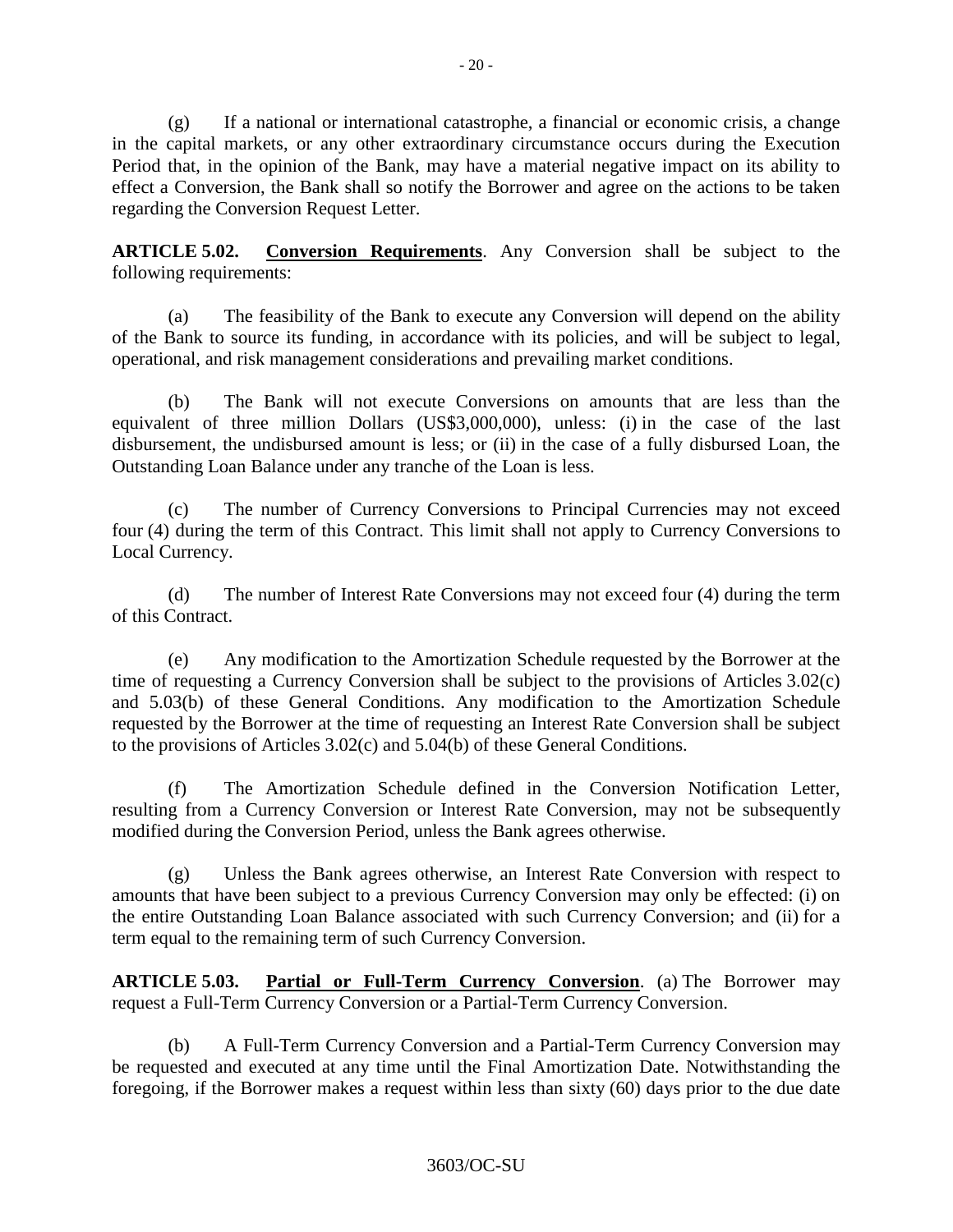for the first amortization installment of the Loan or the tranche of the Loan associated with such Currency Conversion, as the case may be, such Currency Conversion will have the limitation that the Outstanding Loan Balance under the new Amortization Schedule requested for the Conversion shall at no time exceed the Outstanding Loan Balance under the original Amortization Schedule, taking into account the exchange rates set forth in the Conversion Notification Letter.

(c) In the case of a Partial-Term Currency Conversion, the Borrower shall include in the Conversion Request Letter: (i) the Amortization Schedule for the period up to expiration of the Conversion Period; and (ii) the Amortization Schedule for the Outstanding Loan Balance payable from the expiration of the Conversion Period to the Final Amortization Date, which shall correspond to the terms and conditions applicable prior to effecting the Currency Conversion.

(d) Prior to the expiration of a Partial-Term Currency Conversion, the Borrower, with the consent of the Guarantor, if any, may request from the Bank one of the following options:

> (i) Effecting a new Currency Conversion, upon delivery of a new Conversion Request Letter not less than fifteen (15) Business Days prior to the expiration date of the Partial-Term Currency Conversion. Such new Currency Conversion will have the additional limitation that the Outstanding Loan Balance under the new Amortization Schedule shall at no time exceed the Outstanding Loan Balance under the Amortization Schedule requested in the original Partial-Term Currency Conversion. If, subject to market conditions, it is feasible to effect a new Conversion, the Outstanding Loan Balance of the amount originally converted will continue to be denominated in the Converted Currency, applying the new Base Interest Rate that reflects prevailing market conditions at the time of effecting the new Conversion.

(ii) The prepayment of the Outstanding Loan Balance of the converted amount, by providing the Bank written notice at least thirty (30) days prior to the expiration date of the Partial-Term Currency Conversion. This prepayment shall be made on the expiration date of the Partial-Term Currency Conversion in the Settlement Currency pursuant to Article 5.05 of these General Conditions.

(e) For purposes of paragraph (d) of this Article 5.03, the Outstanding Loan Balance originally subject to a Currency Conversion shall be automatically converted to Dollars on the expiration of the respective Partial-Term Currency Conversion, and shall be subject to the Interest Rate set forth in Article 3.03(a) of these General Conditions if: (i) the Bank is unable to effect a new Conversion; or (ii) fifteen (15) days before the expiration date of the Partial-Term Currency Conversion, the Bank has not received a request from the Borrower pursuant to paragraph (d) of this Article 5.03; or (iii) on the expiration date of the Partial-Term Currency Conversion, the Borrower fails to make the requested prepayment.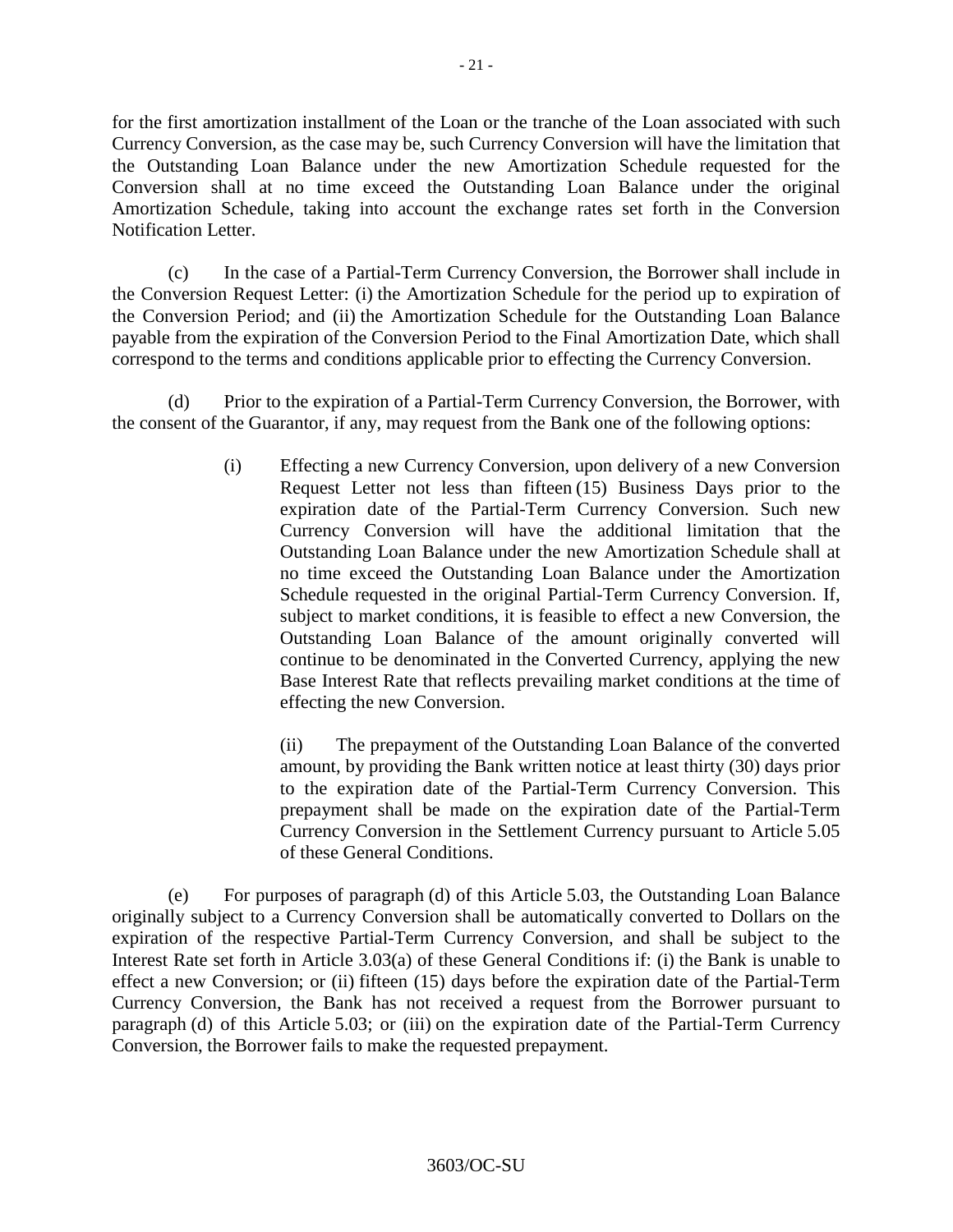(f) If the Outstanding Loan Balance originally subject to a Currency Conversion is converted to Dollars as provided in paragraph (e) above, the Bank, at the expiration of the Partial-Term Currency Conversion, shall inform the Borrower, and the Guarantor, if any, of the amounts converted to Dollars and the applicable exchange rate determined by the Calculation Agent, based on prevailing market conditions.

(g) The Outstanding Loan Balance converted to Dollars may be subject to a new Currency Conversion, subject to the provisions of this Chapter V.

(h) At the expiration of a Full-Term Currency Conversion, the Borrower shall pay in full the Outstanding Loan Balance of the converted amount in the Settlement Currency, pursuant to Article 5.05 of these General Conditions, and cannot request a new Currency Conversion.

(i) Within thirty (30) days from the date of cancellation or modification of a Currency Conversion, the Borrower shall receive from the Bank, or alternatively, shall pay to the Bank, as applicable, the amounts corresponding to any gain or cost incurred by the Bank as a result of unwinding or reallocating its corresponding funding associated with the cancelation or modification of such Currency Conversion. In case of a gain, the amount will be credited first to any amounts due and payable by the Borrower to the Bank.

**ARTICLE 5.04. Partial or Full-Term Interest Rate Conversion**. (a) The Borrower may request a Full-Term Interest Rate Conversion or a Partial-Term Interest Rate Conversion.

(b) A Full-Term Interest Rate Conversion and a Partial-Term Interest Rate Conversion may be requested and executed at any time until the Final Amortization Date. Notwithstanding the foregoing, if the Borrower makes a request within less than sixty (60) days prior to the due date for the first amortization installment of the Loan or tranche thereof associated with the Interest Rate Conversion, as the case may be, such Conversion will be subject to the limitation that the Outstanding Loan Balance under the new Amortization Schedule requested for the Conversion shall at no time exceed the Outstanding Loan Balance under the original Amortization Schedule.

(c) In the case of a Partial-Term Interest Rate Conversion of amounts denominated in Dollars, the Borrower shall include in the Conversion Request Letter: (i) the Amortization Schedule for the period up to expiration of the Conversion Period; and (ii) the Amortization Schedule for the Outstanding Loan Balance payable from the expiration of the Conversion Period to the Final Amortization Date, which shall correspond to the terms and conditions applicable prior to effecting the Interest Rate Conversion.

(d) In the case of a Partial-Term Interest Rate Conversion on amounts denominated in Dollars, the interest rate applicable to the Outstanding Loan Balances upon the expiration of the Partial-Term Interest Rate Conversion shall be the interest rate set forth in Article 3.03(a) of these General Conditions. Partial-Term Interest Rate Conversions of Outstanding Loan Balances denominated in currencies other than the Dollar shall be subject to the requirements of Article 5.02(g) and shall therefore be subject to the same treatment relative to the expiration of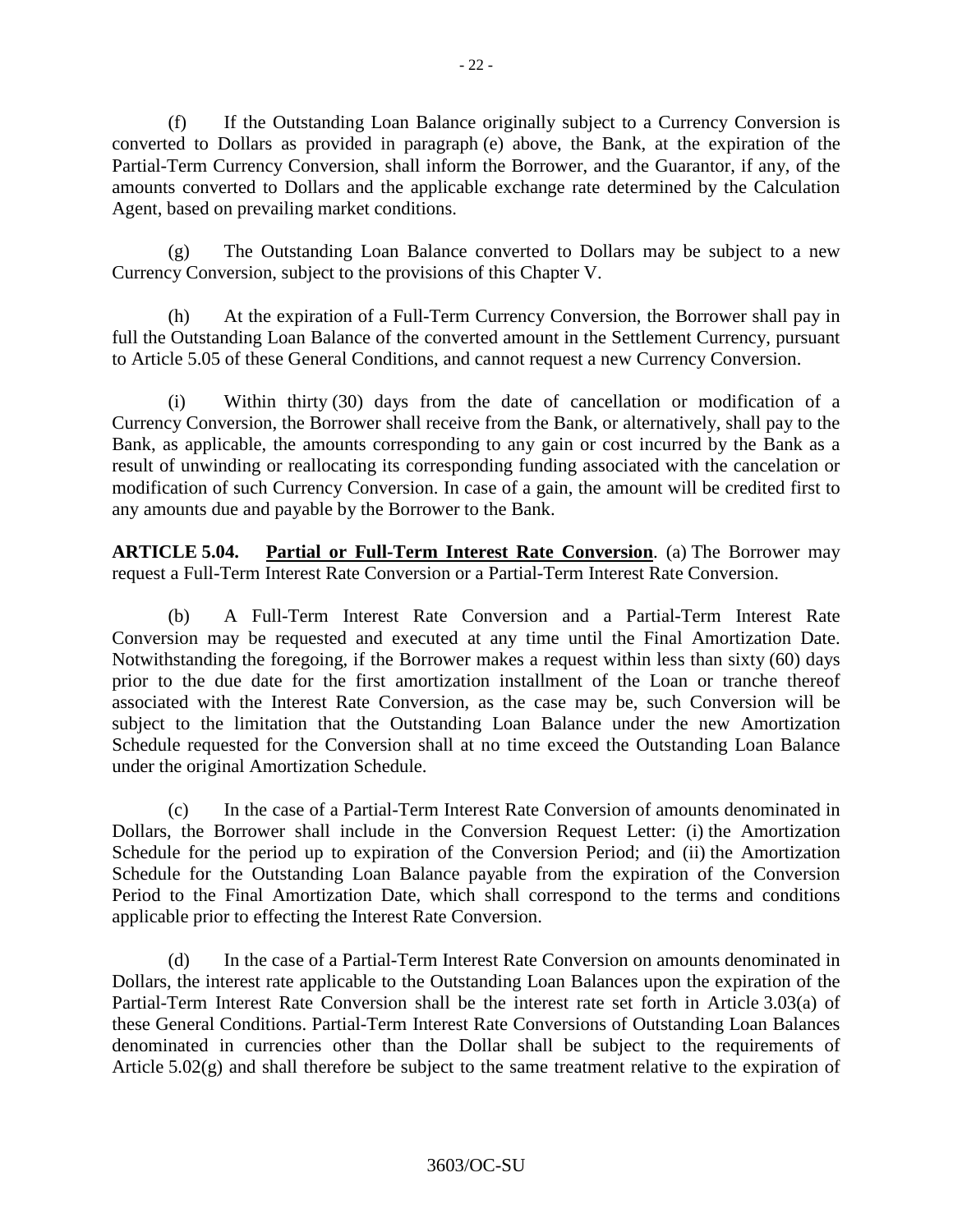the Conversion Period of the Partial-Term Currency Conversion, as set forth in Article 5.03(d) of these General Conditions.

(e) Within thirty (30) days from the date of cancellation or modification of an Interest Rate Conversion, the Borrower shall receive from the Bank, or alternatively, shall pay to the Bank, as applicable, the amounts corresponding to any gain or cost incurred by the Bank as a result of unwinding or reallocating its corresponding funding associated with the cancellation or modification of such Interest Rate Conversion. In case of a gain, the amount will be credited first to any amounts due and payable by the Borrower to the Bank.

**ARTICLE 5.05. Payment of Interest and Amortization Installments in the Event of a Currency Conversion**. Pursuant to Article 3.07 of these General Conditions, following a Currency Conversion, interest and amortization installments of converted amounts shall be paid in the Settlement Currency. If the Settlement Currency is the Dollar, the Valuation Exchange Rate in effect on the Payment Valuation Date for the respective expiration date shall be applied, as set forth in the Conversion Notification Letter.

**ARTICLE 5.06. Transaction Fees Applicable to Conversions**. (a) The transaction fees applicable to Conversions undertaken under this Contract shall be those determined by the Bank periodically. Each Conversion Notification Letter shall indicate, if applicable, the transaction fee the Borrower shall be required to pay to the Bank for the execution of the respective Conversion, which fee shall remain in effect throughout the Conversion Period of such Conversion.

(b) The transaction fee applicable to a Currency Conversion: (i) shall be expressed in the form of basis points per annum; (ii) shall accrue in the Converted Currency from the Conversion Date (inclusive) on the Outstanding Loan Balance of such Currency Conversion; and (iii) shall be paid together with each interest payment as set forth in Article 5.05 of these General Conditions.

(c) The transaction fee applicable to an Interest Rate Conversion: (i) shall be expressed in the form of basis points per annum; (ii) shall accrue in the currency of denomination of the Outstanding Loan Balance subject to such Interest Rate Conversion; (iii) shall accrue, from the Conversion Date (inclusive) on the Outstanding Loan Balance subject to the Interest Rate Conversion; and (iv) shall be paid together with each interest payment as set forth in Article 5.05 of these General Conditions.

(d) Notwithstanding the transaction fees provided for in paragraphs (b) and (c) above, in the case of Currency Conversions or Interest Rate Conversions involving an Interest Rate Cap or an Interest Rate Collar, a transaction fee associated with such Interest Rate Cap or Interest Collar shall apply. Such transaction fee: (i) shall be denominated in the same currency as the Outstanding Loan Balance subject to the Interest Rate Cap or Interest Rate Collar; and (ii) shall be paid in a lump sum, in the Settlement Currency, on the first interest payment date, as set forth in Article 5.05 of these General Conditions.

(e) In respect of early termination of a Conversion, the Borrower shall receive from the Bank, or alternatively, shall pay to the Bank, as applicable, any gain or cost incurred by the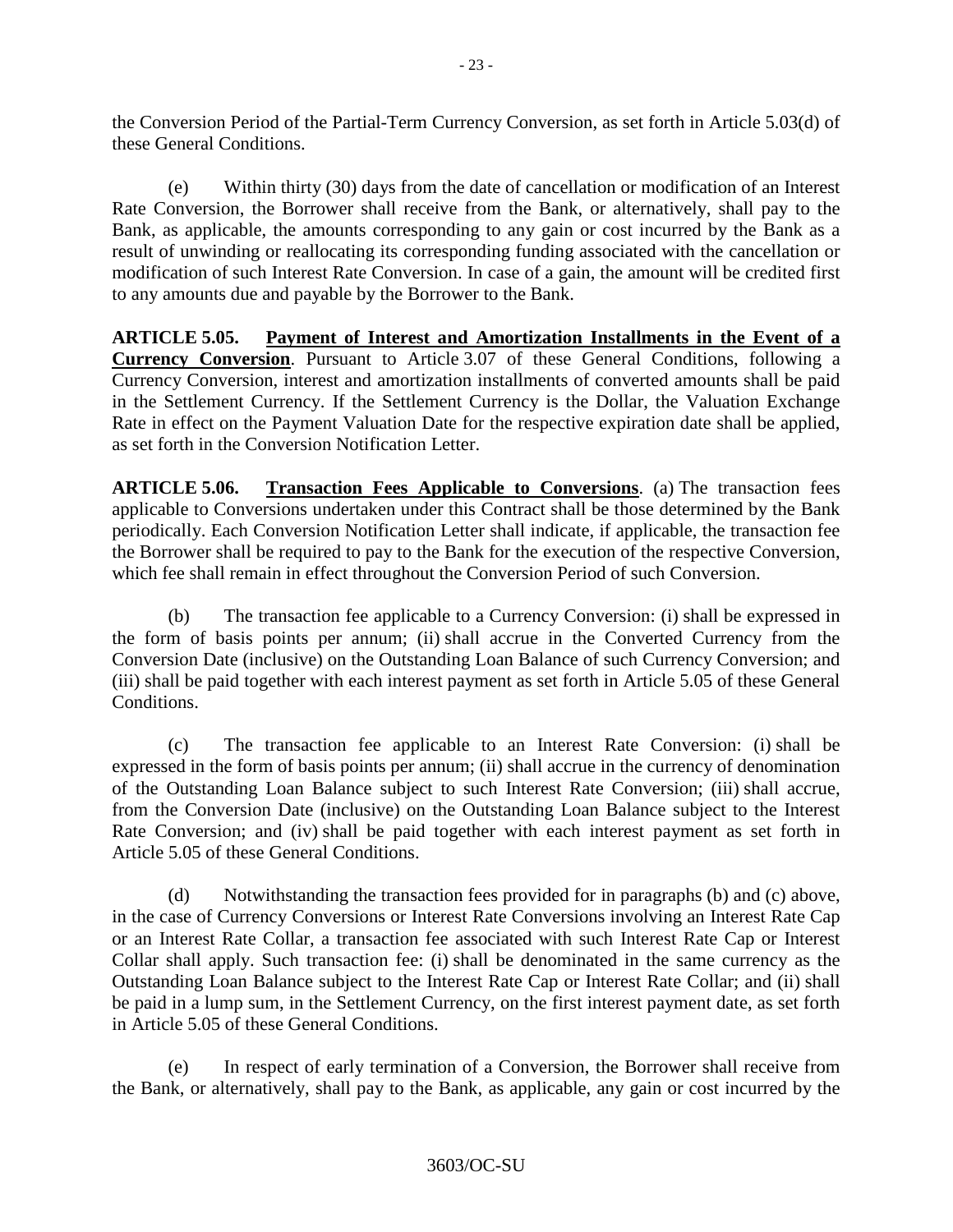Bank as a result of unwinding the corresponding Conversion, as determined by the Calculation Agent. In case of a gain, it will be credited first to any amounts due and payable by the Borrower. In case of a loss, the Borrower shall pay the corresponding amount concurrently on the next interest payment date.

**ARTICLE 5.07. Funding Expenses and Premiums or Discounts Associated with a Conversion**. (a) In the event that the Bank uses its actual cost of funding to determine the Base Interest Rate, the Borrower shall pay the fees and expenses incurred by the Bank in sourcing its funding. In addition, any premiums or discounts related to the Bank's funding shall be paid by or credited to the Borrower, as the case may be. These expenses and premiums or discounts will be specified in the Conversion Notification Letter.

(b) Accordingly, when a Conversion is effected in connection with a disbursement, the amount to be disbursed to the Borrower shall be adjusted to deduct or to add any amounts owed by or due to the Borrower as described in paragraph (a) above.

(c) Alternatively, when a Conversion is effected on Outstanding Loan Balances, the amounts owed by or due to the Borrower as described in paragraph (a) above, shall be paid by the Borrower or the Bank, as the case may be, within thirty (30) days following the Conversion Date.

**ARTICLE 5.08. Premiums Payable in Connection with Interest Rate Caps or Interest Rate Collars**. (a) In addition to the transaction fees payable pursuant to Article 5.06 of these General Conditions, the Borrower shall pay the Bank a premium on the Outstanding Loan Balance subject to the Interest Rate Cap or Interest Rate Collar requested by the Borrower, equivalent to the premium paid by the Bank to a counterparty, if any, as a result of the purchase of the Interest Rate Cap or Interest Rate Collar. Such premium shall be paid: (i) in the currency of denomination of the Outstanding Loan Balance subject to the Interest Rate Cap or Interest Rate Collar, or its equivalent in Dollars, at the exchange rate set forth in the Conversion Notification Letter, which shall be the exchange rate determined at the time the Bank sourced the funding; and (ii) in a lump sum amount, on a date agreed by the Parties, but in no event later than thirty (30) days after the Conversion Date; unless, if operationally feasible for the Bank, the Bank agrees to a different payment mechanism.

(b) If the Borrower requests an Interest Rate Collar, it may request the Bank to establish the lower limit of the Interest Rate Collar to ensure that the premium corresponding to the lower limit be equal to the premium corresponding to the upper limit, thereby establishing an Interest Rate Collar at no cost (zero cost collar). If the Borrower selects the upper and lower limits, the premium payable to the Bank by the Borrower with respect to the upper limit of the Interest Rate Collar will be offset by the premium payable by the Bank with respect to the lower limit of the Interest Rate Collar. Nevertheless, the premium payable to the Borrower by the Bank in respect of the lower limit of the Interest Rate Collar may in no case exceed the premium payable by the Borrower to the Bank with respect to the upper limit of the Interest Rate Collar. Accordingly, during the Execution Period, the Bank may reduce the lower limit of the Interest Rate Collar such that the corresponding premium does not exceed the premium on the upper limit of the Interest Rate Collar.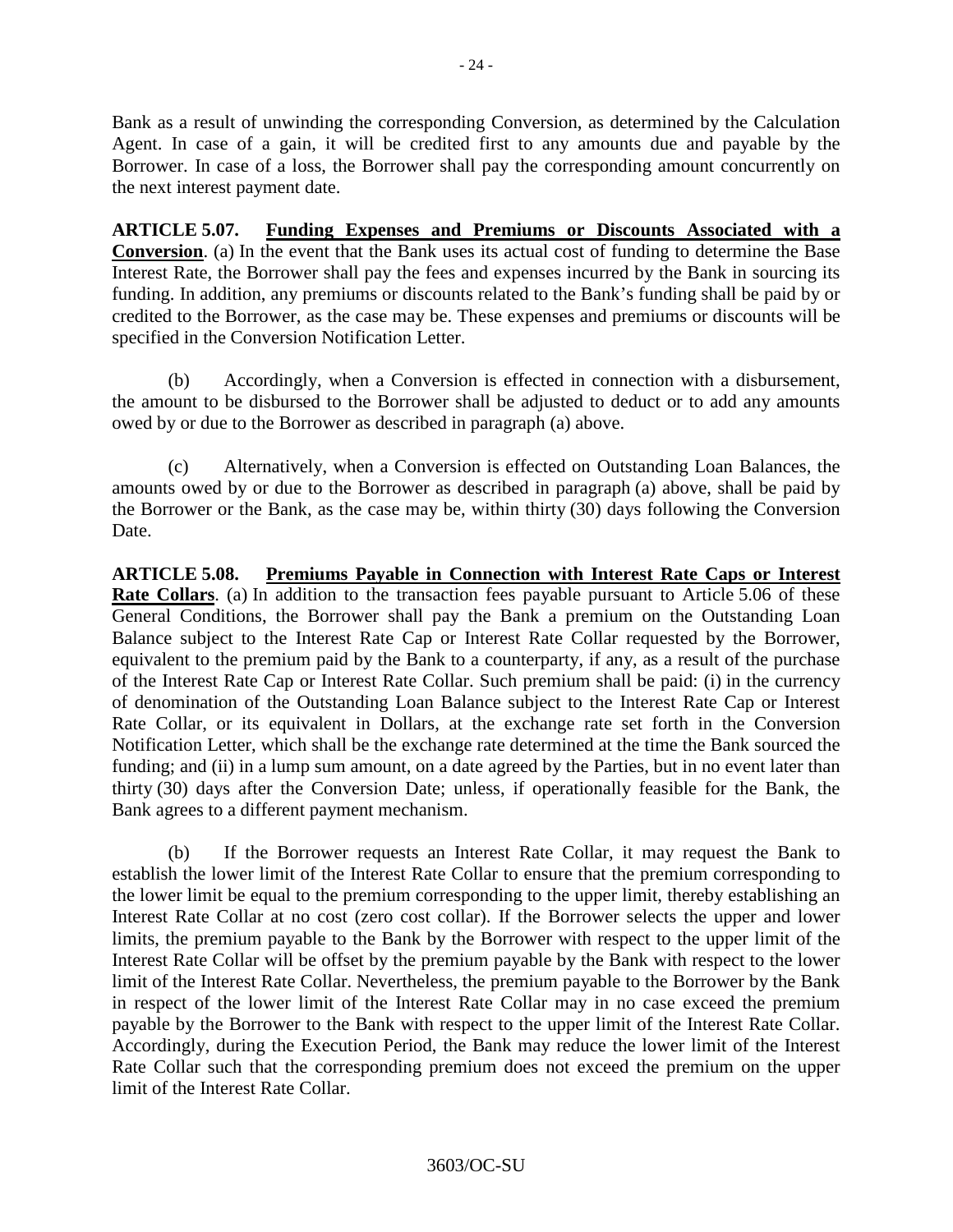**ARTICLE 5.09. Market Quotes Disruption Events**. The Parties acknowledge that the amortization and interest payments made by the Borrower in connection with amounts subject to a Conversion, shall at all times be linked to the corresponding funding of the Bank in relation to payments under such Conversion. Therefore, the Parties agree that, notwithstanding the occurrence of any disruption event that may materially affect the currency exchange rates, interest rates, and inflation adjustment index used in this Contract, if any, or in any Conversion Notification Letter, the Borrower's payments shall remain linked to the Bank's funding. For purposes of obtaining and maintaining such link under such circumstances, the Parties expressly agree that the Calculation Agent, acting in good faith and in a commercially reasonable manner, seeking to reflect the Bank's corresponding funding, shall determine the applicability of: (a) such disruption events; and (b) the replacement rate or index applicable to determine the appropriate amount to be paid by the Borrower.

**ARTICLE 5.10. Cancellation and Reversal of the Currency Conversion**. If, after the signature date of this Contract, a change in a law, decree, or other applicable rule or regulation is enacted or issued, or if there is a change in the interpretation of a law, decree, or other applicable rule or regulation in force at the time this Contract is signed that, as reasonably determined by the Bank, prevents the Bank from continuing to maintain, in whole or in part, its funding in the Converted Currency, for the remainder of the period and under the same terms as the corresponding Currency Conversion, the Borrower, upon being notified by the Bank, shall have the option to redenominate the Outstanding Loan Balance subject to the Currency Conversion to Dollars at the exchange rate applicable at that time, as determined by the Calculation Agent. Such Outstanding Loan Balance shall remain subject to the Amortization Schedule agreed for such Currency Conversion and the Interest Rate set forth in Article 3.03(a) of these General Conditions. Alternatively, the Borrower may prepay to the Bank all amounts that it owes in the Converted Currency, pursuant to the provisions of Article 3.08 of these General Conditions.

**ARTICLE 5.11. Gains or Costs Associated with the Redenomination into Dollars**. If the Borrower, with the consent of the Guarantor, if any, decides to redenominate the Outstanding Loan Balance subject to a Currency Conversion into Dollars pursuant to Article 5.10 above, within thirty (30) days after the redenomination date, the Borrower shall receive from the Bank, or alternatively, shall pay to the Bank, as applicable, the amounts corresponding to any gain or cost as determined by the Calculation Agent, up until the Dollar redenomination date, in connection with variations in the interest rates. In case of a gain, the amount will be credited first to any amounts due and payable by the Borrower to the Bank.

**ARTICLE 5.12. Delay in Payment in Case of Currency Conversion**. In the event of any payment delay in respect of amounts of principal or financial charges that the Borrower owes the Bank as a result of a Conversion and any premiums payable to the Bank pursuant to Article 5.08 in a currency other than the Dollar, the Bank may charge interest at a floating rate in the Converted Currency determined by the Calculation Agent, plus a spread of 100 basis points (1%) over the total amount in arrears, irrespective of the applicability of additional charges to ensure a full transfer of costs in the event such spread is not sufficient for the Bank to recover the costs incurred as a result of such delay.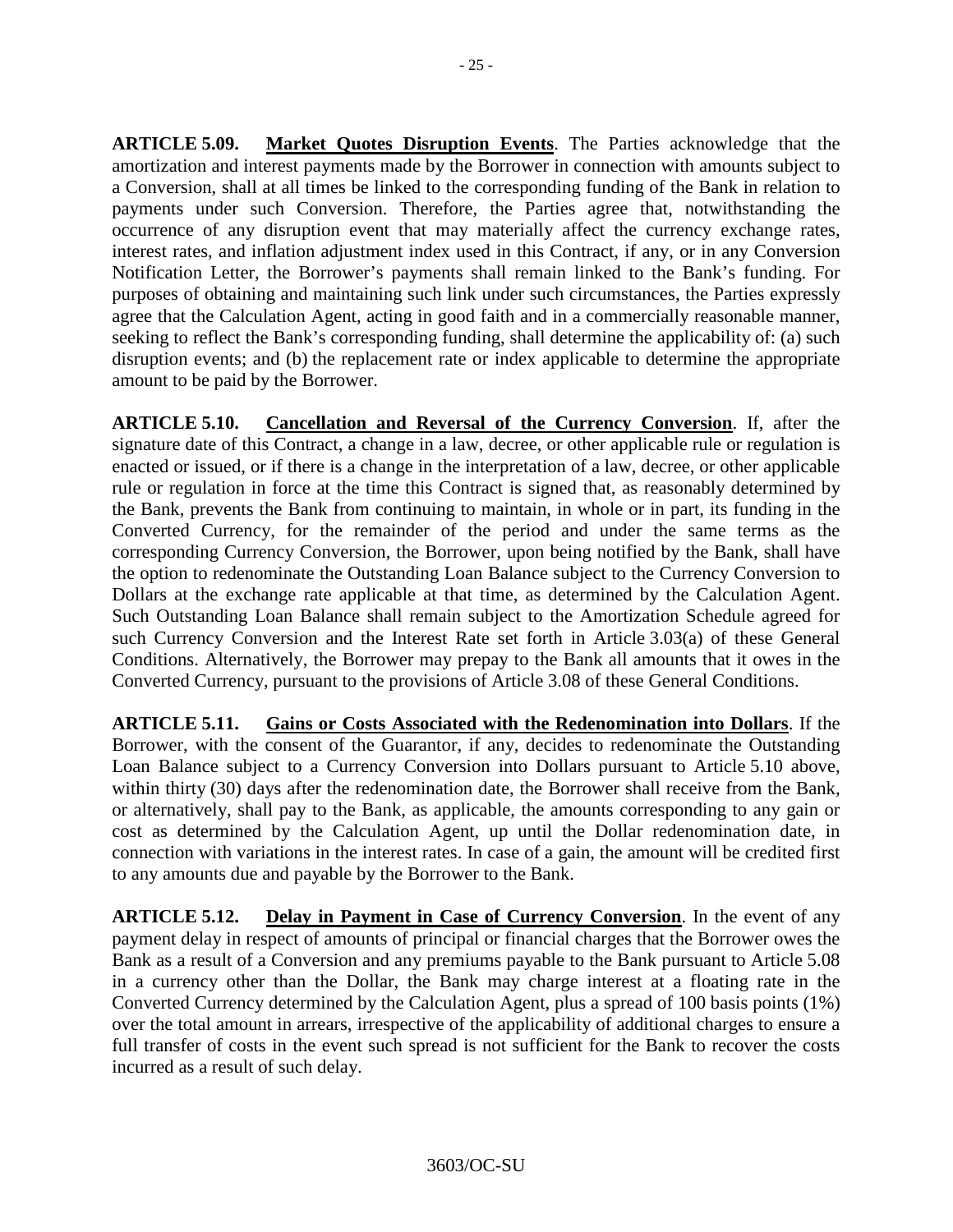**ARTICLE 5.13. Additional Costs in Case of Conversions**. If an action or omission by the Borrower, or the Guarantor, if any, including: (a) nonpayment of principal, interest, and fees relating to a Conversion on the due dates; (b) revoking or changing the terms set forth in a Conversion Request Letter; (c) nonfulfillment of a partial or full prepayment of the Outstanding Loan Balance in the Converted Currency, if such prepayment had been previously requested by the Borrower in writing; (d) a change in laws or regulations that have an impact on the maintenance of all or part of the Loan on the agreed Conversion terms; or (e) other actions not described above, results in the Bank incurring additional costs to those described in this Contract, the Borrower shall pay the Bank such amounts, as determined by the Calculation Agent, to ensure a full transfer of the costs incurred by the Bank.

#### **CHAPTER VI Execution of the Project**

**ARTICLE 6.01. Financial Management Systems and Internal Control**. (a) The Borrower shall maintain, or cause the Executing Agency and Contracting Agency, if any, to maintain, as the case may be, internal controls so as to reasonably ensure: (i) that Project resources are used for the purposes of this Contract, devoting special attention to the principles of economy and efficiency; (ii) that Project assets are adequately safeguarded; (iii) that Project transactions, decisions, and activities are duly authorized and executed in accordance with the provisions of this Contract and any other contract related to the Project; and (iv) that transactions are properly documented and recorded in a way that facilitates the production of timely and reliable reports.

(b) The Borrower shall maintain, and shall cause the Executing Agency and the Contracting Agency, if any, to maintain, an acceptable and reliable financial management system for the timely management of Project resources that provides for: (i) financial planning; (ii) accounting, budgetary, and financial record-keeping; (iii) contract administration; (iv) payment processing; (v) the issuance of financial audit reports and other reports associated with the resources of the Loan, the Additional Resources, and other financing sources of the Project, if any.

(c) The Borrower shall preserve, and shall cause the Executing Agency or the Contracting Agency, as the case may be, to preserve, the original records of the Project for a minimum period of three (3) years after the expiration date of the Original Disbursement Period or any extension thereof. Such documents and records shall be maintained adequately in order to: (i) substantiate Project-related activities, decisions, and transactions, including all expenditures incurred; and (ii) show the correlation of the expenditures incurred under the Loan to the respective disbursement made by the Bank.

(d) The Borrower shall include, or cause the Executing Agency and the Contracting Agency, if any, to include in all bidding documents, requests for proposals, and contracts financed with the resources of the Loan that they enter into, respectively, a provision requiring that providers of goods or services, contractors, subcontractors, consultants and their agents, personnel, subconsultants, subcontractors, or concessionaires contracted by them, keep all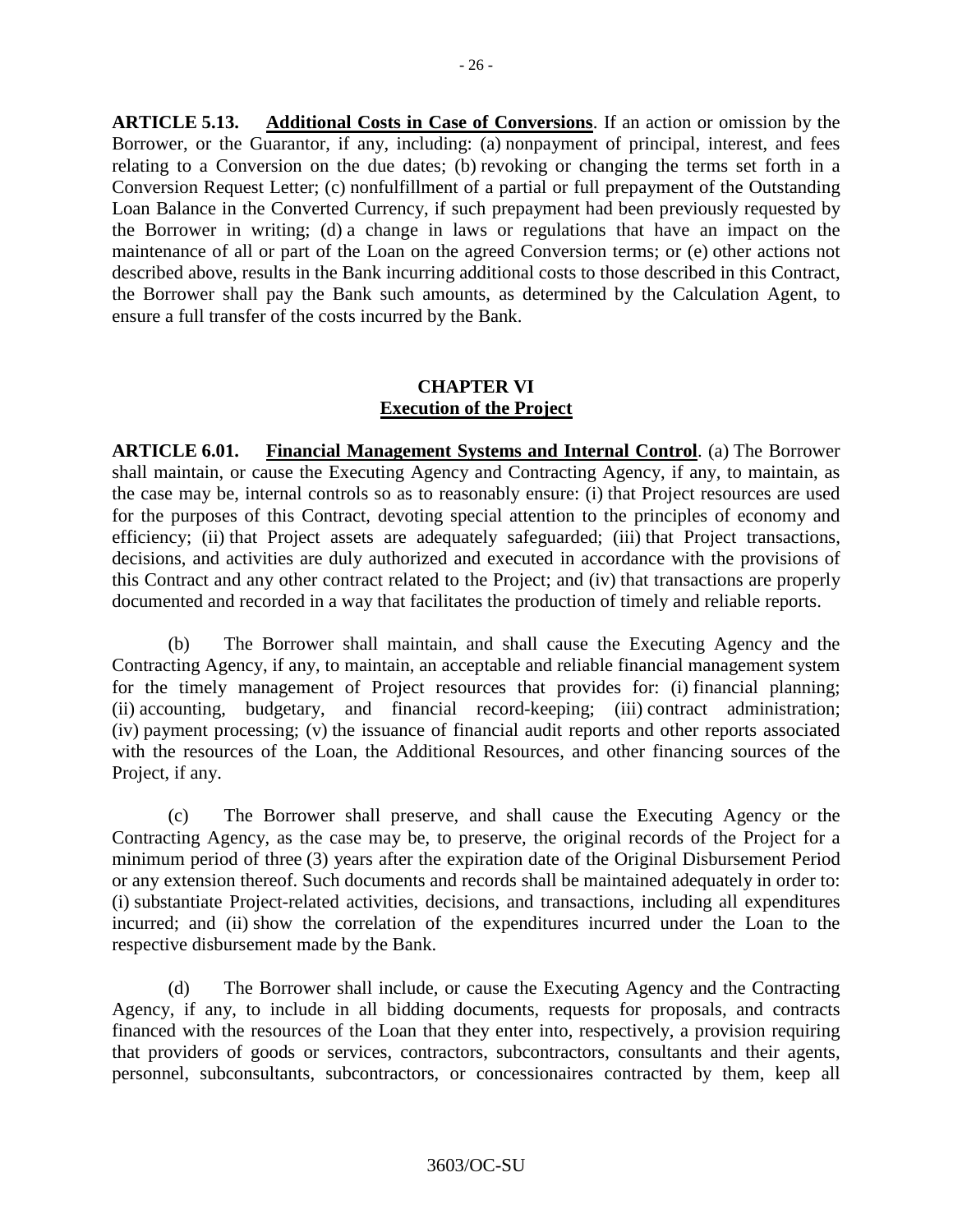documents and records related to activities financed with resources of the Loan for a period of seven (7) years after completion of the work contemplated in the relevant contract.

**ARTICLE 6.02. Additional Resources**. The Borrower, directly or through the Executing Agency, as the case may be, commits to contribute Additional Resources in a timely manner. If, as of the approval date of the Loan by the Bank, it has been determined that Additional Resources are needed, the estimated amount of such Additional Resources shall be that specified in the Special Conditions. Whether or not an estimate of the amount of the Additional Resources has been determined shall neither limit nor diminish the obligation of the Borrower, directly or through the Executing Agency, to contribute in a timely manner all additional resources which may be necessary for the complete and uninterrupted execution of the Project.

**ARTICLE 6.03. General Provisions for Execution of the Project**. (a) The Borrower shall execute, or cause the Executing Agency, as the case may be, to execute the Project in accordance with the objectives thereof, with due diligence in an economically, financially, administratively, and technically efficient manner, and in accordance with the provisions of this Contract and the plans, specifications, investment schedule, budgets, regulations, and other relevant documents of the Project approved by the Bank. The Borrower or the Executing Agency, as the case may be, further agrees that all of its obligations shall be fulfilled to the satisfaction of the Bank.

(b) Any significant modification of the plans, specifications, investment schedule, budgets, regulations, or other documents which the Bank approves, as well as any substantial change in contracts financed with resources of the Loan, shall require the written consent of the Bank.

(c) In case of contradiction or inconsistency between the provisions of this Contract and any plan, specification, investment schedule, budget, regulations, or other relevant document of the Project approved by the Bank, the provisions of this Contract shall prevail over those documents.

**ARTICLE 6.04. Selection and Contracting of Works and Non-consulting Services, Procurement of Goods, and Selection and Contracting of Consulting Services**. (a) Subject to the provisions of paragraph (b) of this article, the Borrower undertakes to carry out and, where appropriate, cause the Executing Agency or the Contracting Agency, if any, to carry out the procurement of works and non-consulting services, as well as the procurement of goods, in accordance with the Procurement Policies and the Procurement Plan approved by the Bank, and the selection and contracting of consulting services, in accordance with the Consultant Policies and the Procurement Plan approved by the Bank. The Borrower represents that it is aware of the Procurement Policies and Consultant Policies and undertakes to inform the Executing Agency, the Contracting Agency, and the specialized agency, as the case may be, of these Policies.

(b) When the Bank has validated a system or subsystem of the member country of the Bank where the Project will be executed, the Borrower or the Executing Agency, as the case may be, may carry out the procurement and contracting financed wholly or partially with resources of the Loan using such system or subsystem, in accordance with the terms of the validation of the Bank and applicable validated legislation and processes. The terms of such validation shall be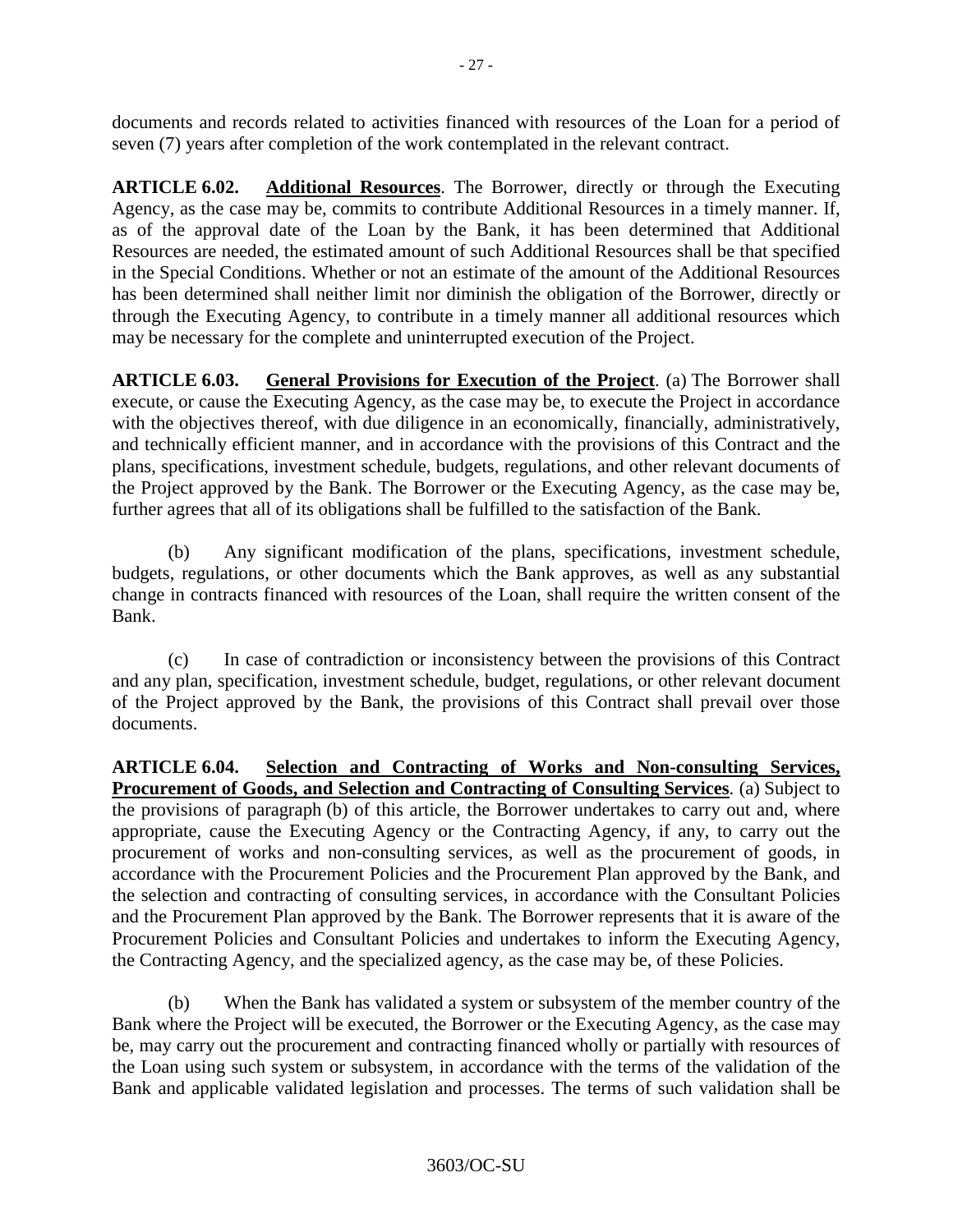notified in writing by the Bank to the Borrower and the Executing Agency. Use of the country system or subsystem may be suspended by the Bank when, in its opinion, changes have occurred in the parameters or practices the Bank used as the basis for its validation, until such time as the Bank determines whether such changes are compatible with international best practices. During such suspension, the Procurement Policies and Consultant Policies of the Bank will apply. The Borrower, directly or through the Executing Agency, as the case may be, undertakes to notify the Bank of any change in the applicable legislation or processes that have been so validated. The use of country systems or subsystems does not constitute a waiver of the application of the provisions set forth in Section I of the Procurement Policies and Consultant Policies, including the requirement that the respective procurement and contracting of services be contained in the Procurement Plan and is subject to the remaining provisions of this Contract. The provisions of Section I of the Procurement Policies and Consultant Policies shall apply to all contracts, regardless of amount or contracting method. The Borrower agrees to include, or to cause the Executing Agency, as the case may be, to include in the model bidding documents, contracts, and instruments used in electronic or information systems (in physical or electronic media) measures to ensure the application of the provisions set forth in Section I of the Procurement Policies and Consultant Policies, including the provisions on Prohibited Practices.

(c) The Borrower agrees to update, or to cause the Executing Agency, as the case may be, to maintain an updated Procurement Plan, and to update the Procurement Plan at least annually or more frequently, depending on the Project needs. Each updated version of the Procurement Plan shall be submitted for review and approval of the Bank.

(d) The Bank will conduct a review of the selection, contracting, and procurement processes, as set forth in the Procurement Plan. At any time during the execution of the Project, the Bank may change the method of review of these processes, with prior notice to the Borrower or the Executing Agency. The changes approved by the Bank shall be reflected in the Procurement Plan.

**ARTICLE 6.05. Use of Goods**. Except as otherwise expressly authorized by the Bank, any goods procured with the resources of the Loan shall be used exclusively for the purposes of the Project.

**ARTICLE 6.06**. **Environmental and Social Safeguards**. (a) The Borrower, directly or through the Executing Agency, as the case may be, agrees to carry out the execution (preparation, construction, and operation) of the activities included in the Project in accordance with the environmental and social policies of the Bank, pursuant to the specific provisions on environmental and social considerations included in the Special Conditions.

(b) The Borrower, directly or through the Executing Agency, as the case may be, agrees to immediately inform the Bank of any noncompliance with the environmental and social obligations set forth in the Special Conditions.

(c) The Borrower, directly or through the Executing Agency, as the case may be, agrees to implement a corrective action plan, agreed upon with the Bank, to mitigate, correct,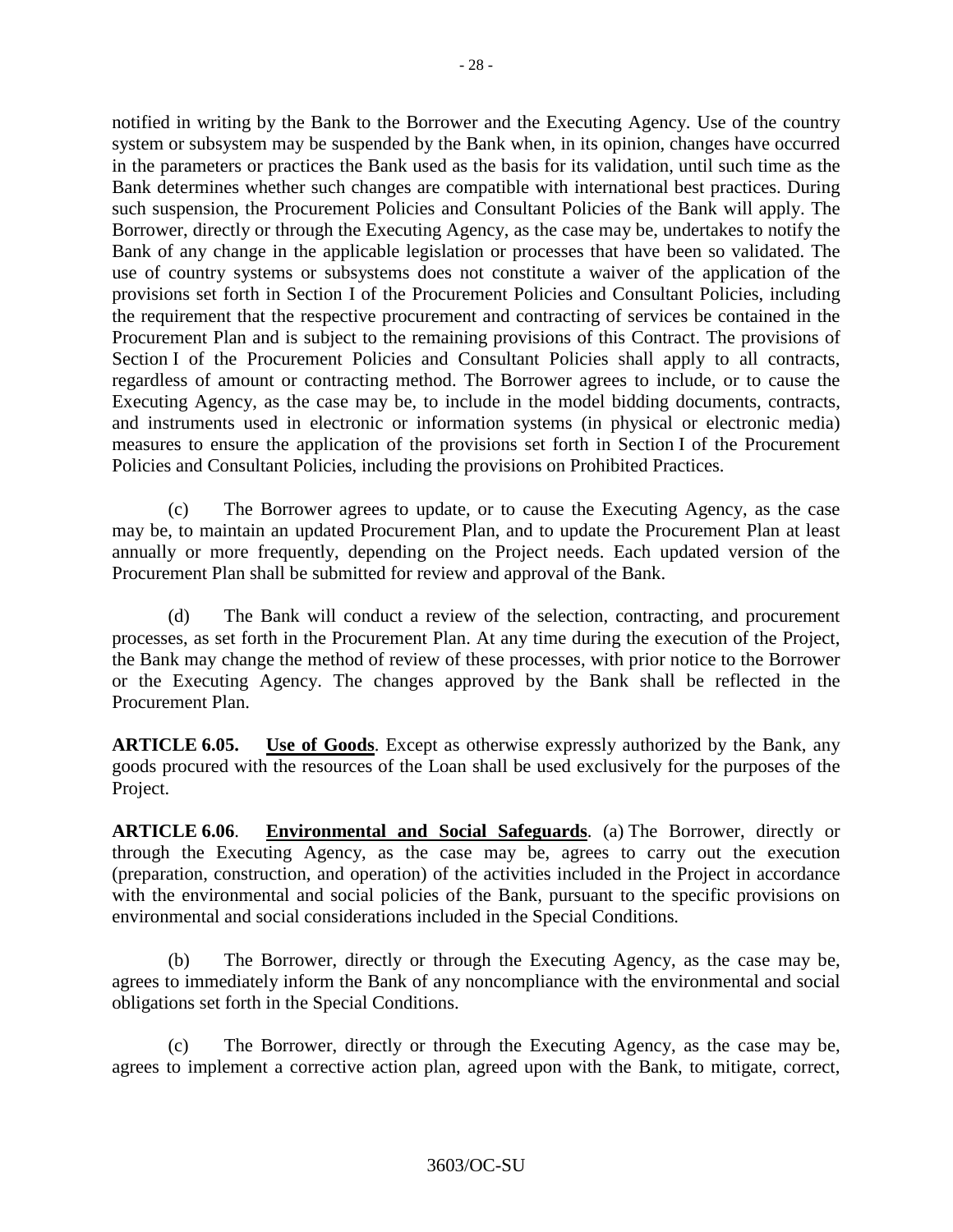and compensate any adverse consequences that may result from the failure to comply with the implementation of the environmental and social obligations set forth in the Special Conditions.

(d) The Borrower agrees to allow the Bank, whether directly or through the contracting of consulting services, to carry out supervision activities, including environmental and social audits of the Project, in order to confirm compliance with the environmental and social obligations set forth in the Special Conditions.

**ARTICLE 6.07. Ineligible Expenditures for the Project**. In the event that the Bank determines that an expenditure incurred does not meet the requirements to be considered an Eligible Expenditure or Additional Resources, the Borrower or the Executing Agency, as the case may be, shall take such actions as are necessary to remedy the situation, as required by the Bank, without prejudice to any other measures the Bank may exercise under this Contract.

#### **CHAPTER VII Supervision and Evaluation of the Project**

**ARTICLE 7.01. Inspections**. (a) The Bank may establish such procedures as it deems necessary to ensure the satisfactory development of the Project.

(b) The Borrower shall permit, or cause the Executing Agency, as the case may be, and the Contracting Agency, if any, to permit the Bank, its investigators, agents, auditors, and experts it engages, to inspect, at any time, the Project and the facilities, equipment, and materials involved therein, and to examine such systems, records, and documents as the Bank may deem pertinent. In addition, the Borrower or the Executing Agency, as the case may be, and the Contracting Agency, if any, shall ensure that their agents fully cooperate with the personnel which the Bank sends or designates for this purpose. All the costs relating to transportation, salaries, and other expenses of such personnel shall be borne by the Bank.

(c) The Borrower shall provide, or cause the Executing Agency, as the case may be, and the Contracting Agency, if any, to provide to the Bank any documents relating to the Project that the Bank may request, in a form and within a time frame acceptable to the Bank. Without prejudice to any measures the Bank may take under this Contract in the event such documentation is not available, the Borrower or the Executing Agency, as the case may be, and the Contracting Agency, if any, shall submit an affidavit to the Bank setting forth the reasons why the requested material is unavailable or is being withheld.

(d) The Borrower shall include, or cause the Executing Agency, as the case may be, and the Contracting Agency, if any, to include a provision in bidding documents, requests for proposals, and contracts entered into by them relating to the execution of the Loan in order to: (i) allow the Bank, its investigators, agents, auditors, or experts, to inspect accounts, records, and other documents relating to the submission of bids and to the performance of the corresponding contract or agreement; and (ii) provide that such accounts, records, and documents may be submitted to the auditors designated by the Bank for an opinion.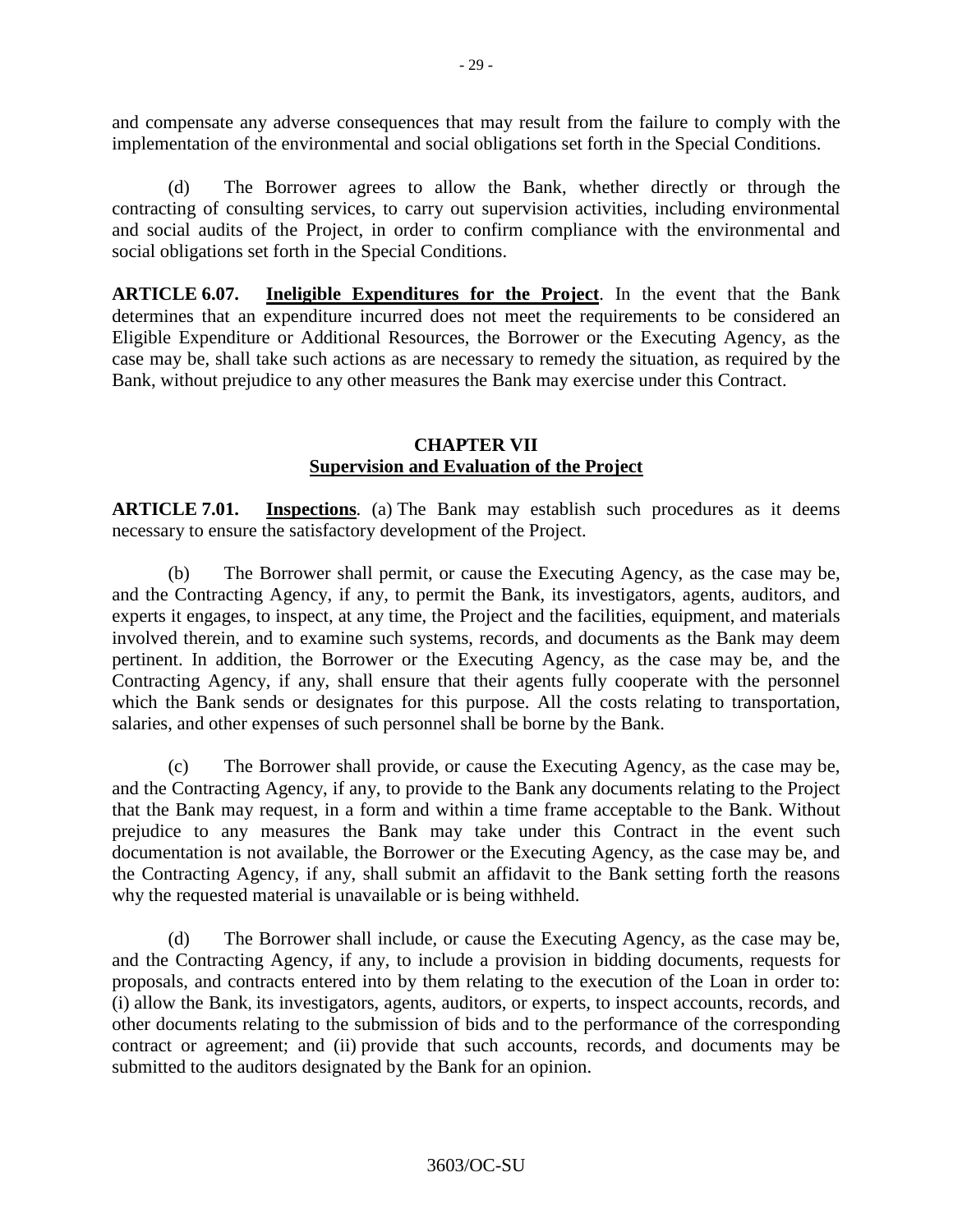**ARTICLE 7.02. Plans and Reports**. To enable the Bank to supervise progress in the execution of the Project and the scope of its results, the Borrower, directly or through the Executing Agency, as the case may be shall:

(a) Present to the Bank the information, plans, reports, and other documents in such form and substance as the Bank may reasonably request, based on the progress of the Project and its level of risk;

(b) Comply with the actions and obligations established in such plans, reports, and other documents agreed upon with the Bank;

(c) Inform the Bank upon identifying any risks or significant changes that cause or may cause delays or difficulties in Project execution; and

(d) Inform the Bank within no more than thirty (30) days of the initiation of any proceedings, claim, suit, or legal, arbitral, or administrative action relating to the Project and keep the Bank informed on the status thereof.

**ARTICLE 7.03. External Financial Audit Reports and other Financial Reports**. (a) Unless the Special Conditions establish otherwise, the Borrower, directly or through the Executing Agency, as the case may be, shall present the Bank with the external financial audit reports and other reports identified in the Special Conditions within one hundred twenty (120) days following the closing of each fiscal year of the Project and within the Original Disbursement Period or any extension thereof, and within one hundred twenty (120) days following the date of the last disbursement.

(b) In addition, the Borrower, directly or through the Executing Agency, as the case may be, shall present to the Bank other financial reports in such form and with such content and frequency as the Bank may reasonably request during the Project's execution when, in the opinion of the Bank, the analysis of the level of the Project's fiduciary risk, complexity, or nature so warrant.

(c) Any external audit that may be required under the provisions of this Article and the corresponding provisions of the Special Conditions shall be performed by independent auditors who have been previously accepted by the Bank or by a supreme audit institution previously accepted by the Bank, in accordance with auditing principles and standards acceptable to the Bank. The Borrower, directly or through the Executing Agency, as the case may be, shall authorize the supreme audit institution or the independent auditors to provide the Bank with such additional information it may reasonably request with respect to the external financial audit reports.

(d) The Borrower, directly or through the Executing Agency, as the case may be, shall select and contract the independent auditors indicated in paragraph (c) above, in accordance with the procedures and terms of reference agreed upon with the Bank. In addition, the Borrower or the Executing Agency, as the case may be, shall provide to the Bank any information it requests relating to the independent auditors under contract.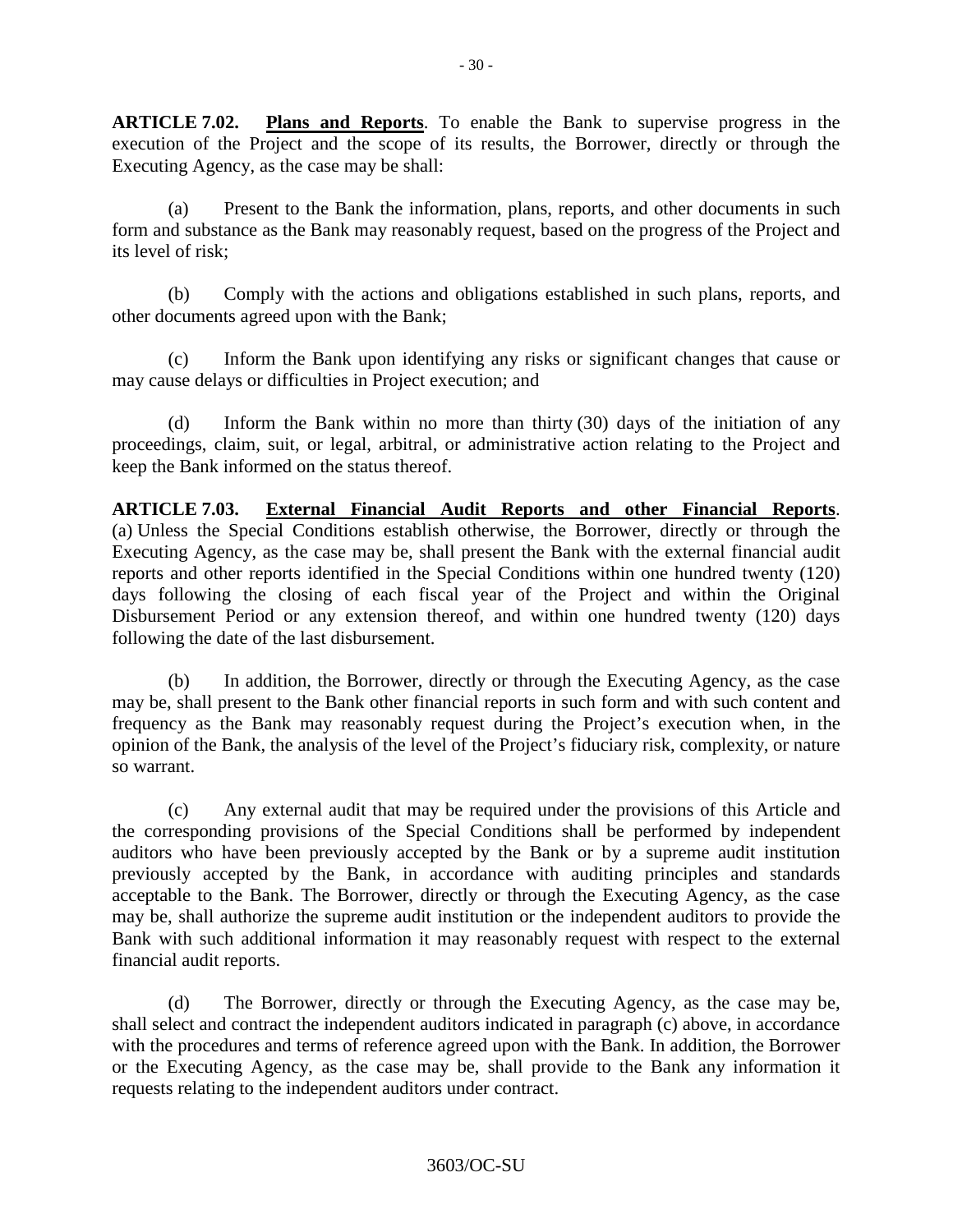(e) In the event an external audit required under the provisions of this Article and the corresponding provisions of the Special Conditions is to be performed by a supreme audit institution and such agency is unable to perform the audit in accordance with requirements satisfactory to the Bank or within the deadlines, for the period, or with the frequency stipulated in this Contract, the Borrower or the Executing Agency, as the case may be, shall select and contract the services of independent auditors acceptable to the Bank, as provided under paragraphs (c) and (d) of this Article.

(f) Notwithstanding the provisions above, the Bank may, on an exceptional basis, select and contract the services of independent auditors to audit the financial audit reports provided for in this Contract when: (i) pursuant to the findings of a Bank-conducted cost-benefit analysis, it is determined that the benefits associated with the hiring of such services by the Bank outweigh the costs; (ii) there is limited access to auditing services in the country; or (iii) special circumstances warrant the selecting and hiring of such services by the Bank.

(g) The Bank reserves the right to request the Borrower or the Executing Agency, as the case may be, to have external audits other than financial audits or to have services carried out relating to the auditing of projects, of the Executing Agency and related entities, of the financial information system, and of the bank accounts of the Project, among others. The nature, frequency, scope, timing, methodology, type of applicable auditing norms, reports, auditor selection procedures, and terms of reference for the audits shall be agreed upon between the Parties.

# **CHAPTER VIII Suspension of Disbursements, Accelerated Maturity, and Partial Cancellations**

**ARTICLE 8.01. Suspension of Disbursements**. The Bank, by written notice to the Borrower, may suspend disbursements if any of the following circumstances occurs and so long as it continues:

(a) Delay in the payment of any sums owed by the Borrower to the Bank for principal, fees, interest, return of resources of the Loan used for ineligible expenditures, or for any other reason, under this Contract or any other contract entered into between the Bank and the Borrower, including another loan contract or Derivative Contract.

(b) Nonfulfillment by the Guarantor, if any, of any payment obligation set forth in the Guarantee Contract; any other contract entered into between the Guarantor, as Guarantor, and the Bank; or any other Derivative Contract entered into with the Bank.

(c) Noncompliance by the Borrower, the Guarantor, if any, or the Executing Agency, as the case may be, of any other obligation set forth in any contract entered into with the Bank for the financing of the Project, including this Contract, the Guarantee Contract, or any Derivative Contract entered into with the Bank, as well as noncompliance by the Borrower or the Executing Agency, as the case may be, with any contract they enter into for the execution of the Project.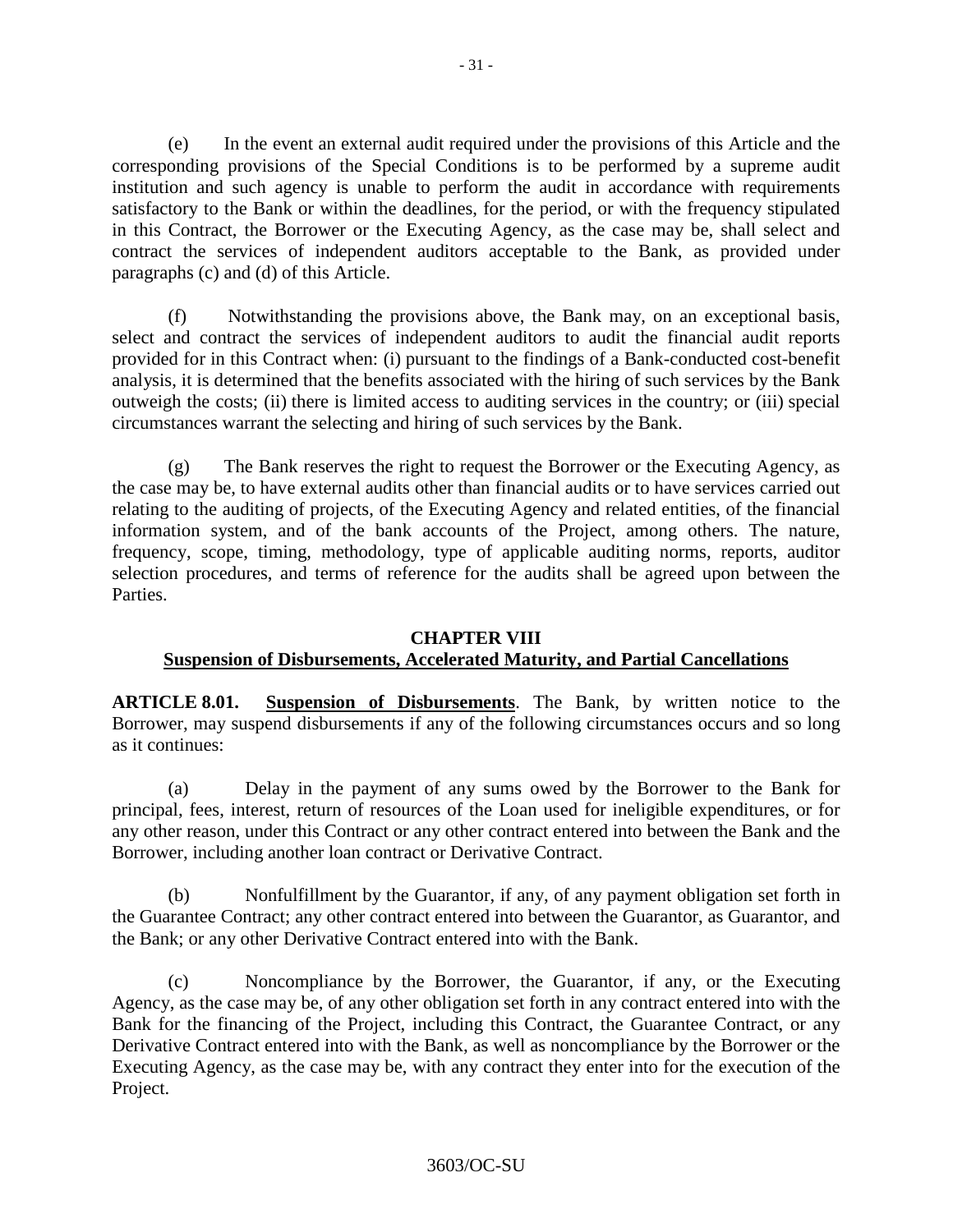(d) Withdrawal or suspension from membership in the Bank of the country in which the Project is to be executed.

(e) When, in the opinion of the Bank, the objective of the Project or the Loan may be adversely affected or the execution of the Project may be improbable owing to: (i) any restriction, modification, or alteration of the legal capacity, functions, or assets of the Borrower or the Executing Agency, as the case may be; or (ii) any modification or change made without the written concurrence of the Bank of any condition fulfilled before the approval of the Loan by the Bank.

(f) Any extraordinary circumstance which, in the opinion of the Bank: (i) makes it unlikely that the Borrower, the Executing Agency, or the Guarantor, as the case may be, will be able to fulfill the obligations established in this Contract or the Guarantee Contract, respectively; or (ii) prevents the fulfillment of the Project's development objectives.

(g) Whenever the Bank determines that an employee, agent, or representative of the Borrower, the Executing Agency, or the Contracting Agency, as the case may be, has engaged in a Prohibited Practice in connection with the Project.

**ARTICLE 8.02. Early Termination and Cancellation of Undisbursed Balances**. The Bank, by means of a written notification, may declare the entire Loan or a portion thereof immediately due and payable, together with interest, fees, and other charges accrued up to the date of payment, and may cancel the undisbursed portion of the Loan, if:

(a) any of the circumstances set forth in paragraphs (a), (b), (c), and (d) of the preceding Article continues for more than sixty (60) days;

(b) any of the circumstances set forth in paragraphs (e) and (f) of the previous article occurs and so long as it continues, and the Borrower or the Executing Agency, as the case may be, fails to provide to the Bank the clarifications or additional information that the Bank considers necessary;

(c) the Bank, in accordance with its sanctions procedures, determines that any firm, entity, or individual bidding for or participating in a Bank-financed activity, including applicants, bidders, contractors, consulting firms and individual consultants, personnel, subcontractors, subconsultants, providers of goods or services, concessionaires, financial intermediaries, or a Contracting Entity (including their respective officers, employees, and agents, irrespective of whether their authority has been expressly or implicitly granted), has engaged in a Prohibited Practice in connection with the Project; and that the Borrower, the Executing Agency, or the Contracting Agency, as the case may be, has not taken adequate remedial measures (including providing adequate notice to the Bank upon learning of the Prohibited Practice) within a period of time the Bank considers reasonable; and

(d) the Bank determines at any time that a procurement of goods or the contracting of works or non-consulting services was carried out without following the procedures set forth in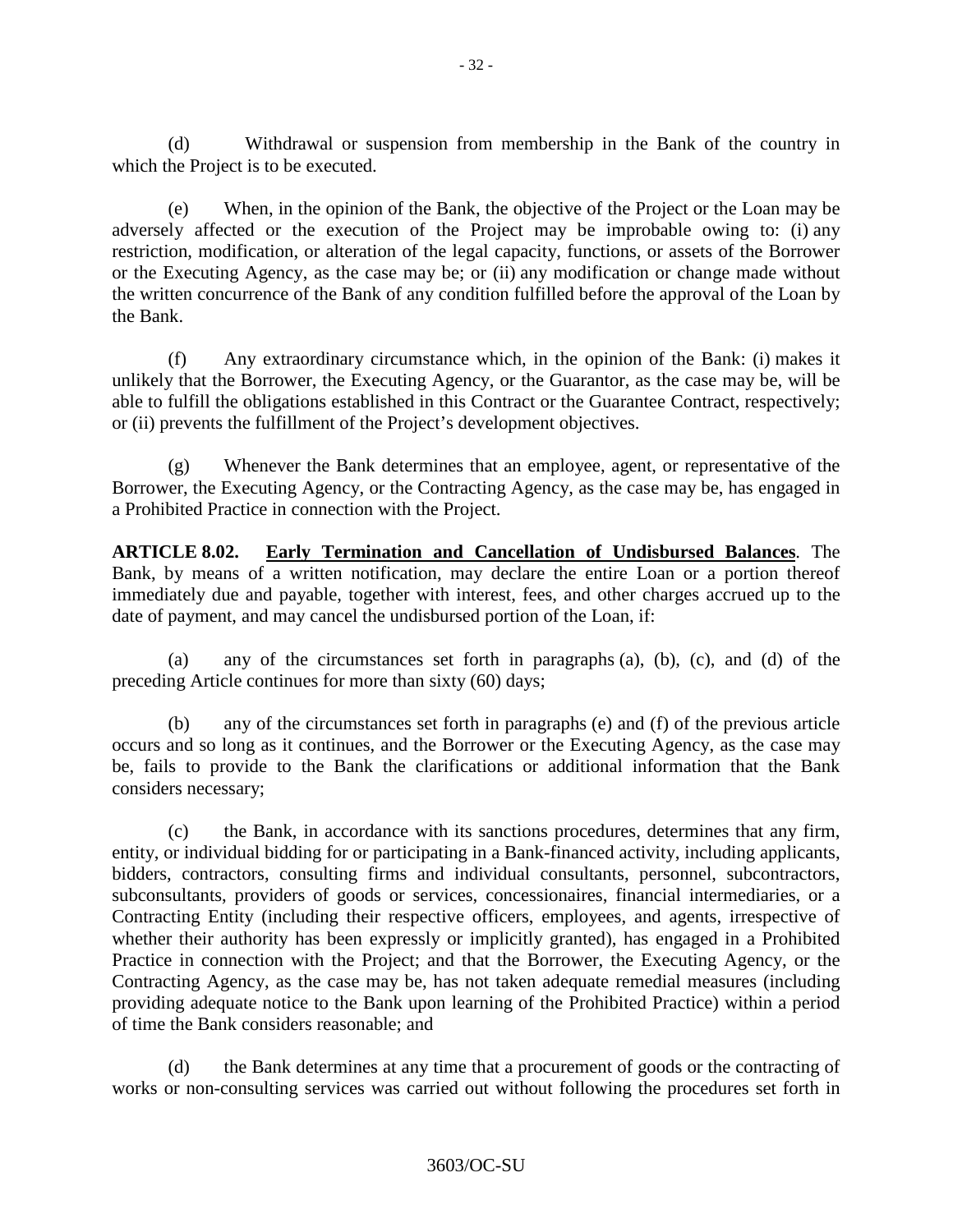this Contract. In this case, the cancellation or early termination will apply to the portion of the Loan used for such procurement or contracting.

**ARTICLE 8.03.** Provisions Not Affected. The application of the measures provided in this Chapter shall not affect the obligations of the Borrower established in this Contract, which shall remain in full force and effect, except that in case the entire Loan has been declared due and payable, only the pecuniary obligations of the Borrower shall continue in force.

**ARTICLE 8.04. Disbursements Not Affected**. Notwithstanding the provisions of Articles 8.01 and 8.02 above, none of the measures set forth in this Chapter shall affect the disbursement by the Bank of any amounts of the resources of the Loan: (a) subject to the guarantee of an irrevocable letter of credit; (b) which, by specific written agreement with the Borrower, the Executing Agency, or the Contracting Agency, as the case may be, the Bank has agreed to provide to pay Eligible Expenditures directly to the respective supplier; and (c) payable to Bank, pursuant to the Borrower's instructions.

### **CHAPTER IX Prohibited Practices**

**ARTICLE 9.01. Prohibited Practices**. (a) In addition to the provisions established in Articles 8.01(g) and 8.02(c) of these General Conditions, if the Bank determines, in accordance with its sanctions procedures, that a firm, entity, or individual bidding for or participating in a Bank-financed activity, including, among others, applicants, bidders, contractors, consulting firms and individual consultants, personnel, subcontractors, subconsultants, providers of goods or services, concessionaires, financial intermediaries, or a Contracting Entity (including their respective officers, employees, and agents, irrespective of whether their authority has been expressly or implicitly granted) has engaged in a Prohibited Practice in connection with the execution of the Project, the Bank may take the actions provided for in its sanctions procedures in effect as of the date of this Contract or the amendments thereto that the Bank approves from time to time and makes known to the Borrower, including:

- (i) Denying financing of contracts for the procurement of goods or the contracting of works or consulting or non-consulting services;
- (ii) Declaring a contract ineligible for Bank financing whenever there is evidence that the agent of the Borrower, the Executing Agency, or the Contracting Entity, as the case may be, has not taken adequate remedial measures (including providing adequate notice to the Bank upon learning of the commission of the Prohibited Practice) within a period of time the Bank considers reasonable;
- (iii) Issuing the firm, entity, or individual determined to be responsible a reprimand in the form of a formal letter of censure for its behavior;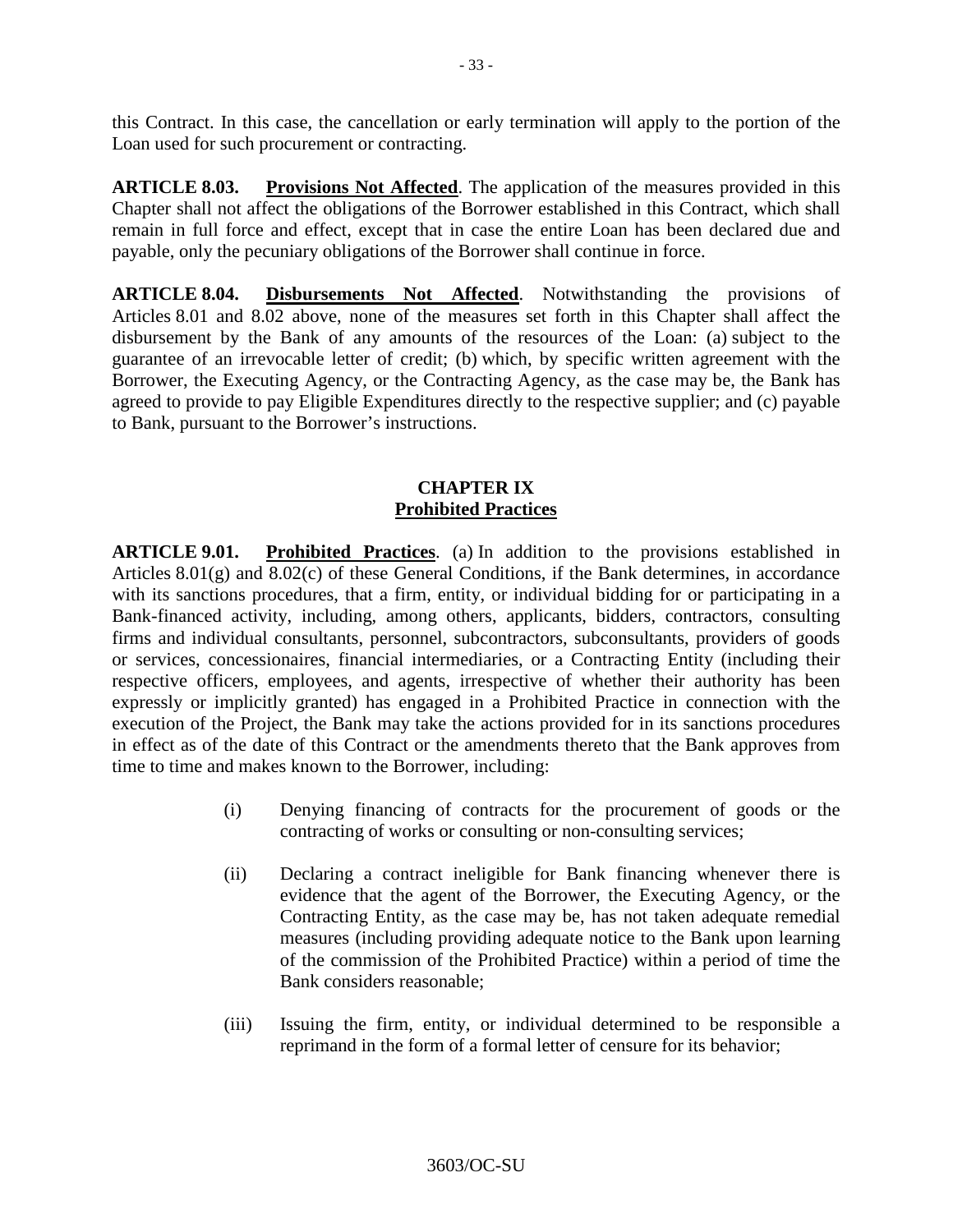- (iv) Declaring a firm, entity, or individual determined to be responsible for engaging in the Prohibited Practice ineligible, either permanently or temporarily, to participate in Bank-financed activities, whether directly as a contractor or supplier, or indirectly as a subconsultant, subcontractor, or a supplier of goods, consulting services, or non-consulting services; and
- (v) Imposing fines representing reimbursement to the Bank of costs associated with investigations and proceedings in connection with the commission of the Prohibited Practice.

(b) The provisions of Article 8.01(g) and Article 9.01(a)(i) shall also apply in cases in which the Contracting Agency or any firm, entity, or individual bidding for or participating in a Bank-financed activity, including applicants, bidders, contractors, consulting firms and individual consultants, personnel, subcontractors, subconsultants, providers of goods or services, concessionaires (including their respective officers, employees, and agents, irrespective of whether their authority has been expressly or implicitly granted) has been temporarily suspended from eligibility to take part in a bidding or other selection process for the awarding of new contracts pending the final outcome of an investigation into a Prohibited Practice.

(c) The imposition of any action to be taken by the Bank pursuant to the provisions referred to above will be made public, except in cases of private reprimand.

(d) Any firm, entity, or individual bidding for or participating in a Bank-financed activity, including applicants, bidders, contractors, consulting firms and individual consultants, personnel, subcontractors, subconsultants, providers of goods or services, concessionaires, or a Contracting Entity (including their respective officers, employees, and agents, irrespective of whether their authority has been expressly or implicitly granted) may be sanctioned by the Bank pursuant to agreements the Bank may have with other international financial institutions regarding the mutual enforcement of debarment decisions. For purposes of this paragraph (d), the term "sanction" shall mean any permanent or temporary debarment, conditions on future contracting, or any publicly disclosed action taken in response to a violation of an international financial institution's applicable framework for addressing allegations of Prohibited Practices.

(e) When the Borrower procures goods or contracts works or non-consulting services directly from a specialized agency under an agreement between the Borrower and such specialized agency, all provisions under this Contract regarding sanctions and Prohibited Practices shall apply in their entirety to applicants, bidders, providers of goods and their agents, contractors, consultants, personnel, subcontractors, subconsultants, service providers, concessionaires (including their respective officers, employees, and agents, irrespective of whether their authority has been expressly or implicitly granted), or to any other entities that have signed contracts with such specialized agency, to supply goods, works, or non-consulting services in connection with Bank-financed activities. The Borrower or the Executing Agency, as the case may be, agrees to adopt, as may be required by the Bank, remedies such as suspension or termination of the corresponding contract. The Borrower agrees that the contracts it enters into with specialized agencies shall include provisions requiring them to consult the Bank's list of firms and individuals debarred either temporarily or permanently by the Bank from participating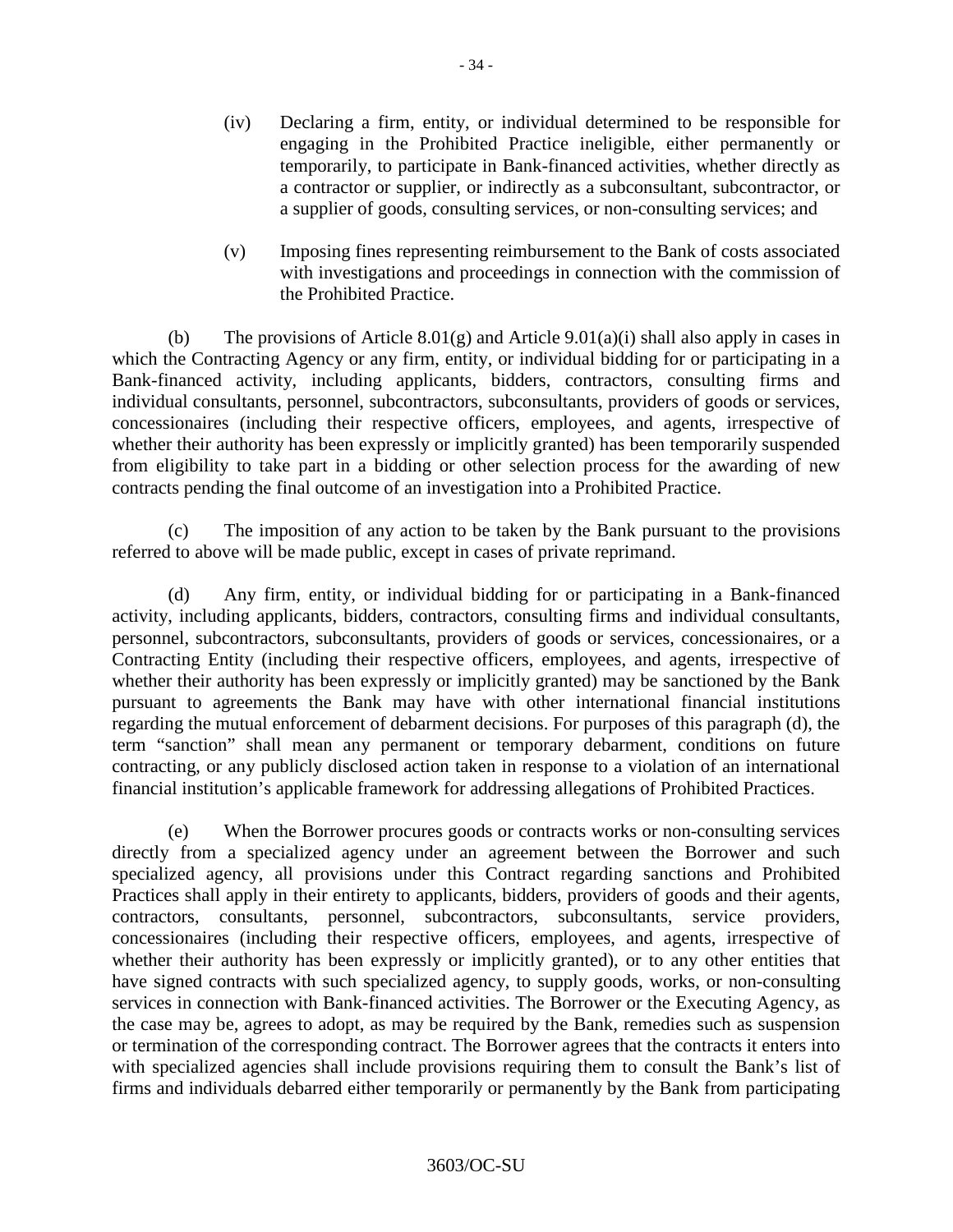in a procurement or contracting operation financed wholly or partially with resources of the Loan. In the event a specialized agency signs a contract or purchase order with a firm or an individual temporarily or permanently debarred by the Bank as indicated in this article, the Bank will not finance such contracts or expenditures and will apply such other remedies as it deems appropriate.

### **CHAPTER X Provision on Encumbrances and Exemptions**

**ARTICLE 10.01. Commitment on Encumbrances**. The Borrower shall not create any specific encumbrance on all or part of its assets or revenues to secure an external debt without, at the same time, creating an encumbrance guaranteeing to the Bank, equally and proportionally, the fulfillment of the pecuniary obligations arising from this Contract. The foregoing shall not apply: (a) to encumbrances on goods used as security for payment of the unpaid balance of the purchase price; and (b) to encumbrances created in banking operations to secure payment of debts with maturities of not more than one year. In the event that the Borrower is a member country, the term "assets or revenues" shall mean all types of assets or revenues which belong to the Borrower or any of its dependent agencies which are not autonomous entities with their own separate capital.

**ARTICLE 10.02. Tax exemption**. The Borrower undertakes to ensure that principal, interest, fees, premiums, and any other Loan charge, as well as any other payment for expenses or costs that may be imputed to this Contract, shall be paid without any deduction or restriction whatsoever, exempt from any tax, fee, duty, or charge established or that may be established by the laws of its country, and to pay any tax, fee, or duty applicable to the signing, recording, and execution of this Contract.

## **CHAPTER XI Miscellaneous Provisions**

**ARTICLE 11.01. Assignment of Rights**. (a) The Bank may assign to other public or private institutions, in the form of participations, the rights corresponding to the Borrower's pecuniary obligations under this Contract. The Bank shall immediately notify the Borrower of each assignment.

(b) The Bank may grant participations in respect of either outstanding loan balances or amounts of the Loan which are still undisbursed at the time of entering into the participation agreement.

(c) With the prior consent of the Borrower and of the Guarantor, if any, the Bank may assign all or part of the undisbursed amount of the Loan to other public or private institutions. To that end, the portion subject to assignment shall be denominated in terms of a fixed number of units of either the Approval Currency or Dollars. Likewise, with the prior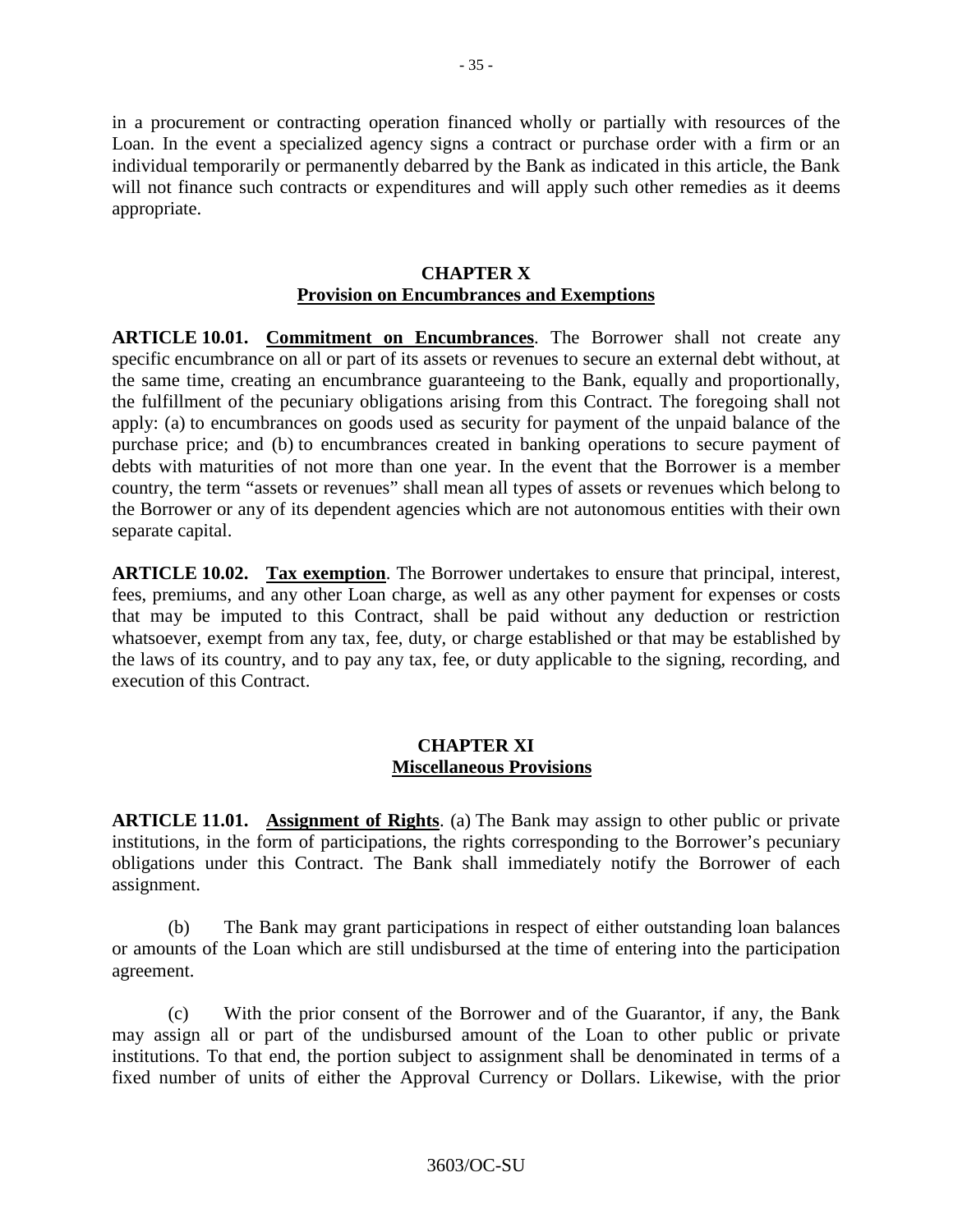consent of the Borrower and of the Guarantor, if any, the Bank may set, for the portion subject to assignment, an interest rate other than that established in this Contract.

**ARTICLE 11.02. Modifications and Contractual Waivers**. Any modification or waiver of the provisions of this Contract shall be agreed upon in writing by the Parties, with the consent of the Guarantor, if any, and to the extent that such consent may be applicable.

**ARTICLE 11.03. Non-waiver of Rights**. Any delay or failure by the Bank to exercise its rights pursuant to this Contract may not be construed as a waiver of such rights or as implied acceptance of events, actions, or circumstances that would have empowered it to exercise them.

**ARTICLE 11.04. Termination**. (a) The Contract and all obligations arising from it shall be deemed terminated upon full payment of the principal, interest, fees, premiums, and all other expenses related to the Loan, as well as all other expenses and costs arising from this Contract, with the exception of those referred to in paragraph (b) of this Article.

(b) The obligations acquired by the Borrower under this Contract with respect to Prohibited Practices and other obligations relating to the operational policies of the Bank, shall remain in effect until such obligations are deemed fulfilled to the satisfaction of the Bank.

**ARTICLE 11.05. Validity**. The rights and obligations established in this Contract are valid and enforceable in accordance with the terms agreed upon herein, regardless of the laws of any given country.

**ARTICLE 11.06. Disclosure of Information**. The Bank may disclose this Contract and any information related thereto, in accordance with its access to information policy in effect at the time of such disclosure.

## **CHAPTER XII Arbitration Procedure**

**ARTICLE 12.01. Composition of the Tribunal**. (a) The arbitration tribunal shall be composed of three members to be appointed in the following manner: one by the Bank; another by the Borrower; and a third, hereinafter the "President," by direct agreement between the Parties or through their respective arbitrators. In all decisions, the President of the tribunal shall have the right to cast a double vote in the case of deadlock. If the Parties or the arbitrators fail to agree on who the President shall be, or if one of the Parties is unable to designate an arbitrator, the President shall be appointed, at the request of either Party, by the Secretary General of the Organization of American States. If either of the Parties fails to appoint an arbitrator, one shall be appointed by the President. If either of the appointed arbitrators or the President is unwilling or unable to act or to continue to act, his or her successor shall be appointed in the same manner as for the original appointment. The successor shall have the same functions as his or her predecessor.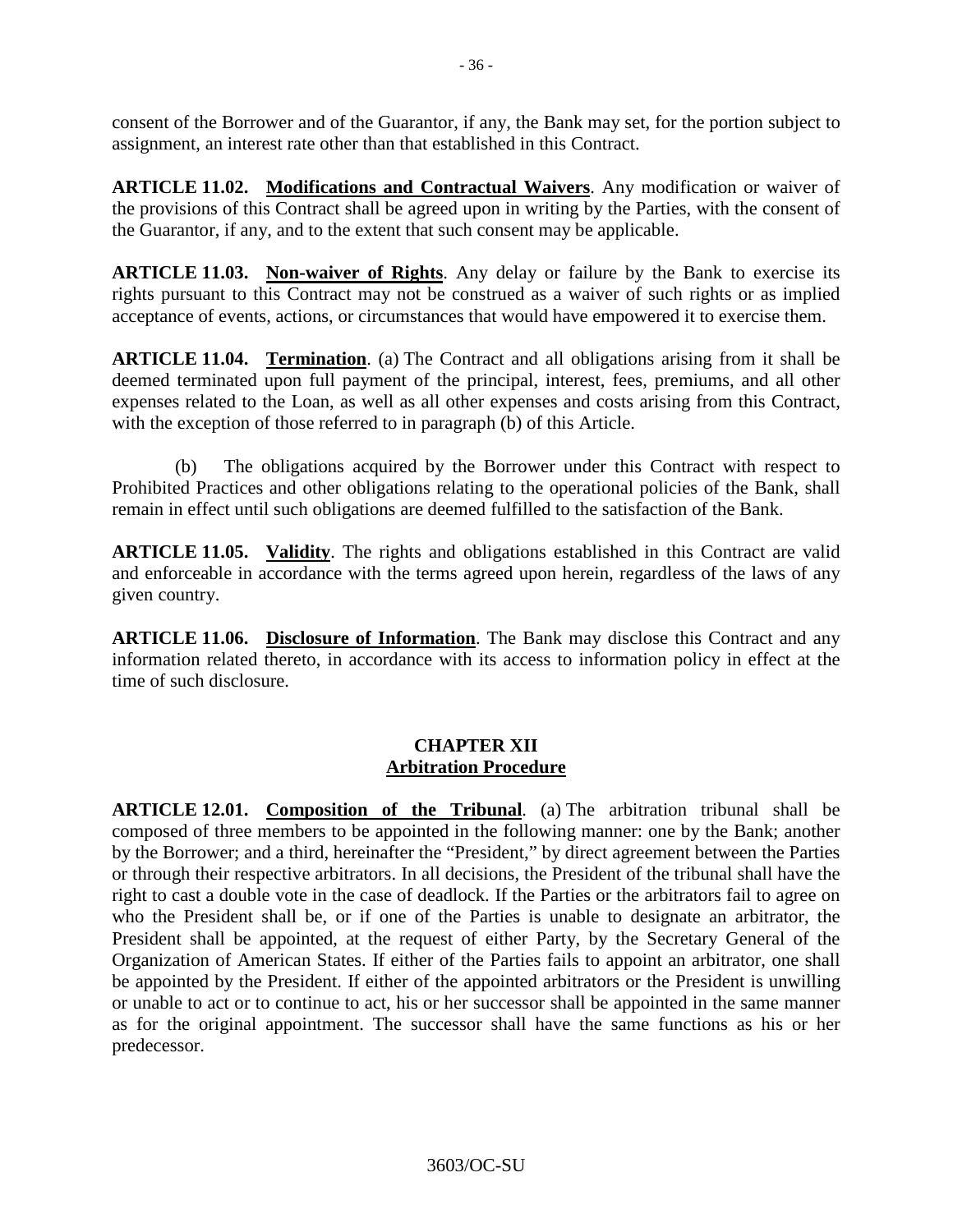(b) In any conflict, both the Borrower and the Guarantor shall be considered a single party and, consequently, shall act jointly in the designation of the arbitrator and for the other purposes of the arbitration proceedings.

**ARTICLE 12.02. Initiation of the Procedure**. In order to submit the conflict to arbitration, the claimant shall address to the other party a written notification setting forth the nature of the claim, the satisfaction or compensation it seeks, and the name of the arbitrator it appoints. The party receiving such notification shall, within forty-five (45) days, notify the adverse party of the name of the person it appoints as arbitrator. If, within seventy-five (75) days as of the notification of the initiation of the arbitral proceeding, the Parties have not agreed upon the person who is to act as President, either party may request the Secretary General of the Organization of American States to make the appointment.

**ARTICLE 12.03. Convening of the Tribunal**. The arbitration tribunal shall be convened in Washington, District of Columbia, United States of America, on the date designated by the President, and, once convened, shall meet on the dates which the tribunal itself shall establish.

**ARTICLE 12.04. Procedure**. (a) The tribunal is specifically empowered to decide any matter under its jurisdiction and shall adopt its own procedures. In any case, it shall give the Parties the opportunity to make oral presentations. All decisions of the tribunal shall be made by majority vote.

(b) The Tribunal shall base its rulings on the terms of the Contract, and shall render its award even if one of the Parties fails to appear.

(c) The award shall be in writing and shall be adopted with the concurrent vote of at least two (2) members of the tribunal. It shall be handed down within approximately sixty (60) days from the date on which the President is appointed, unless the tribunal determines that, due to special and unforeseen circumstances, such period should be extended. The award shall be notified to the Parties by means of a notification signed by at least two (2) members of the tribunal, and shall be complied with within thirty (30) days from the date of notification. The award shall be final and will not be subject to any appeal.

**ARTICLE 12.05. Costs**. The fees of each arbitrator and the costs of arbitration (with the exception of attorneys' fees and the fees of other experts, which shall be covered by the Parties that appointed them) shall be covered by both Parties in equal proportion. Any doubt regarding the division of costs or the manner in which they are to be paid shall be determined, without appeal, by the tribunal.

**ARTICLE 12.06. Notification**. All notifications relative to the arbitration or to the award shall be made in the manner provided in this Contract. The parties waive any other form of notification.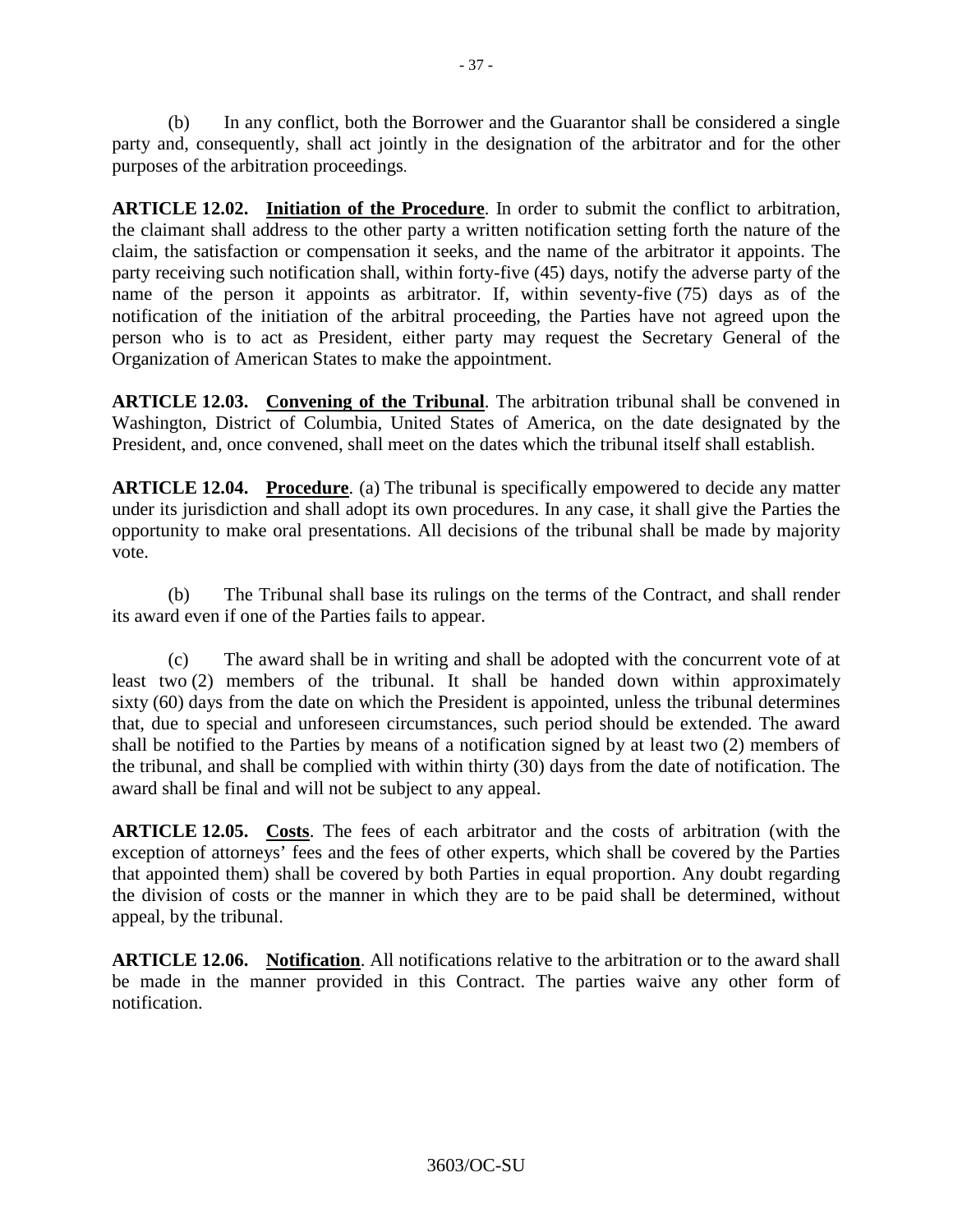#### **ANNEX**

### **THE PROGRAM**

# Second Basic Education Improvement Program  $(2^{nd}$  BEIP) Phase II

### **I. Objective**

**1.01** The proposed Program is the second phase of a multiphase operation that aims at increasing learning outcomes of all primary school students and improving the internal efficiency of the education system. The first phase (2742/OC-SU) focused on developing the curriculum for students from grades 3 to 6, and improving access to preschool and primary education in the interior. This second phase will continue developing the curriculum of the last two years of primary education, improving access to better schools and teachers in the interior and building capacity within the MOESC. At the same time, this Program will complement the already developed curriculum for pre-primary and early grades of primary education with the provision of didactic material, reading books, and additional teacher training and coaching for grades 1-8.

### **II. Description**

**2.01** To achieve the objective indicated in paragraph 1.01 above, the Program comprises the following components:

#### **Component 1. Improve student learning.**

2.02 The objective of this component is to improve student learning and the efficiency of the primary education levels in Suriname by completing the redesign of the curriculum of primary education in all subject areas, developing and making available students' textbooks and teachers' guides in the schools to support the implementation of the new curriculum as well as training and coaching teachers in its use. This component will finance the following activities: (i) redesign of curriculum for primary education, including: curriculum development of all subjects for grades 7 and 8, emphasizing the portrayal of nonstereotypical gender roles; development of reading books for grades 4 to 8 to complement the language curriculum; a strategy to improve examinations and implementation of recommendations; (ii) training and coaching of teachers and principals in the new curriculum; (iii) provision of textbooks and teaching guides for grades 7 and 8, reading books for grade 4 to 8, and didactic materials for grades 1 to 8; (iv) development of e-content in the new math and language curriculum for grades 3 to 8; and (v) development of a strategy to inform the lower secondary education reform, including a curriculum framework review and stakeholder consultations. This strategy will assess how to establish a stronger connection between the education system and labor market demands, with a special emphasis on how to improve women's participation in the labor market.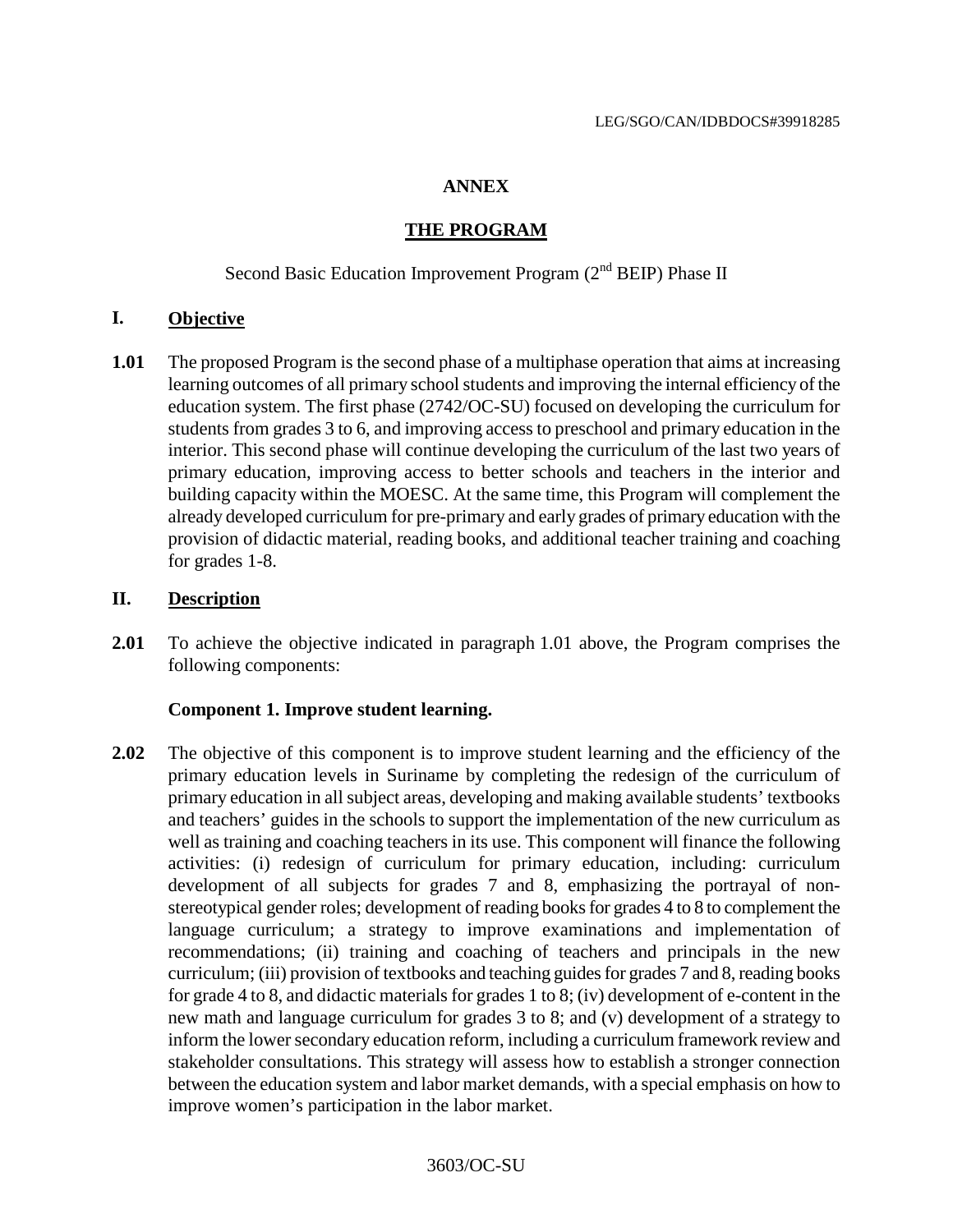# **Component 2. Improve access to education in the interior and improve facilities at the MOESC.**

**2.03** The objective of this component is to improve access to better schools and teachers in the interior of the country as well as the facilities of the MOESC. The Program will finance the following activities: (i) the assessment of school infrastructure needs; (ii) renovation and expansion of classrooms and teacher housing in the interior; and (iii) construction of the Centre for Continuing Education of Suriname (CENASU) to train teachers and principals.

### **Component 3. Improve management capacity at the MOESC.**

**2.04** The objective of this component is to improve the capacity of the MOESC in delivering education services, supporting schools and teachers and monitoring progress. This component will finance the following activities: (i) capacity strengthening of MOESC departments; (ii) continued implementation of the social marketing campaign to inform the public about the program; and (iii) assistance to the MOESC in the execution of the Information, Communications and Technology (ICT) in Education Policy.

### **Component 4. Program Administration and Contingencies.**

**2.05** This component includes the administrative costs of the execution of the Program through the existing Program Management Unit (PMU) of the Executing Agency, the midterm and final evaluation reports and the audit.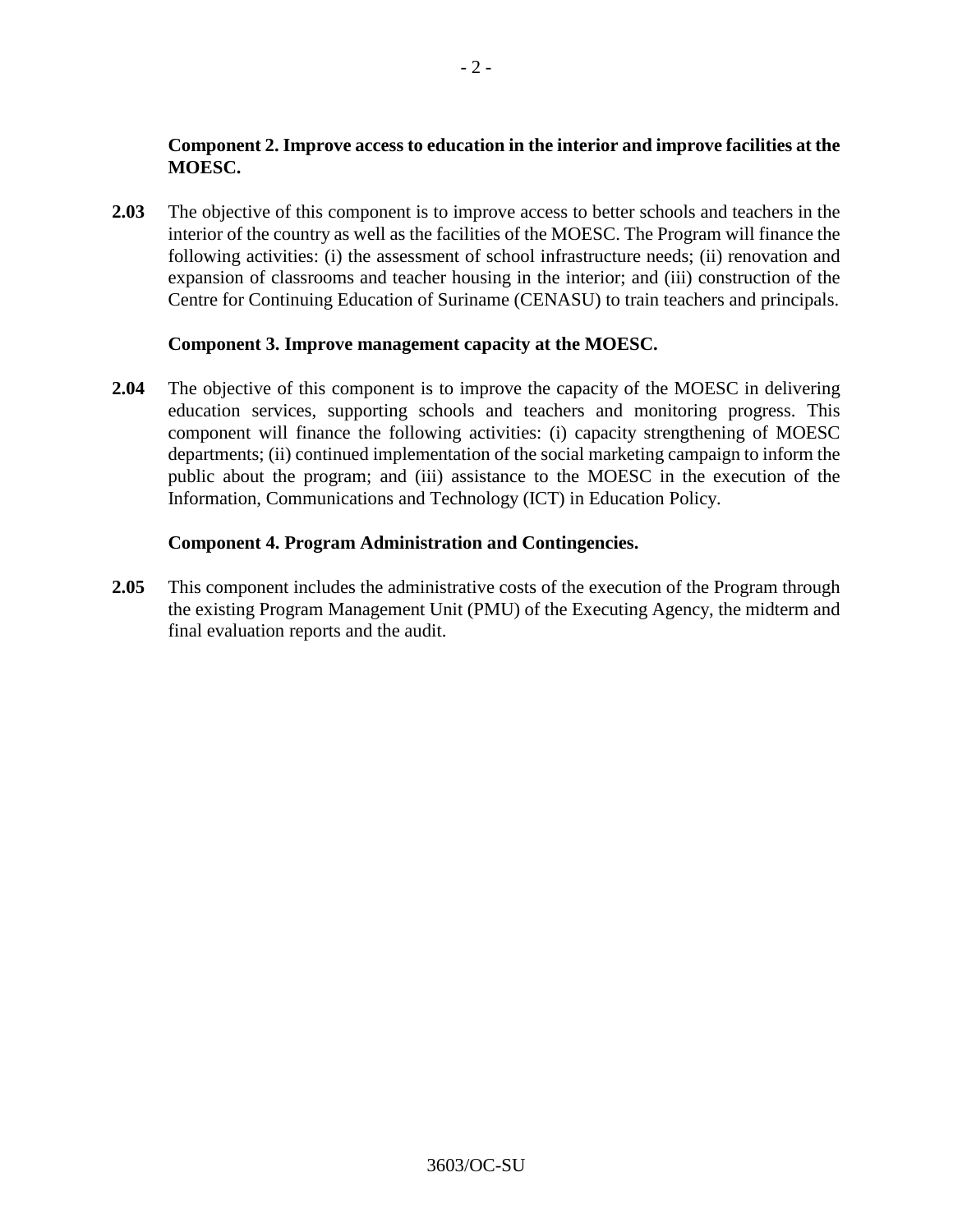### **III. Financing Plan**

**3.01** The distribution of the resources of the Loan is set forth in the following table:

### **Cost and Financing**

| <b>Component/Subcomponent</b>                |                                            | <b>IDB</b> | <b>Total</b> | $\frac{0}{0}$ |
|----------------------------------------------|--------------------------------------------|------------|--------------|---------------|
| <b>Component 1. Improve student learning</b> |                                            | 11,710,000 | 11,710,000   | 59%           |
| 1.1                                          | Redesign of curriculum                     | 5,300,000  | 5,300,000    | 27%           |
| 1.2                                          | Training of teachers and principals        | 1,610,000  | 1,610,000    | 8%            |
| 1.3                                          | Provision of textbooks and teachers guides | 2,600,000  | 2,600,000    | 13%           |
| 1.4                                          | Development of e-content                   | 1,000,000  | 1,000,000    | 5%            |
| 1.5                                          | Strategy to reform lower secondary         | 1,200,000  | 1,200,000    | 6%            |
| Component 2. Improve access to education     |                                            | 5,000,000  | 5,000,000    | 25%           |
| 2.1                                          | Assessment of school infrastructure needs  | 500,000    | 500,000      | 2,5%          |
| 2.2.                                         | Renovation and expansion of classrooms and | 3,500,000  | 3,500,000    | 17,5%         |
| teacher housing                              |                                            |            |              |               |
| 2.3                                          | <b>Building of CENASU</b>                  | 1,000,000  | 1,000,000    | 5%            |
| Component 3. Improve management capacity at  |                                            | 1,540,000  | 1,540,000    | 8%            |
| <b>MOESC</b>                                 |                                            |            |              |               |
| 3.1.                                         | Capacity strengthening                     | 300,000    | 300,000      | 2%            |
| 3.2.                                         | Social Marketing Campaign                  | 240,000    | 240,000      | 1%            |
| 3.3.                                         | Assistance in the execution of ICT in      | 1,000,000  | 1,000,000    | 5%            |
| <b>Education Policy</b>                      |                                            |            |              |               |
| <b>Program Administration</b>                |                                            | 1,450,000  | 1,450,000    | 7%            |
| Program Management Unit                      |                                            | 1,080,000  | 1,080,000    | 5%            |
| Evaluations                                  |                                            | 300,000    | 300,000      | 1,5%          |
| Audit                                        |                                            | 70,000     | 70,000       | 0,5%          |
| <b>Contingencies</b>                         |                                            | 300,000    | 300,000      | 2%            |
| <b>Total</b>                                 |                                            | 20,000,000 | 20,000,000   | 100%          |

### (in millions of US\$)

#### **IV. Execution**

- **4.01** The existing PMU, established for the execution of Phase I within the Executing Agency, will be responsible for the technical and operational implementation of this Phase II of the Program. It will coordinate with the MOESC staff and enable the execution of the activities, including administrative tasks, procurement, and financial management. The PMU is headed by the Program Manager, who reports directly to the Permanent Secretary (PS) of the MOESC, and represents the PMU on all program related matters. The PMU is also integrated by an Operations Officer, a Procurement Officer, a Finance Officer, a Curriculum Task Officer, a Social Marketing Task Officer, an Infrastructure Task Officer and a Monitoring and Evaluation (M&E) Officer. Additional support is provided by a bookkeeper and an office administrative assistant.
- **4.02** To ensure adequate management and coordination and to guarantee the sustainability of the interventions, this Program will continue with the Advisory Committee established for Phase